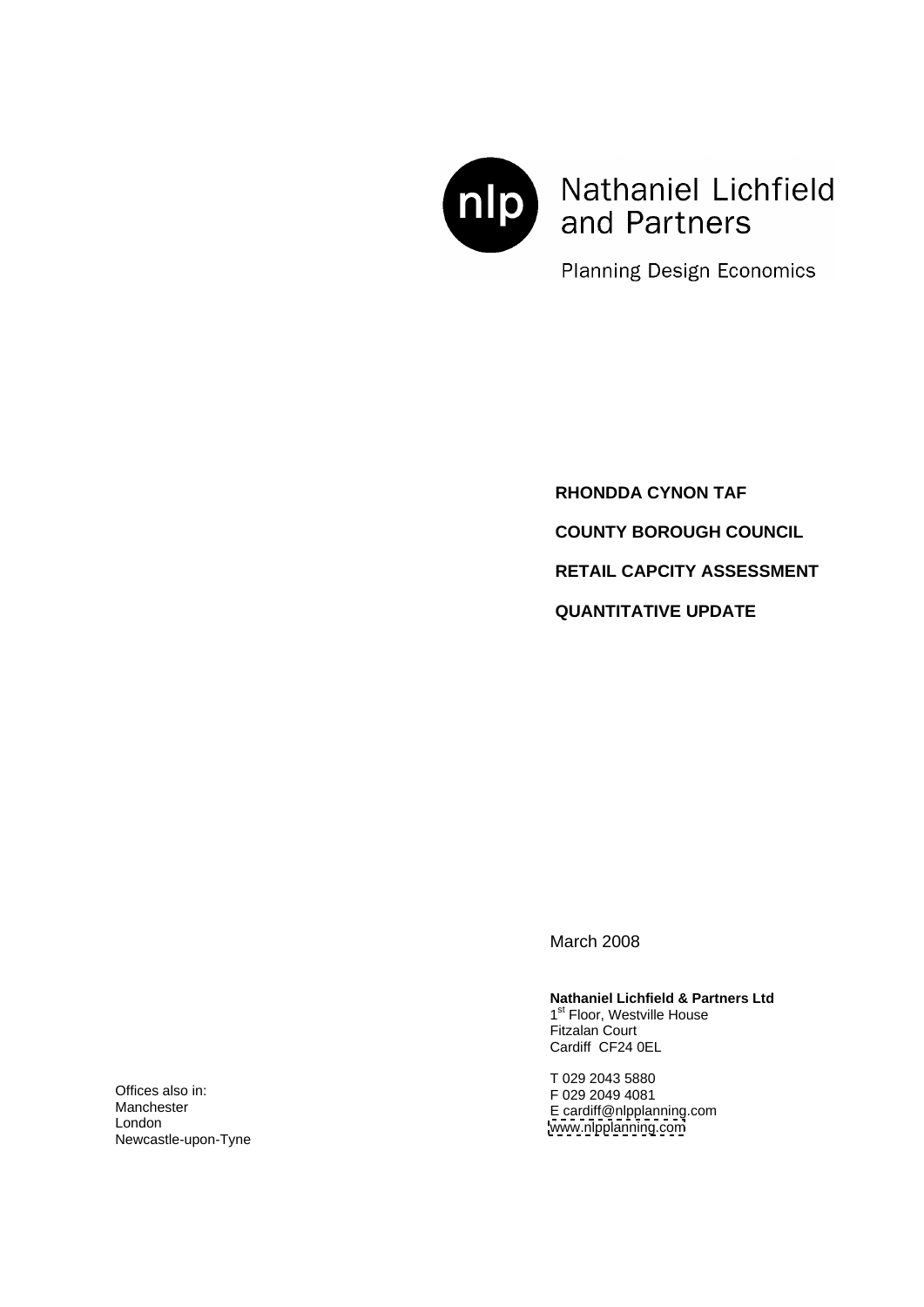|     | <b>CONTENTS</b>                                 |  |
|-----|-------------------------------------------------|--|
| 1.0 | <b>INTRODUCTION</b>                             |  |
| 2.0 | QUANTITATIVE SCOPE FOR NEW RETAIL DEVELOPMENT 3 |  |
|     |                                                 |  |
|     |                                                 |  |
|     |                                                 |  |
| 3.0 |                                                 |  |
|     | Convenience Goods Floorspace                    |  |
|     |                                                 |  |
|     |                                                 |  |
|     |                                                 |  |
|     |                                                 |  |
|     | $-1 -$<br>WE2006\R1219-004_final.doc            |  |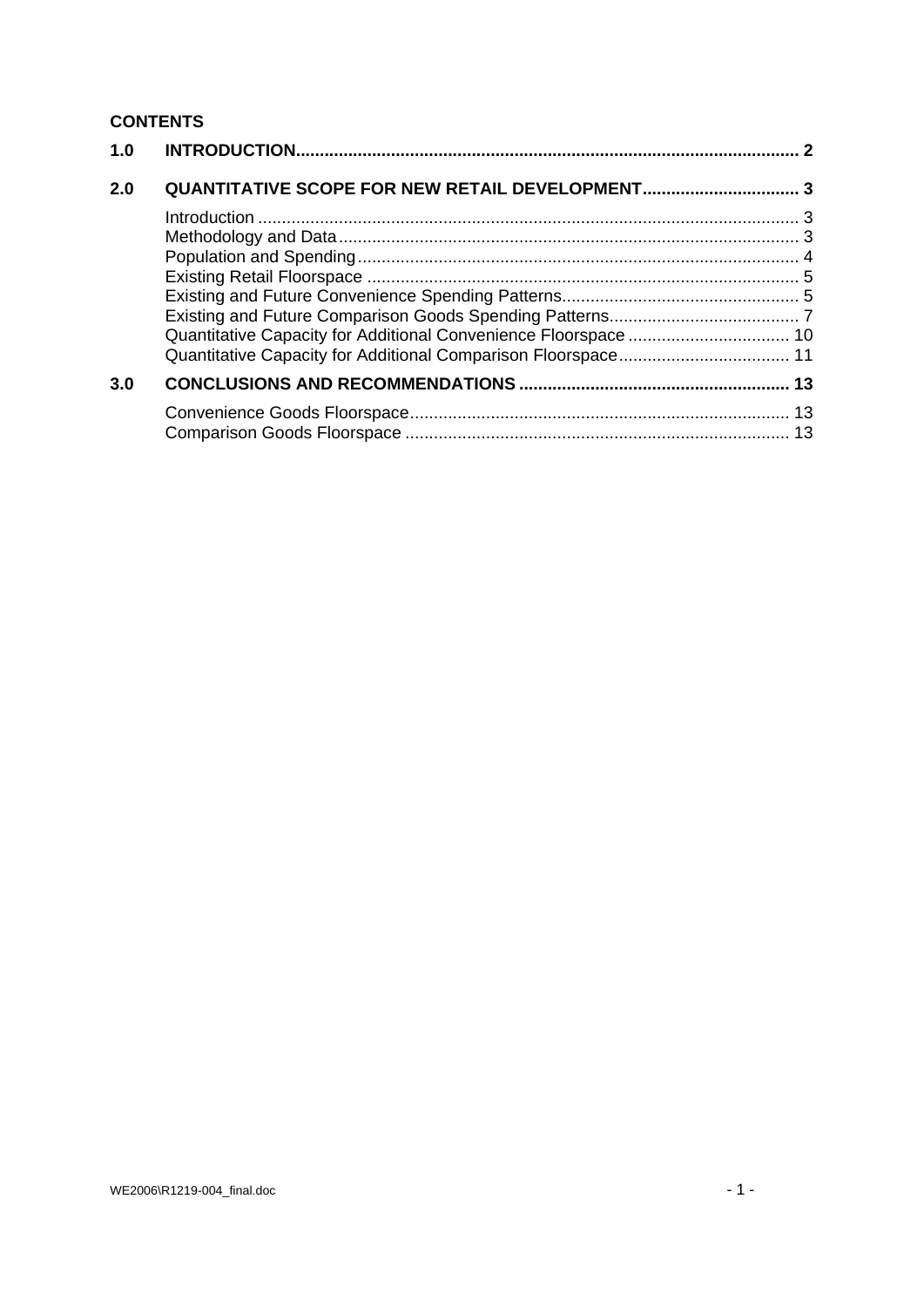# **1.0 INTRODUCTION**

- 1.1 This quantitative retail study update has been prepared by Nathaniel Lichfield and Partners (NLP) on behalf of Rhondda Cynon Taf County Borough Council (RCT).
- 1.2 It is based on updated empirical evidence and population and expenditure data. It also takes account of extant commitments and new floorspace.
- 1.3 The quantitative assumptions and estimates therefore supersede Chapters 4 and 6 of the 2003 Retail Study.
- 1.4 It is intended that this update study will be used as background evidence to the Local Development Plan (LDP).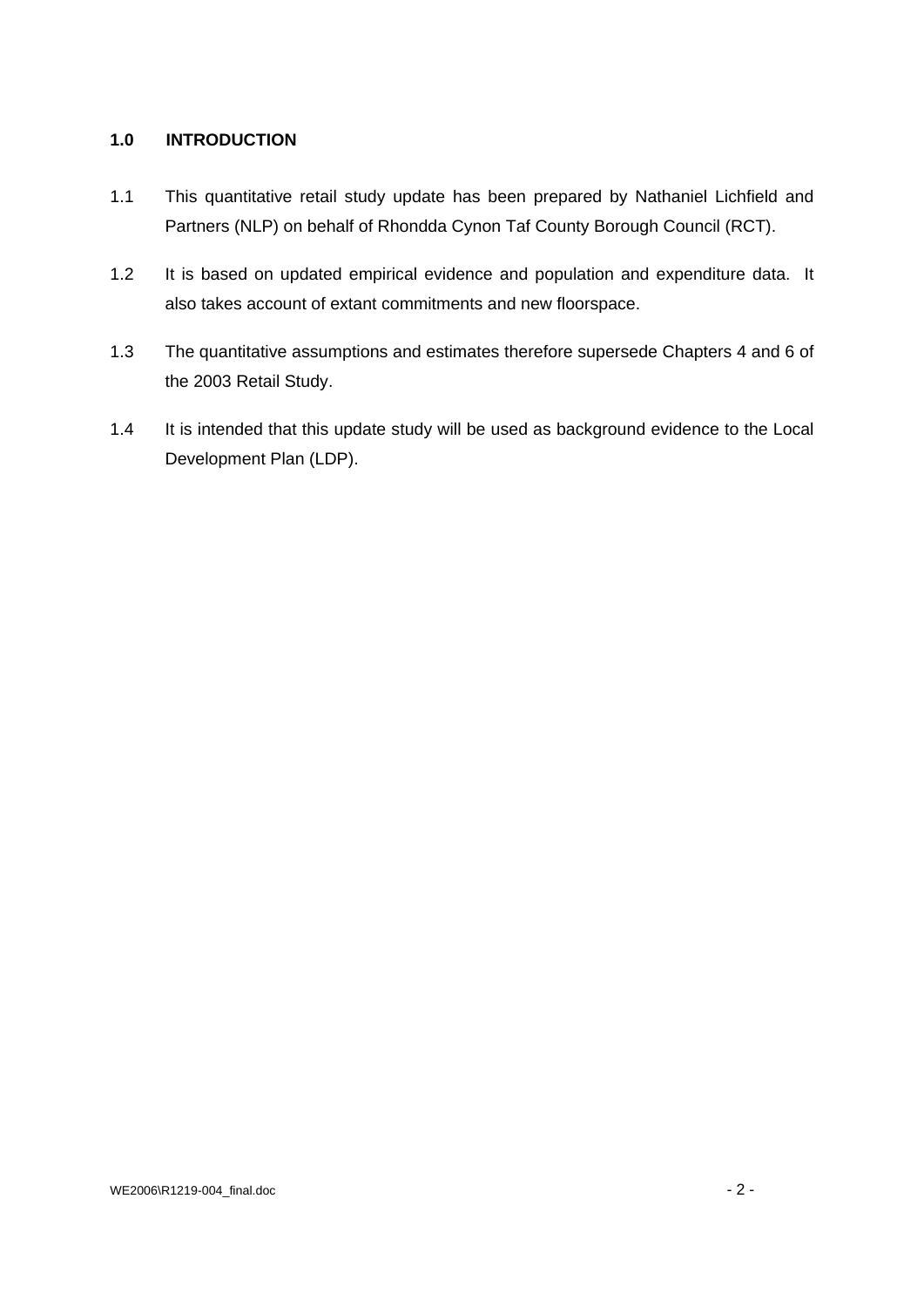# **2.0 QUANTITATIVE SCOPE FOR NEW RETAIL DEVELOPMENT**

# **Introduction**

- 2.1 This update study assesses the quantitative scope for new retail floorspace in RCT in the period 2007 – 2021. It sets out the methodology adopted for this analysis and provides a quantitative capacity analysis in terms of levels of spending for convenience and comparison shopping.
- 2.2 Projections have been made to 2021 in line with the LDP timeframe. A number of assumptions are required to project this far into the future and the longer term projections beyond 2016 are therefore more susceptible to increasing margins of error, such that monitoring of expenditure trends will be necessary to assess changes in available expenditure in the future.
- 2.3 All monetary values expressed in this analysis are at 2005 prices unless stated otherwise. The contract of the contract of the contract of the contract of the contract of the contract of the contract of the contract of the contract of the contract of the contract of the contract of the contract of the

# **Methodology and Data**

- 2.4 The quantitative analysis is based on a study area defined for the Borough and the surrounding catchment area which has been divided into 8 zones for more detailed analysis. It mirrors the study area used in the 2003 Study.
- 2.5 The study area is shown in Appendix A. The primary catchment area broadly relates to the county borough boundary which is broadly covered by zones  $1 - 4$ . Shopping facilities in RCT are expected to attract the majority of their trade from residents within the study area. There will, however, be some degree of expenditure inflow and outflow. We have assumed varying rates of inflow depending on location, size and attraction of the centre/store.
- 2.6 The level of available expenditure to support retailers is based on first establishing per capita levels of spending for the study area populations. Experian's local consumer expenditure estimates for comparison and convenience goods for each zone in the study area for the year 2005 have been obtained.
- 2.7 Experian's latest national expenditure projections between 2005 and 2015 have been used to forecast expenditure within the study area. Experian's projections are based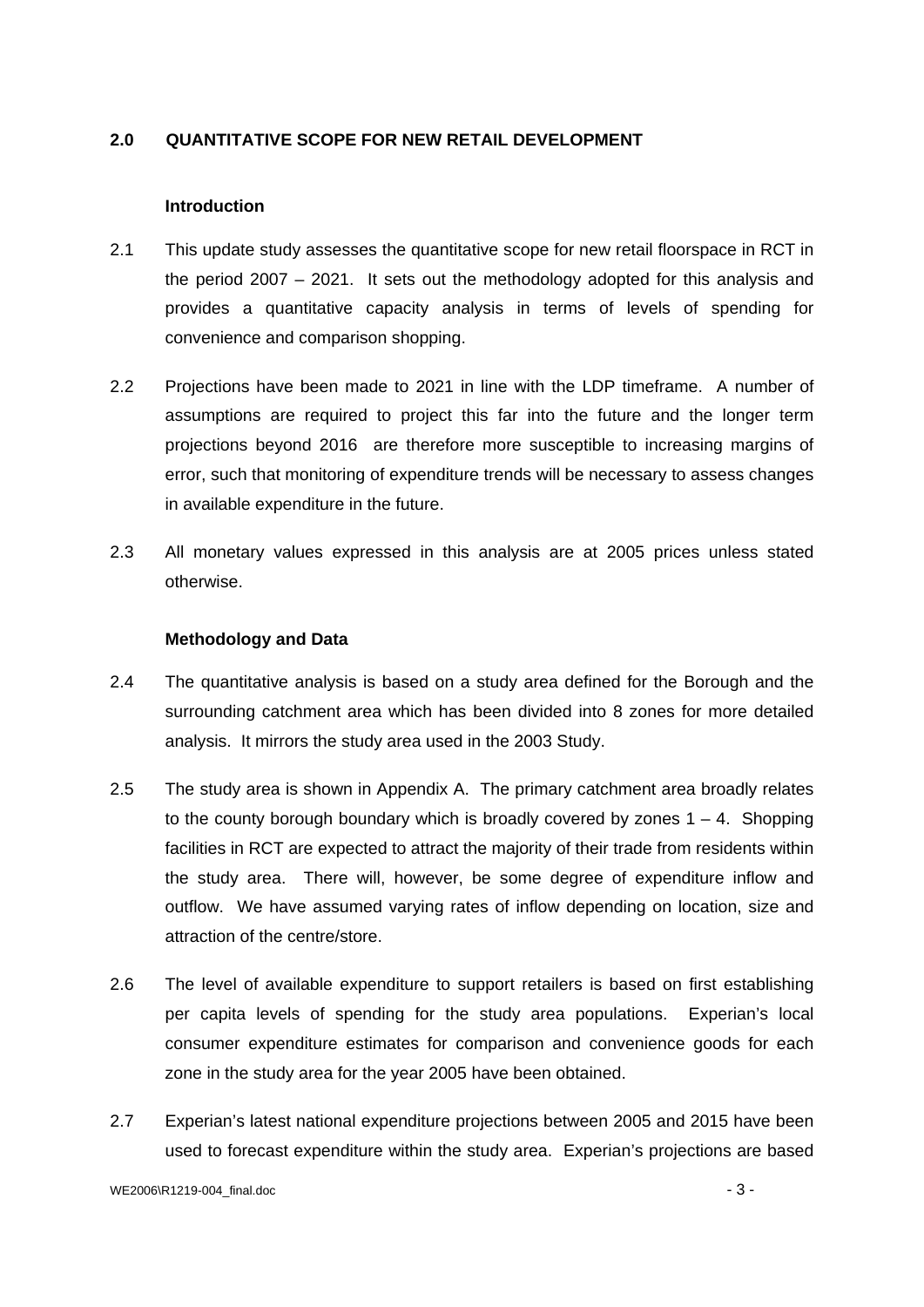on an econometric model of disaggregated consumer spending. This model takes a number of macro-economic forecasts (chiefly consumer spending, incomes and inflation) and uses them to produce forecasts of disaggregated consumer spending volumes, prices and value. The model incorporates assumptions about income and price elasticities.

- 2.8 Experian provides recommended expenditure growth rates for the period 2005 to 2010, and 2005 to 2015. The recommended growth rates for the period 2004 and 2010 are 0.5% per annum for convenience goods and 4.3% per annum for comparison goods. These growth rates are to be used to forecast expenditure per capita up to 2010. Adjusted growth rates (0.9% and 3.3% per annum for convenience and comparison goods respectively) have been adopted to project expenditure between 2010 and 2015, consistent with Experian's overall growth forecasts for 2005 to 2015 and the use of their 2005 to 2010 forecast for this initial period. Growth in expenditure beyond 2015 is based on 0.7% and 3.8% per annum for convenience and comparison goods respectively, in line with Experian's growth forecast for 2005 to 2015.
- 2.9 To assess the capacity for new retail floorspace, penetration rates are estimated for both convenience and comparison shopping facilities within the study area. The assessment of penetration rates are based primarily on the household survey results undertaken as part of this study. The penetration rates take account of survey responses for main food shopping trips, top-up shopping trips and other stores used for main food shopping as well as a range of different classes of comparison goods.
- 2.10 The total turnover of shops within the study area is based on penetration rates and the level of available expenditure in the study area for comparison and convenience goods. These turnover estimates are converted into average turnover to sales floorspace density. Turnover densities are compared with company average turnover to sales floorspace densities and benchmark turnover levels in order to identify potential surplus capacity for convenience goods. The turnover estimates for comparison goods are used as a base point from which future growth in expenditure is assessed.

### **Population and Spending**

WE2006\R1219-004\_final.doc - 4 - 2.11 The study area population for 2001 to 2021 is set out in Table 1B in Appendix B, based on the 2001 Census, and WAG population and household projections for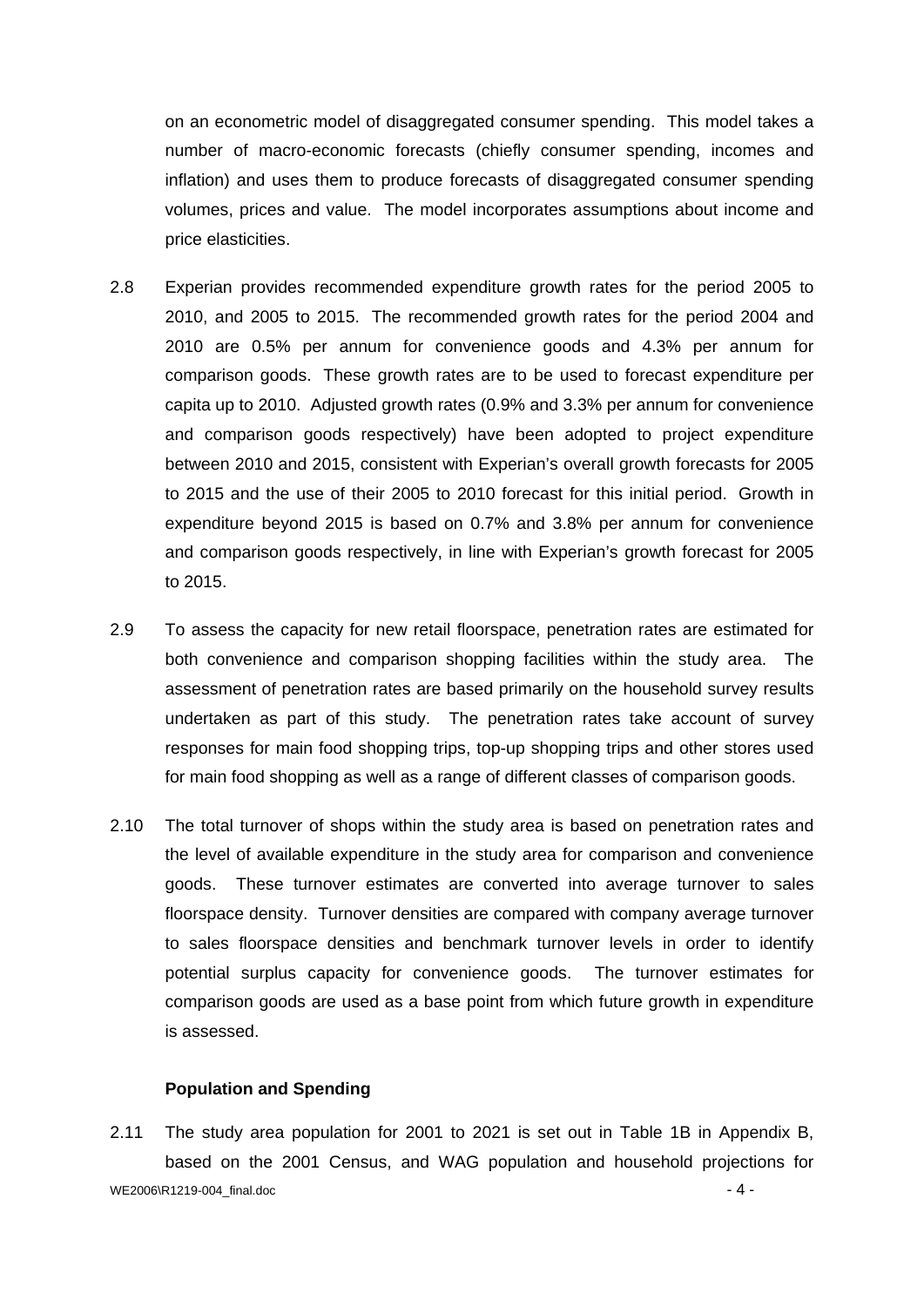South East Wales. Table 2B in Appendix B sets out the forecast growth in spending per head for convenience goods within each zone in the study area.

- 2.12 The levels of available spending are derived by combining the population in Table 1B and per capita spending figures in Tables 2B and 1C. For both comparison and convenience spending, a reduction has been made for special forms of trading such as internet sales, street markets and vending machines.
- 2.13 As a consequence of the forecast growth in per capita spending, convenience and comparison goods spending within the study area is forecast to increase in the short, medium and long term as shown in Tables 3B and 2C in the appendices. These figures relate to real growth and exclude inflation.

# **Existing Retail Floorspace**

- 2.14 Existing convenience goods retail sales floorspace within RCT is 29,372 sq m net as set out in Table 1A, Appendix A.
- 2.15 Comparison goods retail floorspace within RCT including retail warehouses is set out in Table 2A, Appendix A. Total identified comparison sales floorspace in RCT is estimated to be 99,519 sq m net, including the allowance for comparison sales floorspace within food stores (9,598 sq m net) and retail warehouse (46,661 sq m).

# **Existing and Future Convenience Spending Patterns**

- 2.16 The results of the NEMS household shopper survey undertaken in November 2006, have been used to estimate existing shopping patterns within the study area. The estimates of market share or penetration for each study area zone are shown in Table 4B, Appendix B.
- 2.17 The total level of convenience goods expenditure available at 2007 within the RCT zones varies from £56.49 million in Zone 1 to £118.58 million in Zone 2 (as shown in Table 5B, Appendix B).
- 2.18 Convenience expenditure retention is currently highest in Zone 1, with approximately 91% of available expenditure being spent in Aberdare. This is a relatively high level of retention, reflecting the presence of two main supermarket operators (Tesco and Asda) in the town.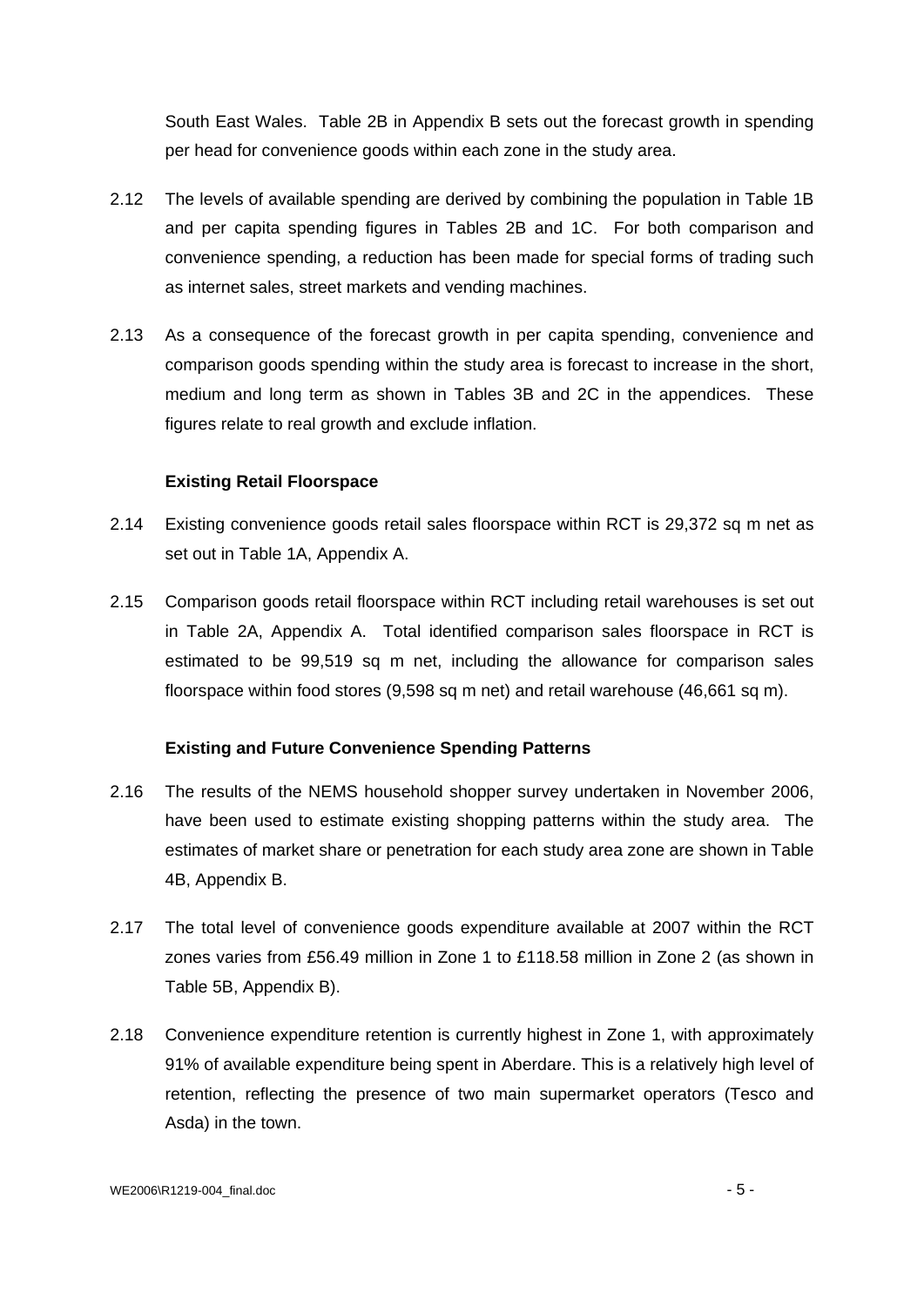- 2.19 Convenience retention is currently lowest in Zone 2 at 45%, although this is anticipated to increase with the opening of Asda in Tonypandy.
- 2.20 There are a number of commitments for additional convenience goods floorspace as shown in Table 3A, Appendix A. The implementation of these commitments is anticipated to adjust the existing market share pattern. The estimated revised market shares assuming implementation of all the commitment shown in Table 3A is shown in Table 6B. The adjustments assume some clawback of leakage from stores outside of the Borough, but also some diversion of expenditure between competing stores in the Borough.
- 2.21 Projections in expenditure and population growth have been used to estimate available convenience goods expenditure in 2011, 2016 and 2021 on the basis of these adjusted market shares and are shown in Tables 7B, 8B and 9B of Appendix B.
- 2.22 Company average turnover to sales floorspace densities are available for major food store operators and these densities (adjusted to exclude petrol and comparison sales and include VAT) have been applied to the convenience salesarea of the large food stores listed in Table 1A, Appendix A, and a benchmark turnover for each store has been calculated. The contract of the contract of the contract of the contract of the contract of the contract of the contract of the contract of the contract of the contract of the contract of the contract of the contract
- 2.23 This benchmark turnover is not necessarily the actual turnover of the food store but does provide a helpful benchmark for assessing existing shopping patterns and the adequacy of current floorspace in quantitative terms. Estimates for comparison sales floorspace within large food stores has been deducted from the figures in Table 1A, for consistency with the use of goods based expenditure figures.
- 2.24 Average sales densities are not widely available for small convenience shops, particularly independent retailers. We have assumed that small shops within RCT will have an average sales density of £3,500 per sq m (£325 per sq ft).
- 2.25 The total convenience goods benchmark turnover of all identified food stores/convenience shops in RCT at 2007 is £239.44 million.
- WE2006\R1219-004\_final.doc 6 2.26 The estimates of available expenditure within the RCT centres are summarised and compared with the benchmark turnover in Tables 10B and 11B, Appendix B. Our assessment suggests that total convenience goods expenditure spent in RCT in 2007 is £302.38 million compared to a total average benchmark turnover of £239.44 million. Therefore, on average, convenience sales floorspace in the borough is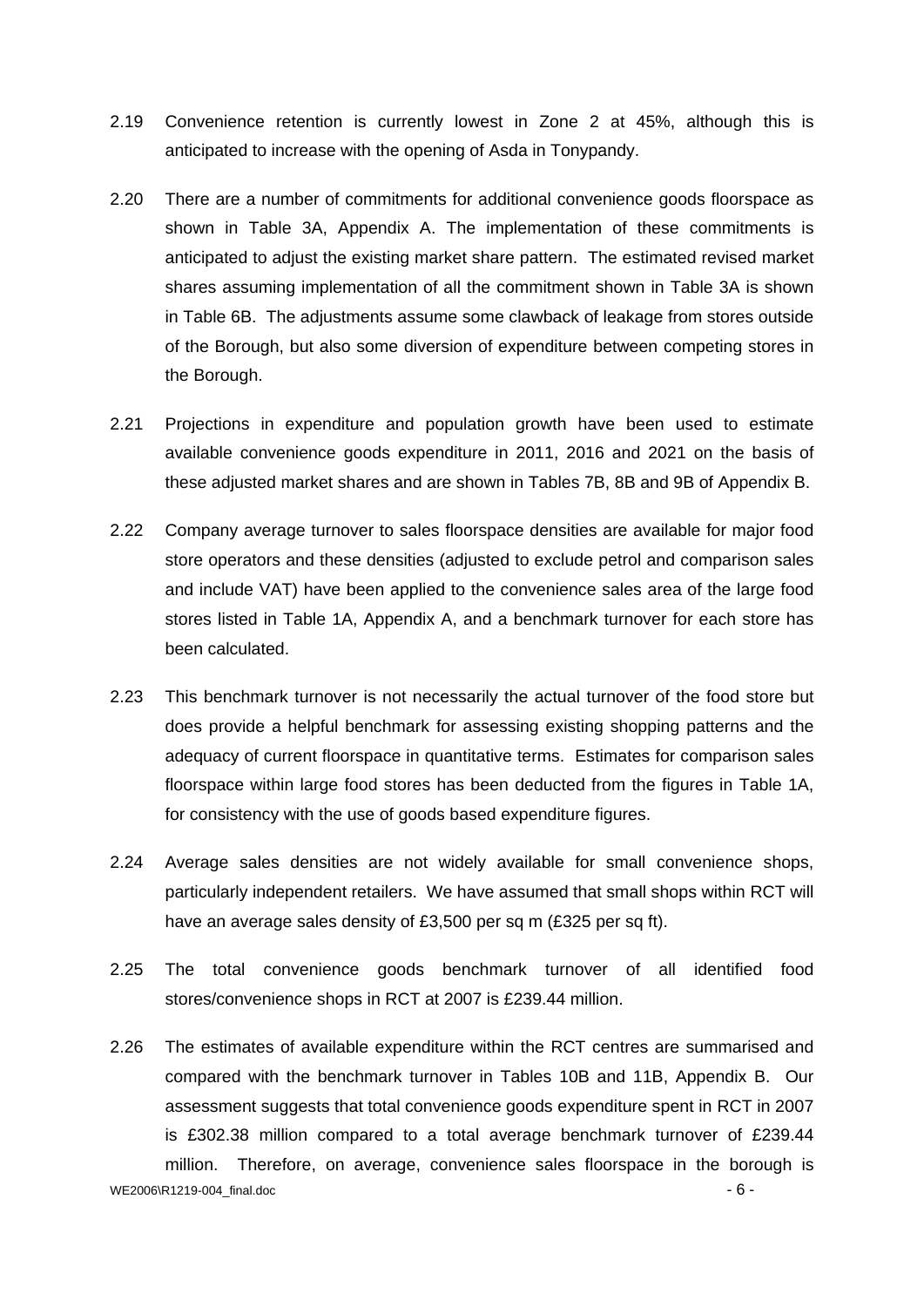shown to be trading significantly above (by about 26%) the company average benchmark turnover.

- 2.27 There are differences in trading performance across the food stores and towns in the study area. There is significant above average trading in Tesco Talbot Green, Asda Aberdare and Tesco Upperboat.
- 2.28 Even with adjusted market shares, the majority of the surplus capacity will be absorbed by the existing foodstore commitments. As shown in Table 11B Appendix B, whilst Zone 4 will continue to have significant capacity due to the overtrading at Tesco Talbot Green, other zones will have a deficit of available expenditure and therefore the Borough as a whole will only have £9.14 million surplus capacity at 2011.
- 2.29 This Borough-wide capacity is anticipated to grow to £20.08 million by 2016 and £31.7 million by 2021, predominantly fuelled by growth in available expenditure in Zone 4.

# **Existing and Future Comparison Goods Spending Patterns**

- 2.30 The results of the NEMS household shopper survey undertaken in November 2006 have been used to estimate existing shopping patterns within the study area. The estimates of market share or penetration for each study area zone are shown in Table 3C, Appendix C.
- 2.31 The level of comparison goods expenditure available at 2007 within the RCT zones varies from £90.9 million in Zone 1 (Aberdare) to £183.86 million in Zone 2 (Tonypandy/Porth/Treorchy) as shown by Table 2C, Appendix C.
- 2.32 For residents in RCT, Aberdare, Pontypridd and Talbot Green are the main centres in the borough for attracting comparison goods expenditure. They compete with an outflow of expenditure to Merthyr Tydfil, Cardiff and Bridgend/McArthur Glen Outlet centre although there is not one dominant centre. There is only limited inflow of
- expenditure from the outer catchment zones and beyond to the main centres.<br>2.33 Average sales densities are not widely available for comparison shops. Based on our experience across the country average sales densities for high street comparison shops can vary significantly, and can typically range from between £2,153 and £7,535 per sq m net (£200 to £700 per sq ft). The higher end of this range is usually only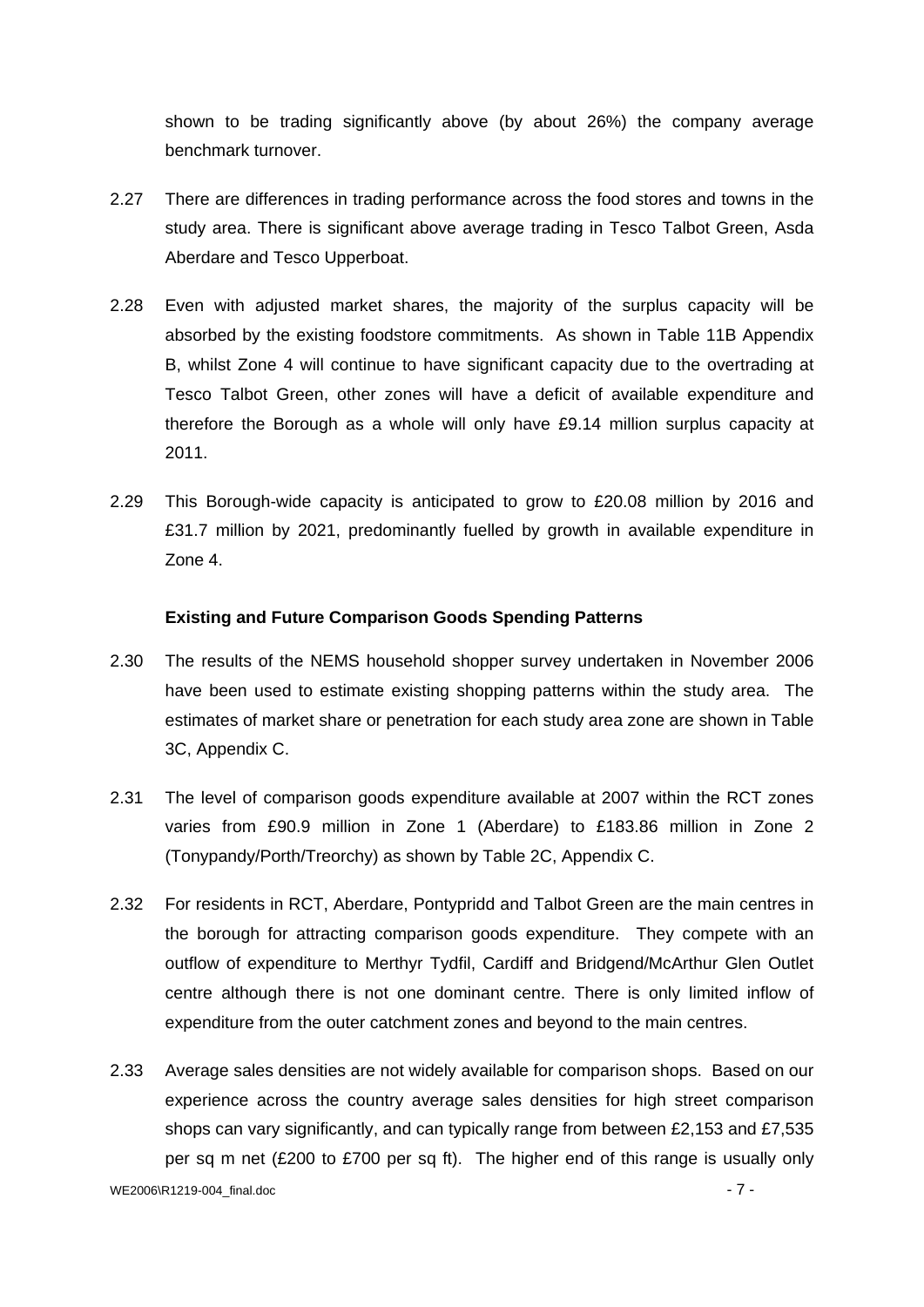achieved by large successful shopping centres, which reflects the higher proportion of quality multiple retailers and modern shopping facilities. We would normally expect comparison shops in medium to small town centres to have an average sales density of about £3,000 to £5,000 per sq m net.

- 2.34 The average sales density for retail warehouse operators is generally much lower than for high street comparison shops, usually ranging from between £1,076 and £2,691 per sq m net. Carpet and furniture operators have turnover densities at the bottom end of this range, where as electrical retailers have higher densities of over
- £5,000 per sq m. 2.35 Actual average trading densities within RCT have been calculated based on existing 2007 trading patterns shown in Table 3C, Appendix C, divided by the amount of sales floorspace shown in Table 4A, Appendix A.
- 2.36 Our analysis of existing shopping patterns (summarised in Table 2.1 below) suggests that all comparison sales floorspace in RCT (town centre and retail warehouse floorspace) is trading at an average of £3,662 per sq m net. This average sales density is reasonable and within the range we would expect. It should be noted that there is a high proportion of retail warehouse floorspace, although some of this, such as the Talbot Green Retail Park is predominantly fashion and electrical goods in an edge-of-centre location, and we would therefore expect this to trade at higher than average densities for retail warehouses. Indeed, the turnover density for Talbot Green has been lowered by the inclusion of two large furniture stores – Leeks and Arthur Llewellyn Jenkins which have a combined net floorspace of around 13,000 sq m and therefore the town centre and retail park are probably trading at a higher density than suggested in Table 2.1.
- 2.37 Whilst Pontypridd/Mountain Ash and Aberdare are trading at healthy levels, Tonypandy, Porth and Treorchy have an average turnover density that is relatively low at £1,771 per sq m, especially given that this is town centre floorspace rather than retail warehouses.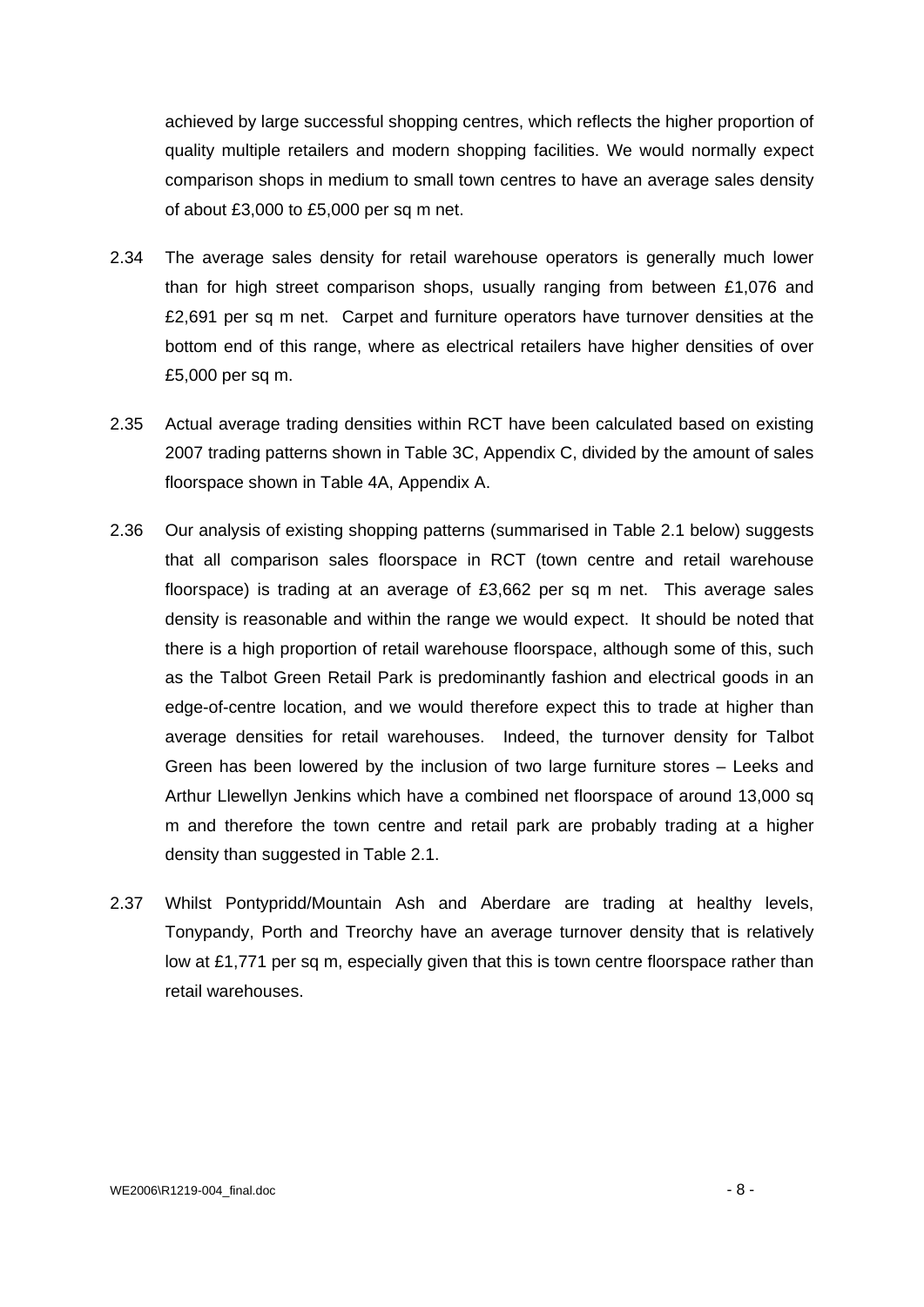|                                                       |                       |         | Net floorspace net comparison |         |                  |
|-------------------------------------------------------|-----------------------|---------|-------------------------------|---------|------------------|
|                                                       |                       | (retail |                               |         |                  |
|                                                       | <b>Net Floorspace</b> |         | floorspace in                 |         | <b>Turnover</b>  |
|                                                       |                       |         |                               |         |                  |
|                                                       |                       |         | sa m                          |         |                  |
|                                                       |                       |         |                               |         |                  |
| <b>Aberdare</b>                                       |                       | 4,350   |                               | וט.טטב  | £3,68            |
| Tonypandy, Porth, Treorchy<br>Pontypridd/Mountain Ash | 14,840                |         | 1,359                         | £28.68  | £1,771           |
|                                                       |                       |         |                               |         |                  |
|                                                       | 14,420                | 13,670  | 2,410                         | £144.05 |                  |
| <b>Talbot Green</b>                                   |                       | 28,641  | 3,988                         | £129.78 | £4,723<br>£3,870 |
|                                                       |                       |         |                               |         |                  |
|                                                       |                       |         |                               |         |                  |
| <b>Local Centres</b>                                  |                       |         |                               | £6.31   |                  |

# **Table 2.1: Comparison Trading Levels in 2007**

**Source: Tables 2A and 3C** 

# Future Spending Growth **Example 2008 Future Spending Growth**

- 2.38 Overall, the Borough appears to be trading at satisfactory levels and therefore in the assessment of quantitative need for comparison goods floorspace we have assumed that the existing turnover of the centres represents an equilibrium level and that future need will be generated by growth in available expenditure from this base date,<br>allowing for existing floorspace to increase its sales density in the future.
- 2.39 There are a number of commitments that it is considered may affect future market shares, most noticeably the Angharad Walk scheme in Pontypridd which will increase the retail floorspace of the town by approximately 15,300 sq m gross, and the Tirfounder Fields retail warehouse commitment in Aberdare. However, the increases in comparison goods floorspace should be viewed in the context of redevelopment that is currently under construction to the St David's Centre in Cardiff, which could
- counterbalance the improvement to and increase in floorspace in the Borough.<br>2.40 We have therefore made realistic estimates of the potential for Angharad Walk and other commitments to increase retention rates within the Borough and small increase in market shares from 2011 have been estimated in Table 5C.
- 2.41 On the basis of these adjusted market shares, projections in expenditure and population growth have been used to estimate available comparison goods expenditure in 2011, 2016 and 2021 as shown in Tables 6C, 7C and 8C of Appendix C and summarised in Table 9C.
- 2.42 As can be seen in Table 9C, the existing commitments will absorb all the growth in expenditure to 2016. By 2021 there is projected to be a comparison goods surplus capacity of £101.96 million of expenditure in the Borough as a whole.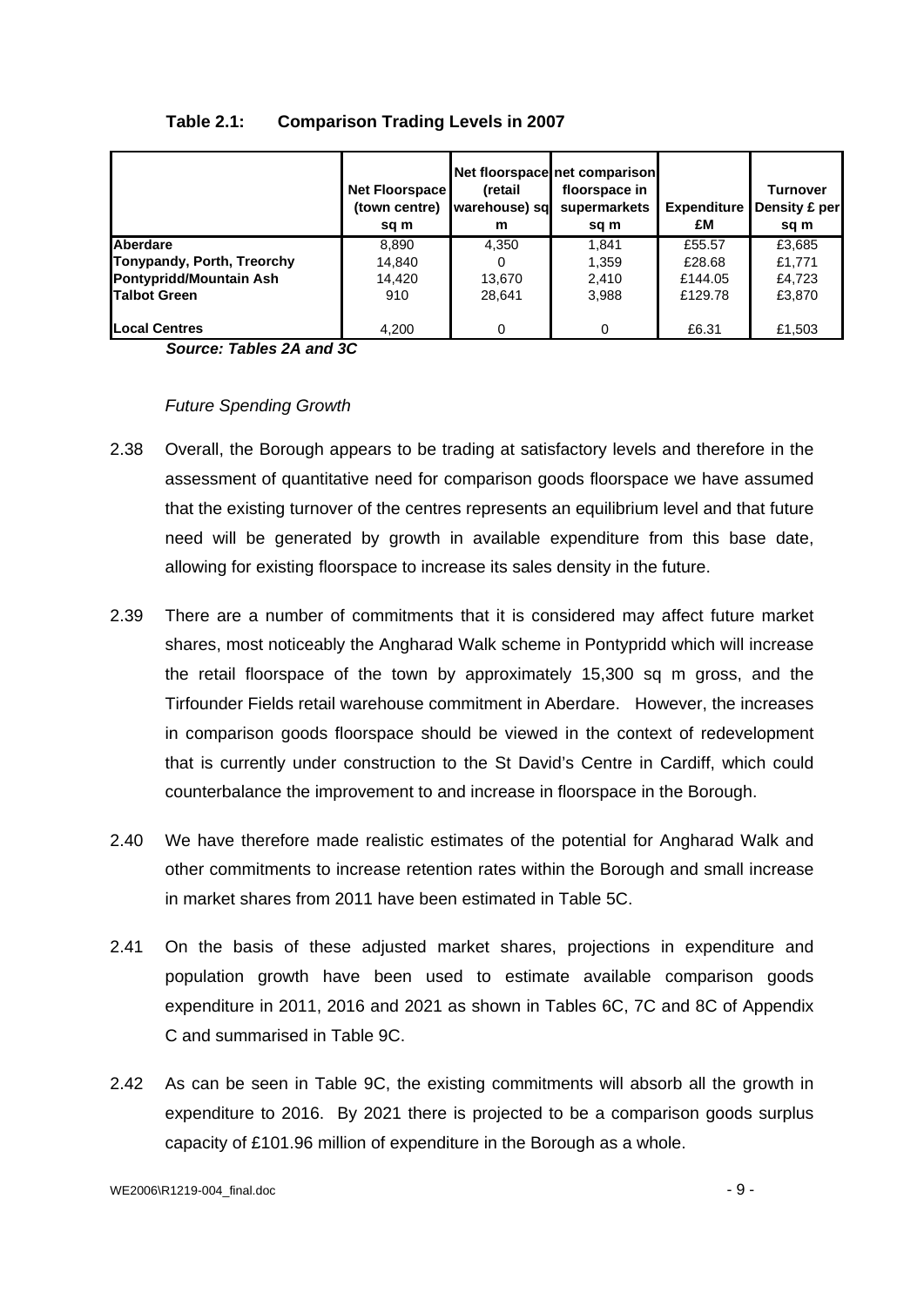- **Cuantitative Capacity for Additional Convenience Floorspace**<br>
The lonesce convenience oposite surplus expendium projections Total to the Botough<br>
These been convented into net states for Space projections in Table 2.2 bel 2.43 The forecast convenience goods surplus expenditure projections for the Borough have been converted into net sales floorspace projections in Table 2.2 below based on a benchmark turnover density of £12,000 per sq m at 2007 (and increased by 0.3% p.a). These figures assume that all surplus convenience expenditure will be accommodated within large food superstores rather than small convenience outlets. This turnover density figure represents a realistic mid-point of the company averages of the four main food operators – Tesco, Asda, Morrisons and Sainsbury.
- 2.44 An annual increase in turnover density efficiency of 0.3% has been allowed for existing and new convenience floorspace.
- 2.45 At 2011 there is only limited capacity for new convenience goods floorspace of 748 sq m across the Borough. It is anticipated that this will rise to 1,616 sq m by 2016 and 2,507 sq m by 2021.
- 2.46 The floorspace capacity relates to convenience goods sales floorspace. In any supermarket there is likely to be an element of comparison goods floorspace as well as storage and ancillary space. Therefore if a new supermarket were proposed to meet the need by 2021, we would anticipate a store in the region of 5,500 sq m gross.

|                                 | <b>ግበ</b> 1<br>ZUII   | 2016     | 2021     |
|---------------------------------|-----------------------|----------|----------|
|                                 |                       |          |          |
| <b>Surplus expenditure (£M)</b> |                       |          |          |
|                                 | £2.64                 | £4.65    | £6.83    |
| $n -$                           | -£5.40                | $-£4.68$ | $-£3.61$ |
| ` ^^^                           | $-£6.50$              | $-£3.25$ | £0.06    |
|                                 | £18.40                | £23.36   | £28.42   |
| Subtota                         | £9.14                 | £20.08   | £31.70   |
| Turnover Density £ per sq m     | $\overline{£12,}$ 211 | £12,427  | £12,646  |
| Net floorspace requirement sq m | 748                   | 1,616    | 2,507    |

**Table 2.2 Projected Convenience Floorspace Requirements**

- 2.47 These projected floorspace figures should be regarded as broad guidance only for planning purposes, limited by further considerations of qualitative requirements – how new floorspace might complement and reinforce the existing centre rather than compete – and the consequential impact(s) on existing stores and other centres.
- 2.48 The figures suggest that the proposed Sainsbury's store in Pontypridd and the Asda in Tonypandy will absorb all capacity in Zones 2 and 3. There will be limited capacity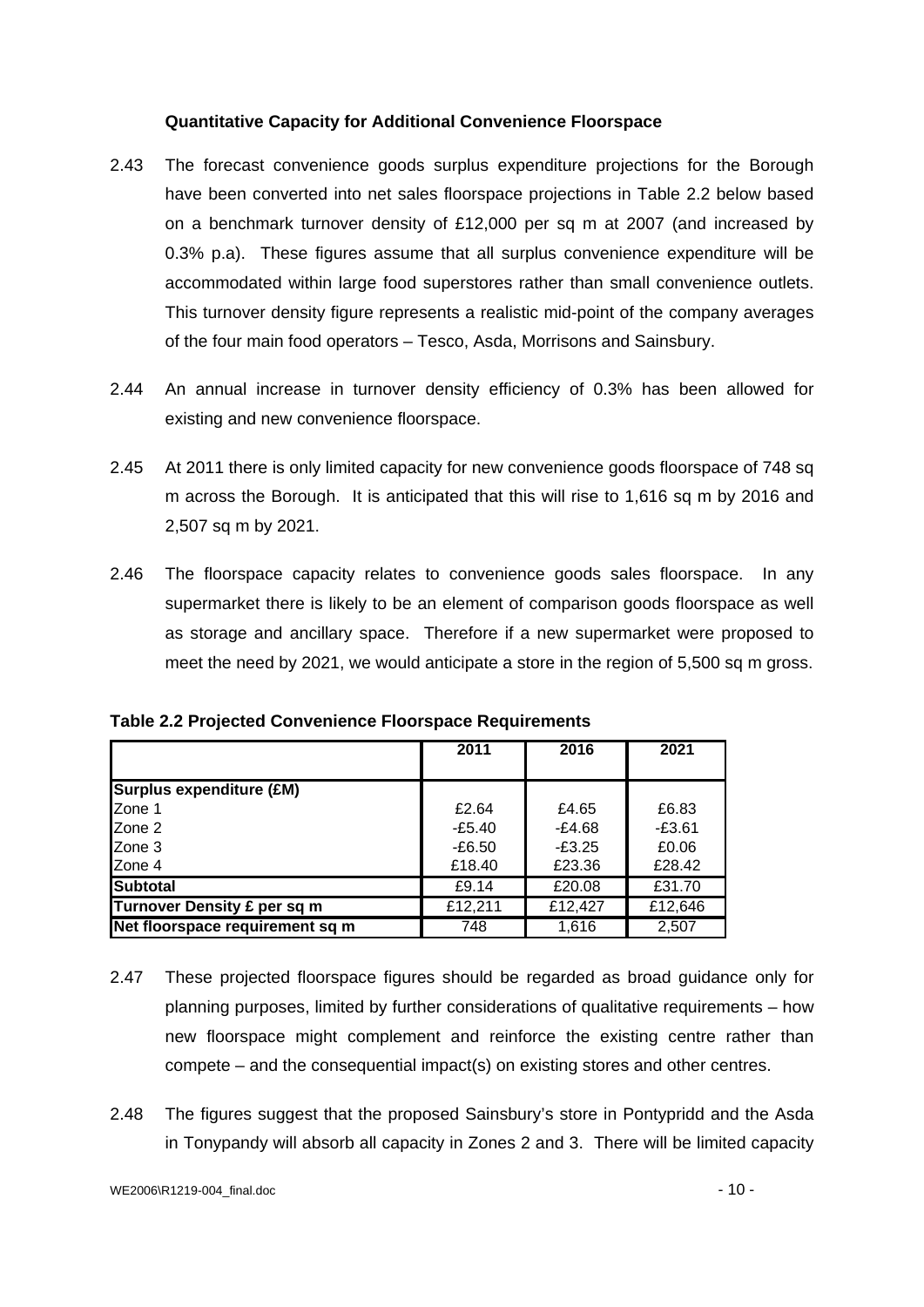in Zone 1, with most of the capacity being in Zone 4. This is in part driven by the projected growth in available expenditure in the zone and partlyby the current high level of overtrading in the Tesco at Talbot Green.

- 2.49 The Council will need to carefully consider how to best deal with this overtrading at Tesco and the need in the Borough as a whole. Since the last household survey was undertaken the old Tesco store at Talbot Green has been demolished and the larger Extra store opened. Over this time the market share of the store in Zone 4 has increased from 31% to 40%, with the market share of Zone 2 increasing from 15% to 23%. A significant element of this increase in market share will be due to the increase in product range resulting from the increased store size.
- 2.50 Whilst an extension to the Tesco at Talbot Green would relieve overtrading in the short term, a further extension of the store could result in further increases in market share to the detriment of other stores in the Borough.
- 2.51 Alternatively, if a new store were to be built in Zone 4 of sufficient size and quality to offer customers an alternative to Tesco, this would also reduce the overtrading and improve qualitative provision.

## **Quantitative Capacity for Additional Comparison Floorspace**

- 2.52 Future available comparison goods expenditure is compared with the turnover of existing comparison retail facilities within the Borough, in order to provide estimates of surplus expenditure, as summarised in Table 9C, Appendix C.
- 2.53 The forecast comparison goods surplus expenditure projections for the Borough have been converted into net sales floorspace projections in Table 2.3 based on an average turnover density of £4,000 per sq m net at 2007, inflated by 1.5% per annum up to 2011, 2016 and 2021. This is an appropriate average sales density for new comparison floorspace and takes into account increases in turnover efficiency and the higher turnover density that would be anticipated in modern purpose built floorspace.
- 2.54 Trends indicate that comparison retailers historically will achieve some growth in trading efficiency. This is a function of spending growing at faster rates than new floorspace provision and retailers' ability to absorb real increases in their costs by increasing their turnover to floorspace ratio. An allowance has therefore been made for existing comparison floorspace to increase its turnover by 1.5% per annum, as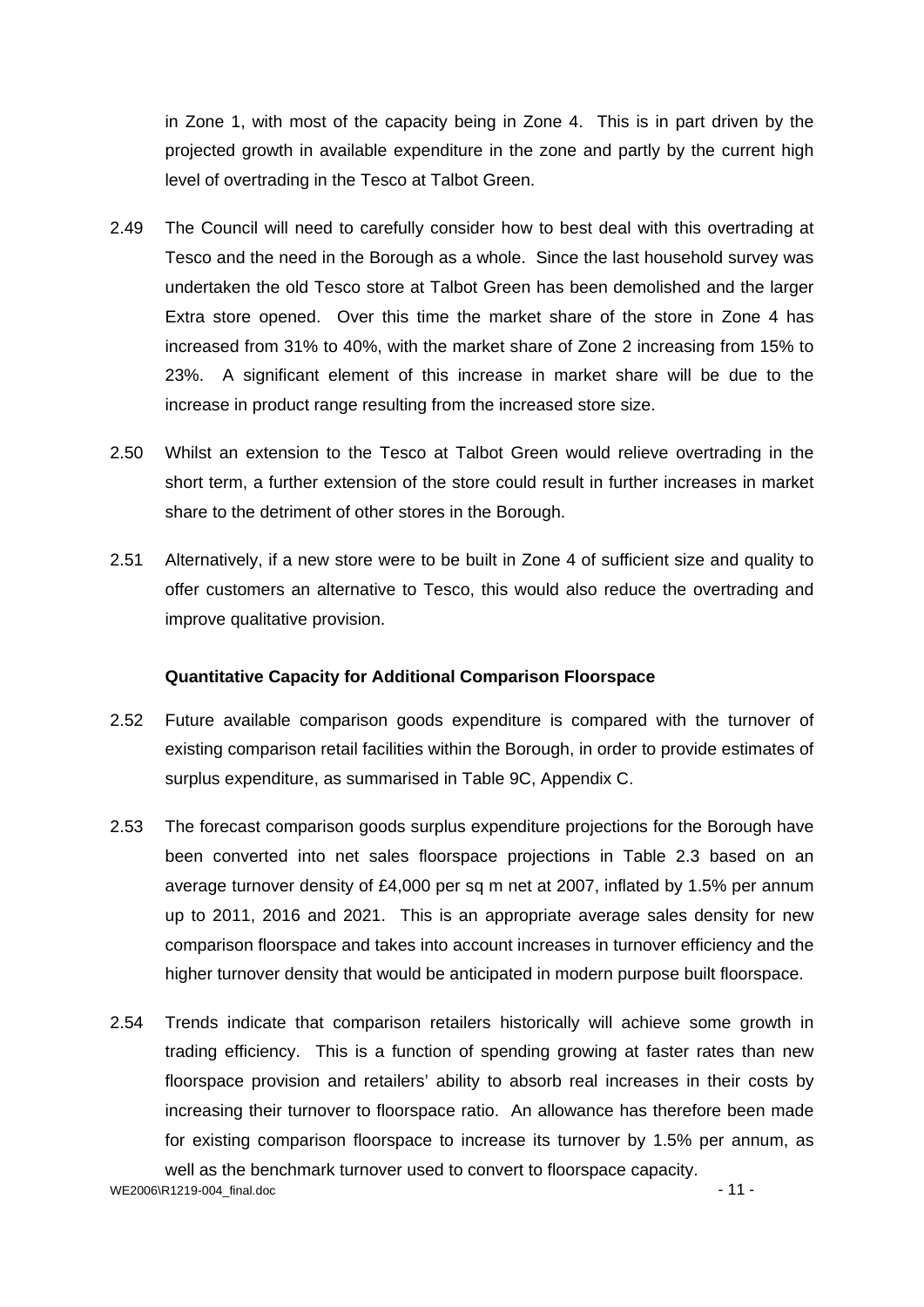- 2.55 For the comparison goods projections we have assumed that net sales floorspace will account for 70% of the total gross floorspace of new development.
- 2.56 The figures suggest that existing commitments will absorb all the quantitative need for new floorspace to 2016. Between 2016 – 2021 there is projected to be an increase in available expenditure that will generate a need for around 31,000 sq m gross of comparison goods floorspace by 2021. However, long term projections beyond 2016
- should be treated with caution and will need to be reassessed during the plan period. 2.57 The Tirfounder Fields commitment should also be kept under review as there is some uncertainty as to whether the entire outline committed floorspace will come forward. Nonetheless, a relatively low turnover density of £2,000 per sq m has been assumed for the development, and a smaller development may still have a benchmark turnover close to that assumed for the development of £26.01 million (Table 4A Appendix A).

|                                       | 2007 | 2011                 | 2016   2021 |         |
|---------------------------------------|------|----------------------|-------------|---------|
| Comparison Goods Surplus £M           | n/a  |                      |             | E101.06 |
| Average Turnover Density £ per sq m   |      | £4,000 £4,309 £4,642 |             |         |
| Comparison Goods net requirement sq m |      |                      | n/a         | 21,770  |
| Gross floorspace requirement          |      | 11U                  | n/a         | 31,099  |

# **Table 2.3 Comparison Goods Capacity for the Borough 2007 – 2021**

2.58 The Borough has a very high proportion of retail warehouse floorspace and it is considered that there is no qualitative need for further provision beyond that which is already committed. Resistance of further out-of-centre floorspace should encourage important town centre schemes such as Angharad Walk to come forward.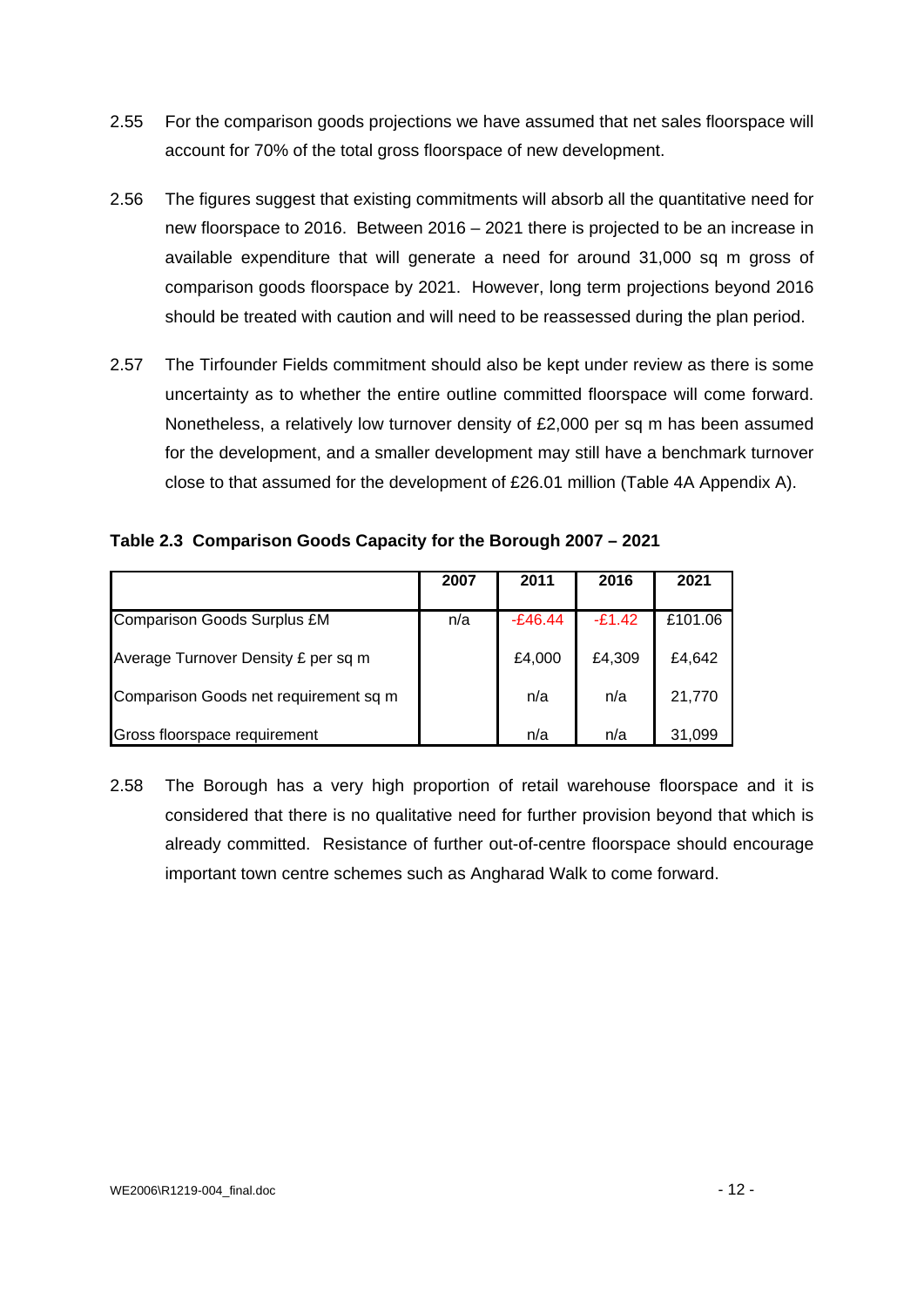# **3.0 CONCLUSIONS AND RECOMMENDATIONS**

# **Convenience Goods Floorspace**

- 3.1 There is currently significant surplus expenditure in the Borough as a result of a number of supermarkets trading at above average levels.
- 3.2 However, there are a number of commitments in the borough which will absorb much of this surplus.
- 3.3 Assuming that these commitments are implemented and there is a consequential adjustment to market shares, there is emerging capacity at 2011. It is likely that there is only capacity for one main supermarket in the Borough during the plan period (small stores and deep discount retailers may be acceptable subject to considerations of sequential test and impact).
- 3.4 The most appropriate location of the new store would be in Zone 4 which is where the majority of the capacity exists.

# **Comparison Goods Floorspace**

- 3.5 The main town centres are generally trading at healthy levels and it is suggested that this represents a suitable base point from which to measure future quantitative need arising from growth in expenditure.
- 3.6 Short and medium term capacity to 2016 will be absorbed by commitments such as Angharad Walk and Tirfounder Fields, and the delivery of such schemes should be encouraged to counter balance the impact that improved and extended retail floorspace in Cardiff might have.
- 3.7 There is anticipated to be capacity in the long term for around 31,000 sq m gross, however, long term projections should be treated with caution and it is recommended that specific allocations are not made in the LDP until it is subsequently reviewed.
- 3.8 It is also considered that there is ample retail warehouse floorspace in the Borough and there is no qualitative need for further provision.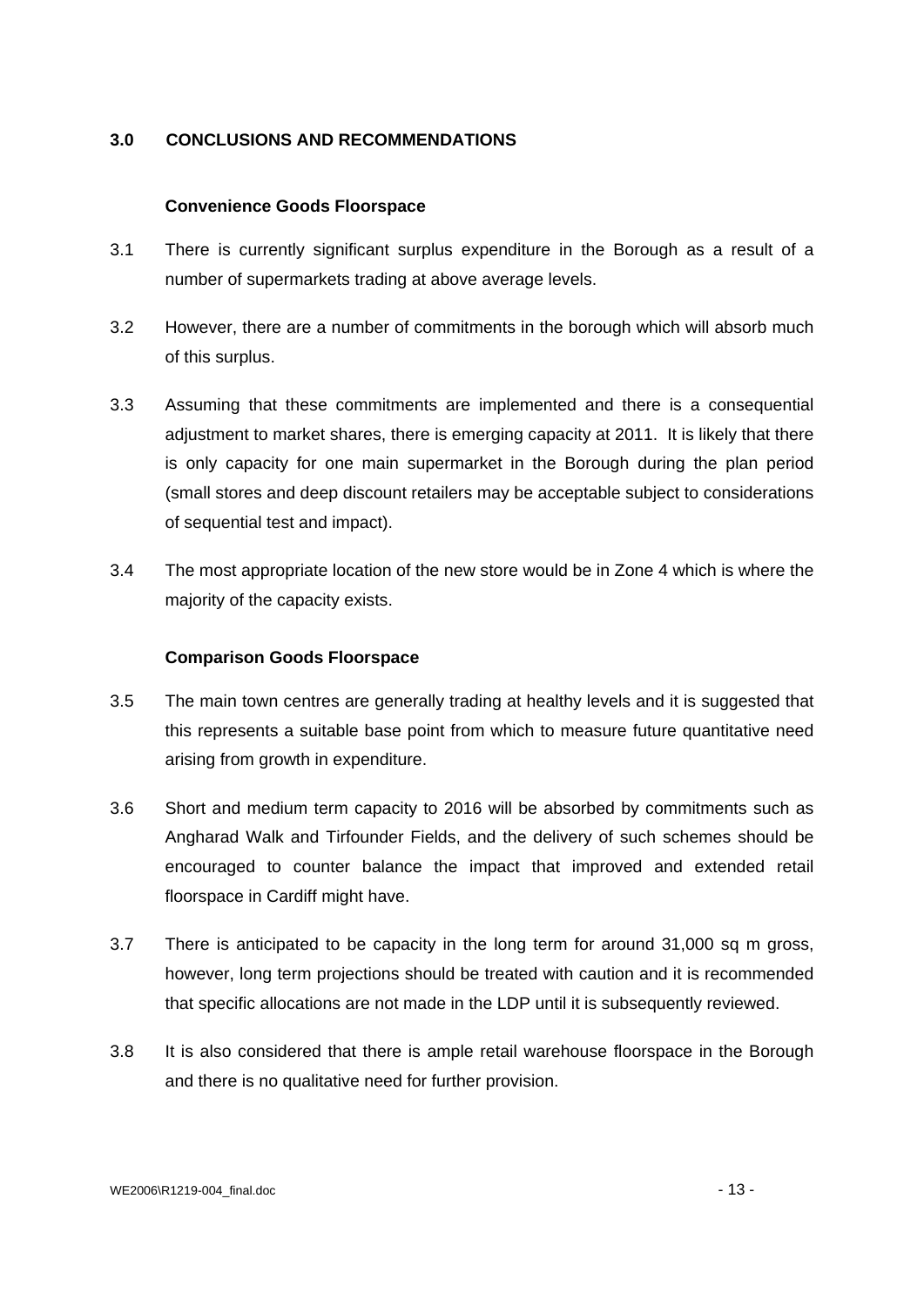# **Appendix A**

**Study Area and Existing Retail Facilities**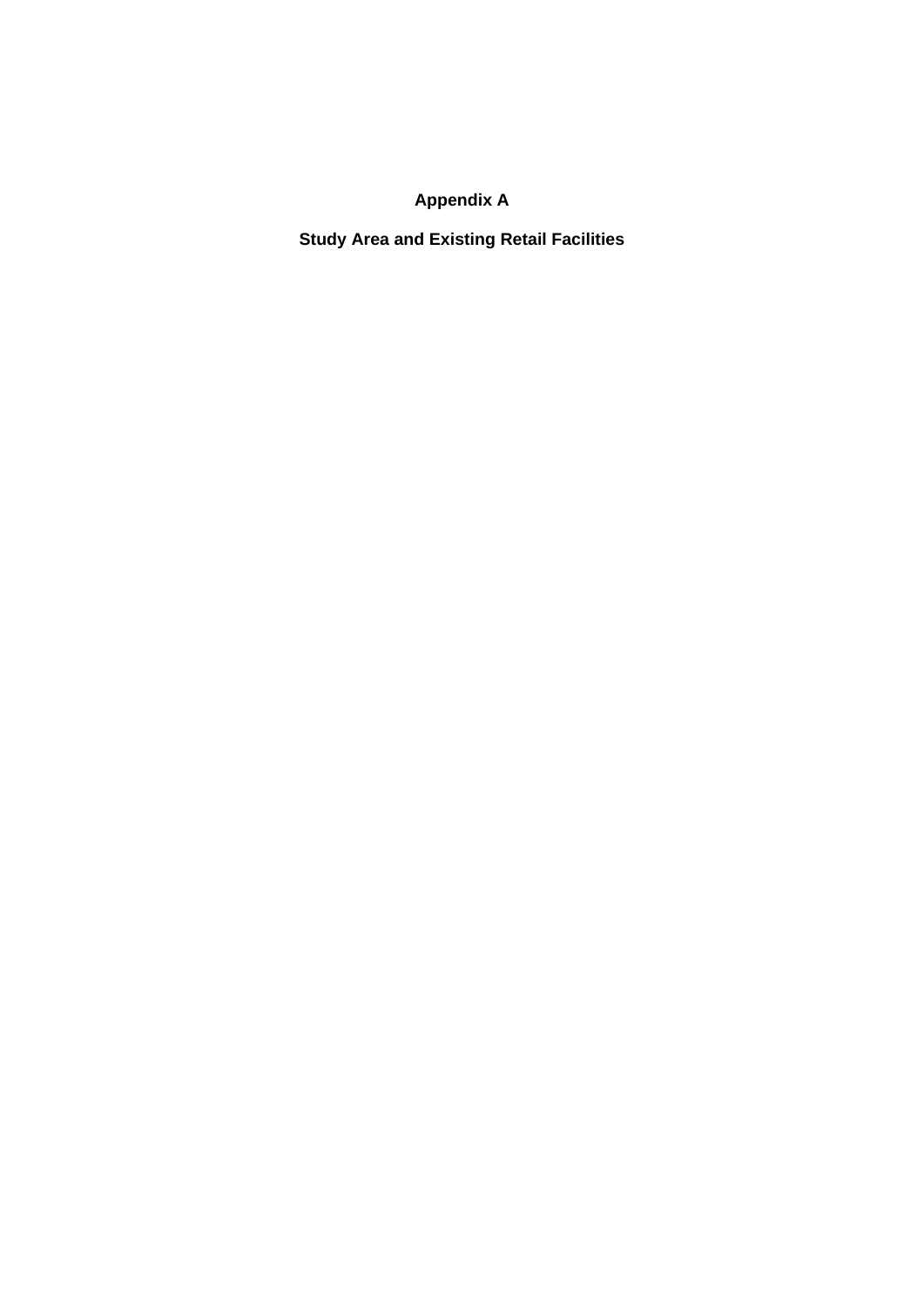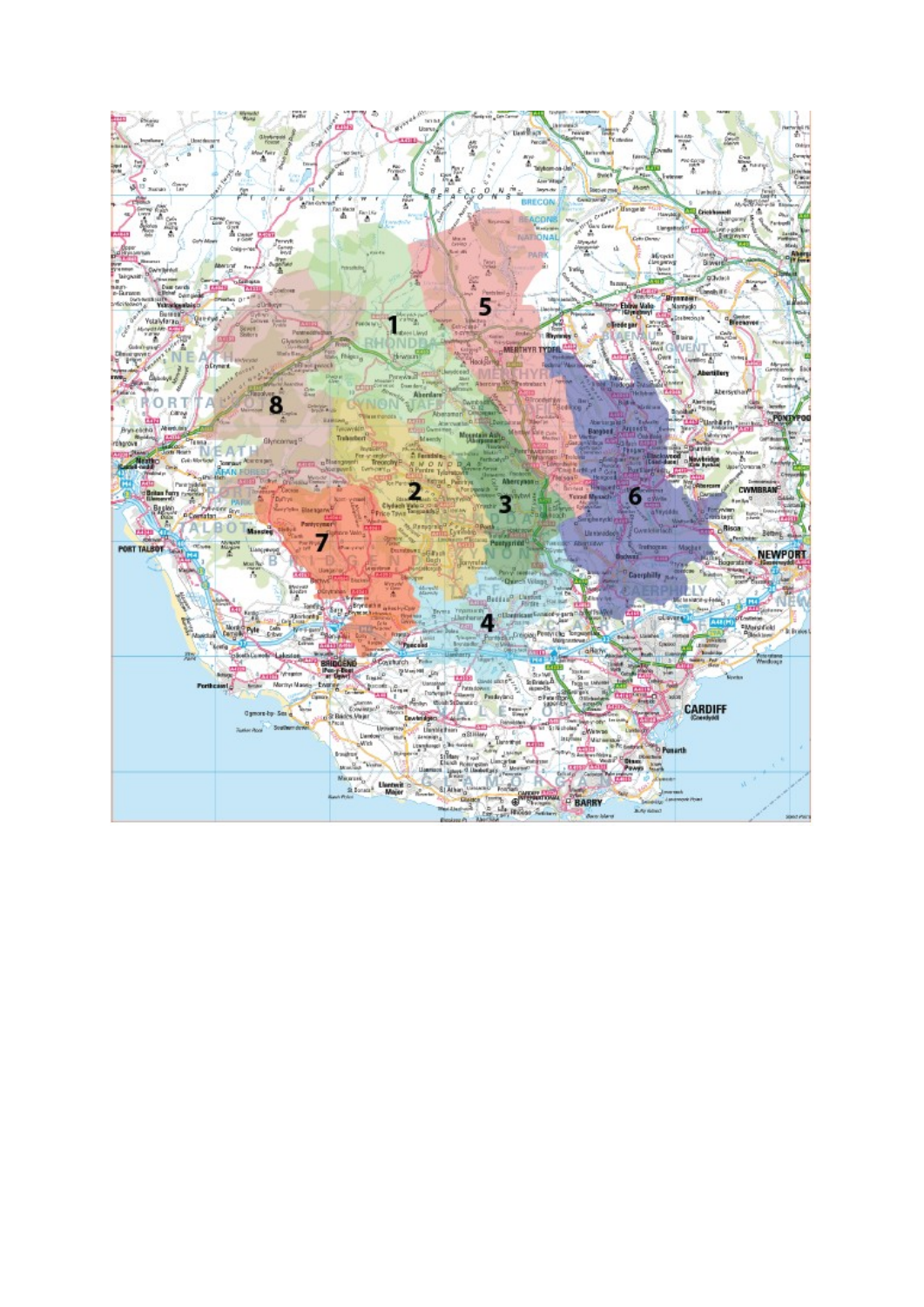| Table 1A Convenience Floorspace RCT 2007 |  |
|------------------------------------------|--|
|------------------------------------------|--|

|                     |                                                  |                | % of Conv  | Conv       |
|---------------------|--------------------------------------------------|----------------|------------|------------|
| Area                | <b>Stores</b>                                    | Total Net Sq m | Goods      | floorspace |
| Aberdare            | Asda - Riverside Retail Park                     | 3,767          | 68%        | 2,562      |
|                     | Iceland - Commercial Street                      | 479            | 95%        | 455        |
|                     | Tesco - DepotRoad                                | 2,615          | 78%        | 2,040      |
|                     | Co-op, Tramway Road                              | 262            | 86%        | 225        |
|                     | Local convenience shops                          | 900            | 100%       | 900        |
|                     | Sub-total                                        | 8,023          |            | 6,182      |
|                     | Mountain Ash   Iceland, Oxford Street            | 376            | 95%        | 357        |
|                     | Co-op - Penrhiwceiber Road                       | 123            | 85%        | 105        |
|                     | Kwik Save, Oxford Street                         | 427            | 90%        | 384        |
|                     | Local convenience shops                          | 700            | 100%       | 700        |
|                     | Sub-total                                        | 1626           |            | 1,546      |
| Pontypridd          | Iceland, Taff St                                 | 501            | 95%        | 476        |
|                     | Co-op - Commercial Street                        | 203            | 88%        | 179        |
|                     | Somerfield - Church Village                      | 707            | 86%        | 608        |
|                     | Somerfield - Taff Street                         | 451            | 85%        | 383        |
|                     | Marks & Spencer                                  | 836            | 95%        | 794        |
|                     | Tesco, Gelli Hirion Estate                       | 4,605          | 55%        | 2,533      |
|                     | Local convenience shops                          | 700            | 100%       | 700        |
|                     | Sub-total                                        | 8,003          |            | 5,673      |
| Porth               | Co-op Pontypridd Road                            | 2,140          | 90%        | 1,926      |
|                     | Lidl, Cymer Road                                 | 1,286          | 83%        | 1,067      |
|                     | Somerfield, Tonyrefail                           | 883            | 85%        | 751        |
|                     | Local convenience shops                          | 500            | 100%       | 500        |
|                     | Sub-total                                        | 4,809          |            | 4,244      |
| <b>Talbot Green</b> | Tesco                                            | 7,180          | 47%        | 3,375      |
|                     | Marks & Spencer                                  | 627            | 95%        | 596        |
|                     | Aldi, Glamorgan Retail Park                      | 754            | 80%        | 603        |
|                     | Local convenience shops                          | 100            | 100%       | 100        |
|                     | Sub-total                                        | 8,661          |            | 4,673      |
| Tonypandy           | Aldi - Llywuynypia Road                          | 808            | 83%        | 671        |
|                     | Somerfield - Duraven Street                      | 1,585          | 80%        | 1,268      |
|                     | Local convenience shops                          | 1,000          | 100%       | 1,000      |
|                     | Sub-total                                        | 3,393          |            | 2,939      |
| Treorchy            |                                                  |                |            |            |
|                     | Somerfield - High Street<br>Co-op - Station Road | 622<br>919     | 90%<br>90% | 560<br>827 |
|                     | Local convenience shops                          | 1,200          | 100%       | 1,200      |
|                     |                                                  | 2,741          |            | 2,587      |
|                     | Sub-total                                        |                |            |            |
| Ferndale            | Lidl, East Road                                  | 846            | 83%        | 702        |
|                     | Co-op, 60 High Street                            | 282            | 85%        | 240        |
|                     | Local convenience shops                          | 200            | 100%       | 200        |
|                     | Sub-total                                        | 1,328          |            | 1,142      |
| <b>Ynys y Bwl</b>   | Co-op, Robert Street                             | 283            | 66%        | 187        |
|                     | Local convenience shops                          | 200            | 100%       | 200        |
|                     | Sub-total                                        | 483            |            | 387        |
|                     |                                                  |                |            |            |
|                     | <b>Grand Total</b>                               | 39,067         |            | 29,372     |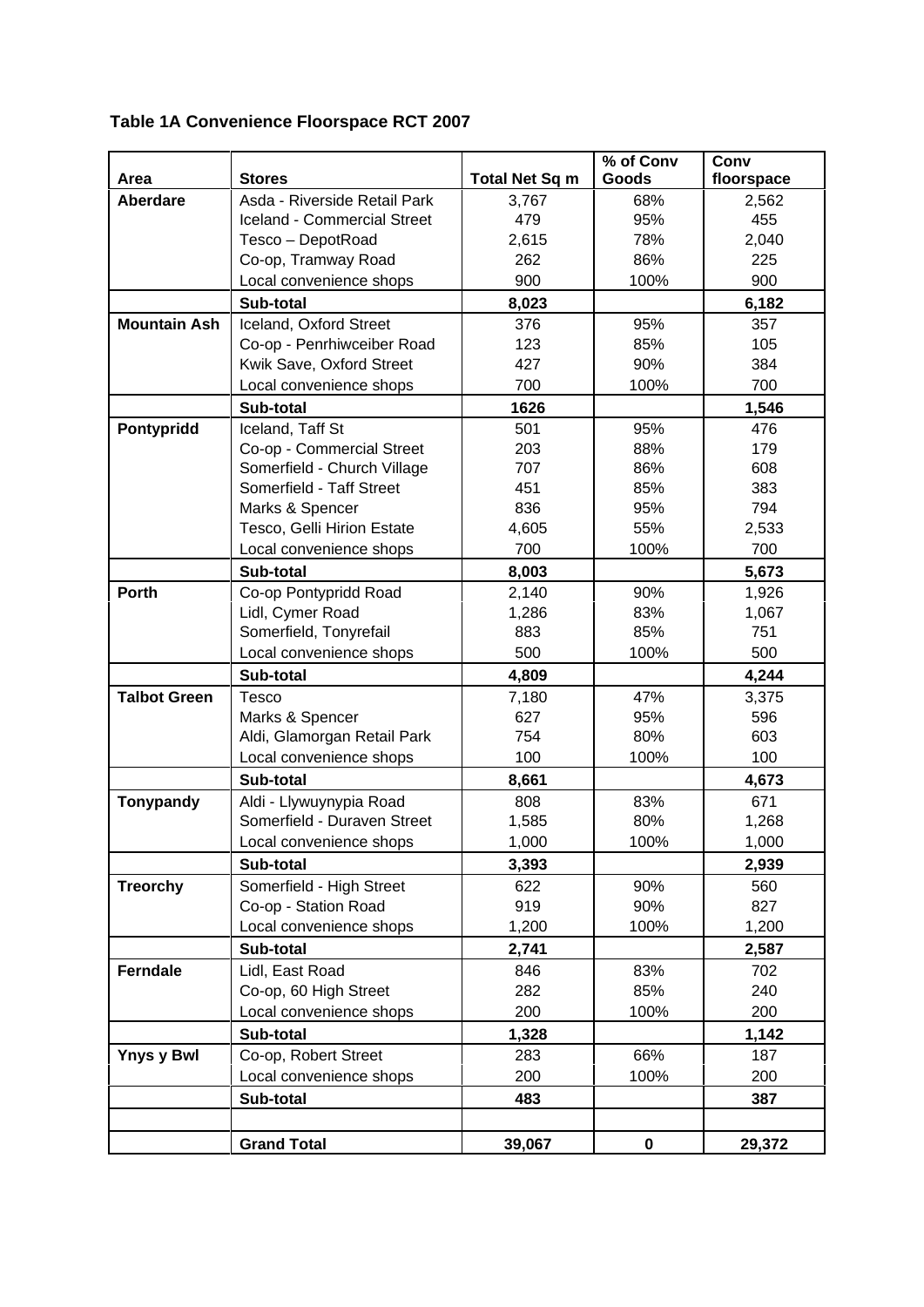### **Table 2A Comparison Floorspace RCT 2007**

|                            |                                   |        | Net floorspace   Net comparison |
|----------------------------|-----------------------------------|--------|---------------------------------|
|                            | Net Floorspace (retail warehouse) |        | floorspace in                   |
|                            | (town centre) sq $m$              | sq m   | supermarkets sq m               |
| <b>Aberdare</b>            | 8,890                             | 4,350  | .841                            |
| Tonypandy, Porth, Treorchy | 14,840                            |        | 1,359                           |
| Pontypridd/Mountain Ash    | 14,420                            | 13,670 | 2,410                           |
| <b>Talbot Green</b>        | 910                               | 28,641 | 3,988                           |
| <b>Local Centres</b>       | 4,200                             |        |                                 |
|                            |                                   |        |                                 |
|                            | 43,260                            | 46,661 | J.598                           |

### **Table 3A Food Store Commitments**

|           |                                      |                           |                |       | Conv  | <b>Benchmark</b>                         |                    |
|-----------|--------------------------------------|---------------------------|----------------|-------|-------|------------------------------------------|--------------------|
|           |                                      |                           |                |       |       | % of Conv floorspace sq turnover density |                    |
| Zone Area |                                      | <b>IStores</b>            | Total Net Sq m | Goods |       | (E per sq m)                             | <b>Turnover £M</b> |
|           | 2 Tonypandy                          | Asda                      | 2,787          | 60%   | 1,672 | £15,786                                  | £26.39             |
|           | Aberdare                             | Asda mezzanine            | 1,106          |       |       | n/a                                      | n/a                |
|           | Aberdare                             | <b>Tesco extension</b>    | 1612           | 55%   | 800   | £13,088                                  | £10.47             |
|           | 2 Porth                              | Unigate depot             |                |       |       |                                          | £7.43              |
|           | Pontypridd                           | Sainsburys, Angharad Walk | 4,916          | 70%   | 3,441 | £9,335                                   | £32.12             |
|           | 3 Midway Retail Park Tesco Extension |                           | 1,127          | 50%   | 564   | £13,088                                  | £7.38              |
|           | lTotal                               |                           | 11.548         |       | 6.477 |                                          | £83.79             |

### **Table 4A Comparison Goods Commitments**

|            |                            |                    |           | <b>Penchmare</b> |                        |
|------------|----------------------------|--------------------|-----------|------------------|------------------------|
|            |                            |                    |           | <b>Turnover</b>  |                        |
|            |                            |                    |           | density (£ per   |                        |
| Zone Area  | <b>Scheme</b>              | <b>Total Gross</b> | Total net | sq m)            | <b>Turnover £M</b>     |
|            |                            |                    |           |                  |                        |
|            |                            |                    |           |                  |                        |
| Aberdare   | Asda mezzanine             |                    | 1,106     | £7,298           | £8.07                  |
|            | <b>Tirfounder Fields</b>   | 16,258             | 13,006    | £2,000           | £26.01                 |
|            |                            |                    |           |                  |                        |
|            | Subtota                    |                    |           |                  | £34.08                 |
|            |                            |                    |           |                  |                        |
| Tonypandy  | Asda                       |                    | 1,115     | £7,298           | £8.14                  |
|            |                            |                    |           |                  |                        |
|            | <b>Yns Fields</b>          | 3,750              | 3,188     | £2,000           | £6.38<br><b>£14.51</b> |
|            | Subtota                    |                    |           |                  |                        |
|            |                            |                    |           |                  |                        |
| Pontypridd | Anghard Walk               | 15,336             | 13,036    | £4,000           | £52.14                 |
|            | (comparison in food store) |                    | 1,721     | £5,633           | £9.69                  |
|            |                            |                    |           |                  | £61.83                 |
|            | Subtotal                   |                    |           |                  |                        |

\* Tirfounder fields benefits from outline consent for 16,258 sq m gross. To date, reserved matters have been submitted for a total of 12,077 sq m gross. Surplus capacity may exist dependant on benchmark turnover of occupiers.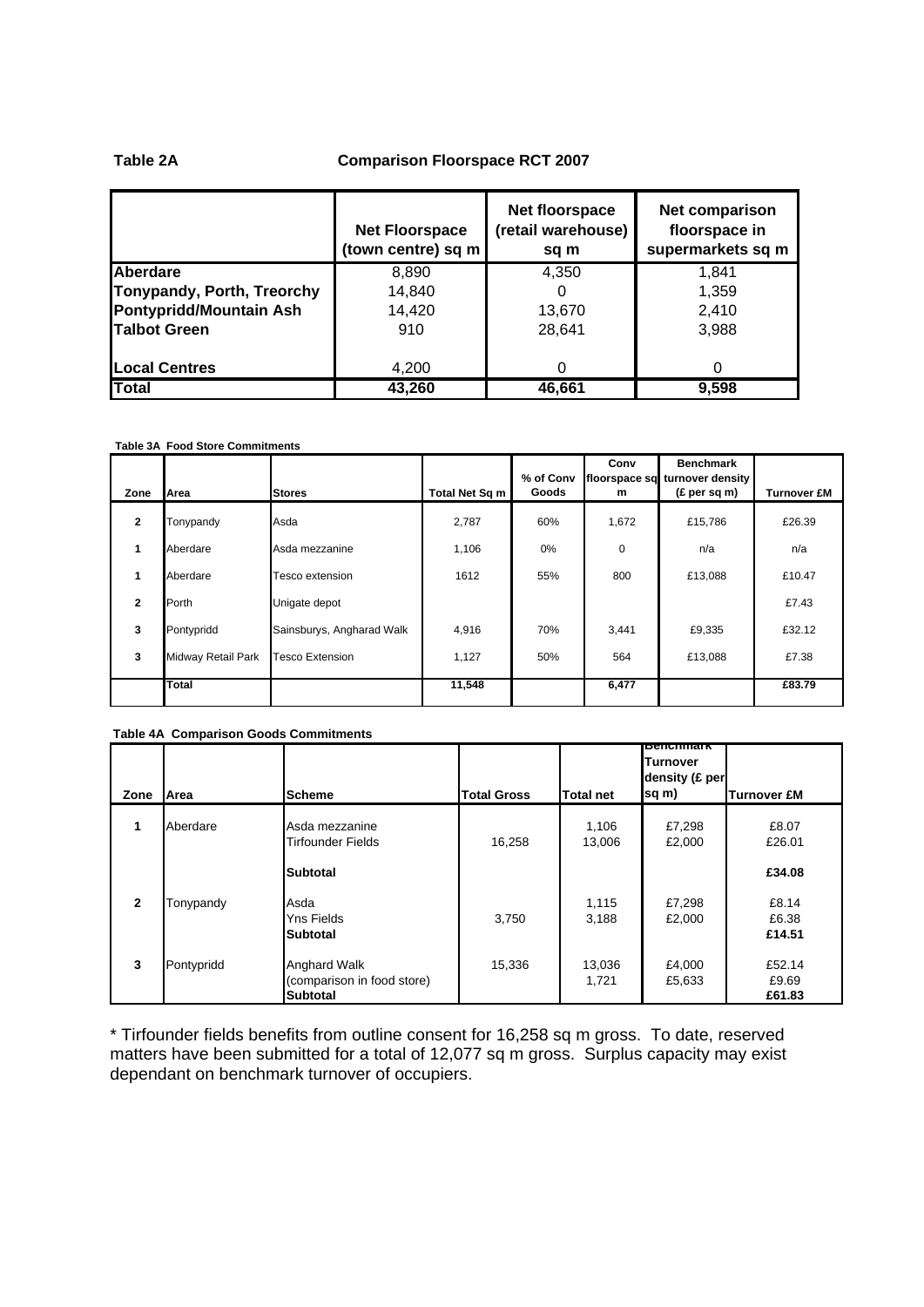# **Appendix B**

**Convenience Goods Expenditure**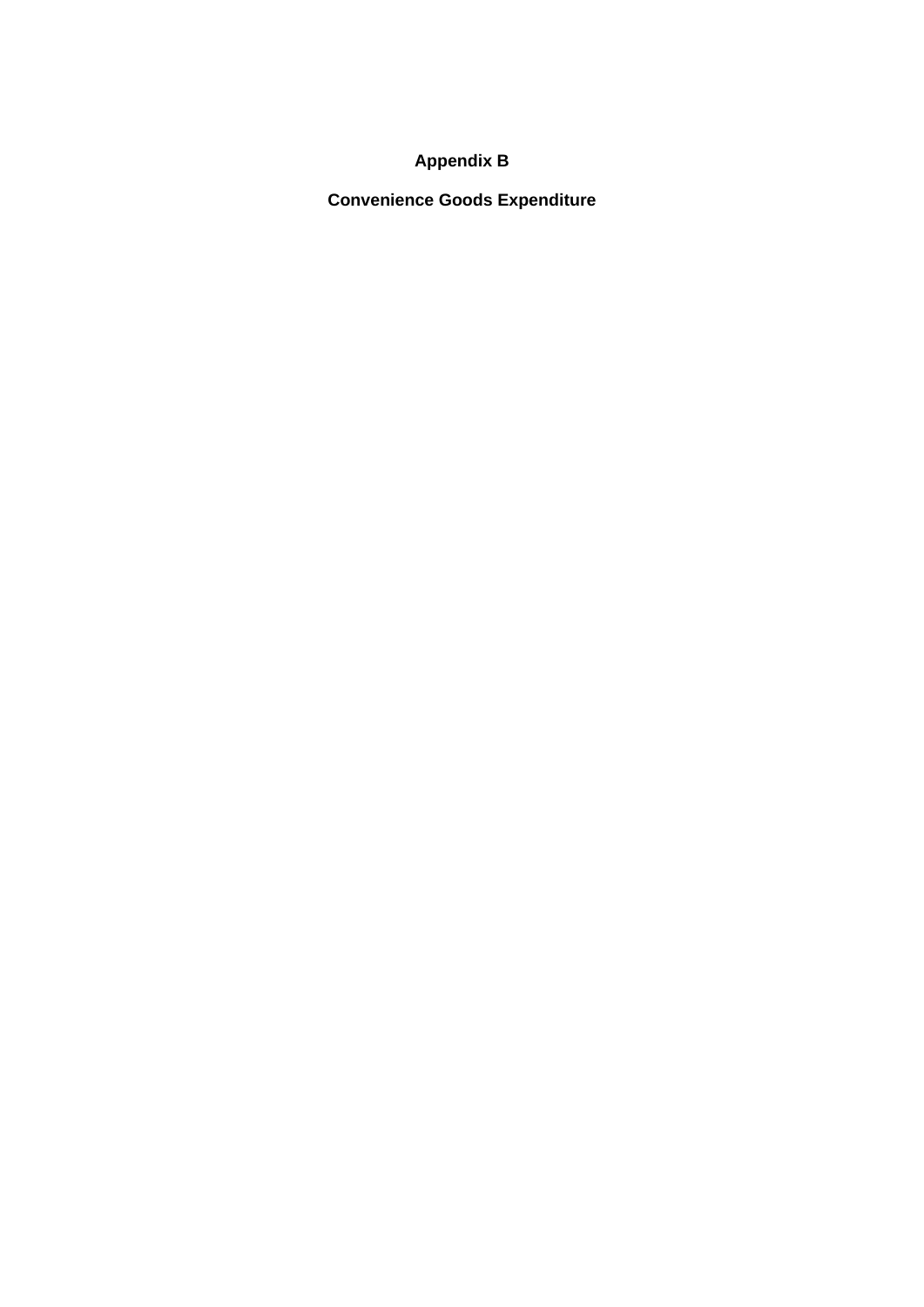# **Table 1B : Population Projections**

| <b>Catchment Area</b>              | 2001    | 2007    | 2011    | 2016    | 2021    |
|------------------------------------|---------|---------|---------|---------|---------|
|                                    |         |         |         |         |         |
| Primary Catchment Area             |         |         |         |         |         |
| Zone 1: Aberdare                   | 39,174  | 39,369  | 39,499  | 39,424  | 39,651  |
| Zone 2: Rhondda Valley             | 83,819  | 82,007  | 80,799  | 79,277  | 78,689  |
| Zone 3: Pontypridd                 | 49,691  | 48,605  | 47,880  | 47,100  | 46,732  |
| Zone 4: Llantrisant/Talbot Green   | 56,345  | 59,800  | 62,103  | 65,300  | 68,686  |
| Primary Catchment Area Sub-Total   | 229,029 | 229,780 | 230,281 | 231,102 | 233,758 |
|                                    |         |         |         |         |         |
|                                    |         |         |         |         |         |
| Secondary Catchment Area           |         |         |         |         |         |
| Zone 5: Merthyr Tydfil             | 60,029  | 61,831  | 62,793  | 64,177  | 65,528  |
| Zone 6: Blackwood/Caerphilly       | 131,824 | 134,886 | 136,520 | 138,871 | 141,166 |
| Zone 7: Bridgend/Maesteg rural     | 34,405  | 35,337  | 35,835  | 36,551  | 37,249  |
| Zone 8: Glyncorwg                  | 18,425  | 18,919  | 19,182  | 19,561  | 19,931  |
| Secondary Catchment Area Sub-Total | 244,683 | 250,974 | 254,329 | 259,160 | 263,874 |
|                                    |         |         |         |         |         |
| Total                              | 473,712 | 480,754 | 484,610 | 490,262 | 497,633 |

Sources: with the state of the MAG Population Projections and the state of the state of the state of the Sources

# **Table 2B: Convenience Goods Expenditure Per Capita (2005 Prices)**

| <b>Expenditure Per Capita</b> | 2011            | 2016                                                                                                        | 2021          |                                                                                                                         | Growth                                                                 | Growth  |
|-------------------------------|-----------------|-------------------------------------------------------------------------------------------------------------|---------------|-------------------------------------------------------------------------------------------------------------------------|------------------------------------------------------------------------|---------|
|                               |                 |                                                                                                             |               | 2007-2011   2007-2016   2007-2021                                                                                       |                                                                        |         |
| ∣Zone 1                       | £1,435   £1,463 | $\begin{array}{ c c c c c c c c } \hline &\text{£1,527} & \text{£1,582} & \text{2.0\%} \hline \end{array}$  |               |                                                                                                                         | $6.4\%$                                                                | 8.1%    |
| Zone 2                        |                 |                                                                                                             |               |                                                                                                                         |                                                                        | 8.1%    |
| Zone 3                        |                 |                                                                                                             |               | E1,446 E1,475 E1,539 E1,594 2.0% 6.4%<br>E1,386 E1,419 E1,481 E1,534 2.4% 6.9%<br>E1,459 E1,494 E1,559 E1,614 2.4% 6.9% |                                                                        | $8.1\%$ |
| Zone 4                        |                 |                                                                                                             |               |                                                                                                                         |                                                                        | 8.0%    |
| ∣Zone 5                       |                 |                                                                                                             |               |                                                                                                                         |                                                                        | 8.1%    |
| ∣Zone 6                       |                 |                                                                                                             |               | £1,454 E1,483 E1,548 E1,602 2.0%                                                                                        |                                                                        | 8.0%    |
| Zone 7                        | £1,473   £1,503 | $\begin{array}{ c c c c c c c c } \hline & \text{£1,569} & \text{£1,624} & \text{2.0\%} \hline \end{array}$ |               |                                                                                                                         | $\begin{array}{ c c } \hline 6.5\% \\ \hline 6.5\% \hline \end{array}$ | 8.1%    |
| ∣Zone 8                       | £1.482 F1.512   |                                                                                                             | £1,578 £1,634 | 2.0%                                                                                                                    | 6.5%                                                                   | 8.1%    |

**Sources: Experian**

# **Table 3B: Total Available Convenience Goods Expenditure (£M - 2005 Prices)**

| <b>Catchment Area</b> |         | $\sqrt{2011}$                                           | 2016                                                                                 | 2021             | Growth         | Growth                  | Growth                         |
|-----------------------|---------|---------------------------------------------------------|--------------------------------------------------------------------------------------|------------------|----------------|-------------------------|--------------------------------|
|                       |         |                                                         |                                                                                      |                  |                |                         | 2007-2011 2007-2016 2007-2021  |
|                       |         |                                                         |                                                                                      |                  |                |                         |                                |
| Zone 1                | £56.49  | £57.79                                                  | £60.20                                                                               | £62.73           | 2.3%           |                         |                                |
| Zone 2                | £118.58 | $\vert$ £119.18 $\vert$ £122.01 $\vert$ £125.43 $\vert$ |                                                                                      |                  | 0.5%           | $6.6\%$<br>2.9%<br>3.5% | 11.0%<br>5.8%                  |
| Zone 3                | £67.37  | $E67.94$ $E69.76$ $E71.69$                              |                                                                                      |                  | $0.9\%$        |                         | 6.4%                           |
| Zone 4                | £87.25  |                                                         |                                                                                      |                  |                |                         | 16.7%  27.1%<br>10.5%  16.8%   |
| Zone 5                | £89.47  | <b>E92.68</b>                                           |                                                                                      | £98.83   £104.52 | $3.6\%$        |                         |                                |
| Zone 6                | £196.12 | £202.46   £214.97   £226.15                             |                                                                                      |                  | 3.2%           | $9.6\%$                 | 15.3%                          |
| Zone 7                | £52.05  | £53.86                                                  | £57.35   £60.49                                                                      |                  | 3.5%           |                         |                                |
| Zone 8                | £28.04  |                                                         | $\begin{array}{ c c c c c } \hline \text{£}30.87 & \text{£}32.57 \hline \end{array}$ |                  | $3.4\%$        |                         | 10.2%   16.2%<br>10.1%   16.2% |
|                       |         |                                                         |                                                                                      |                  |                |                         |                                |
| Total                 |         | E695.37 E715.69 E755.79 E794.43                         |                                                                                      |                  | $\sqrt{2.9\%}$ | $\boxed{8.7\%}$         | 14.2%                          |

**Sources:** Table 1B and Table 2B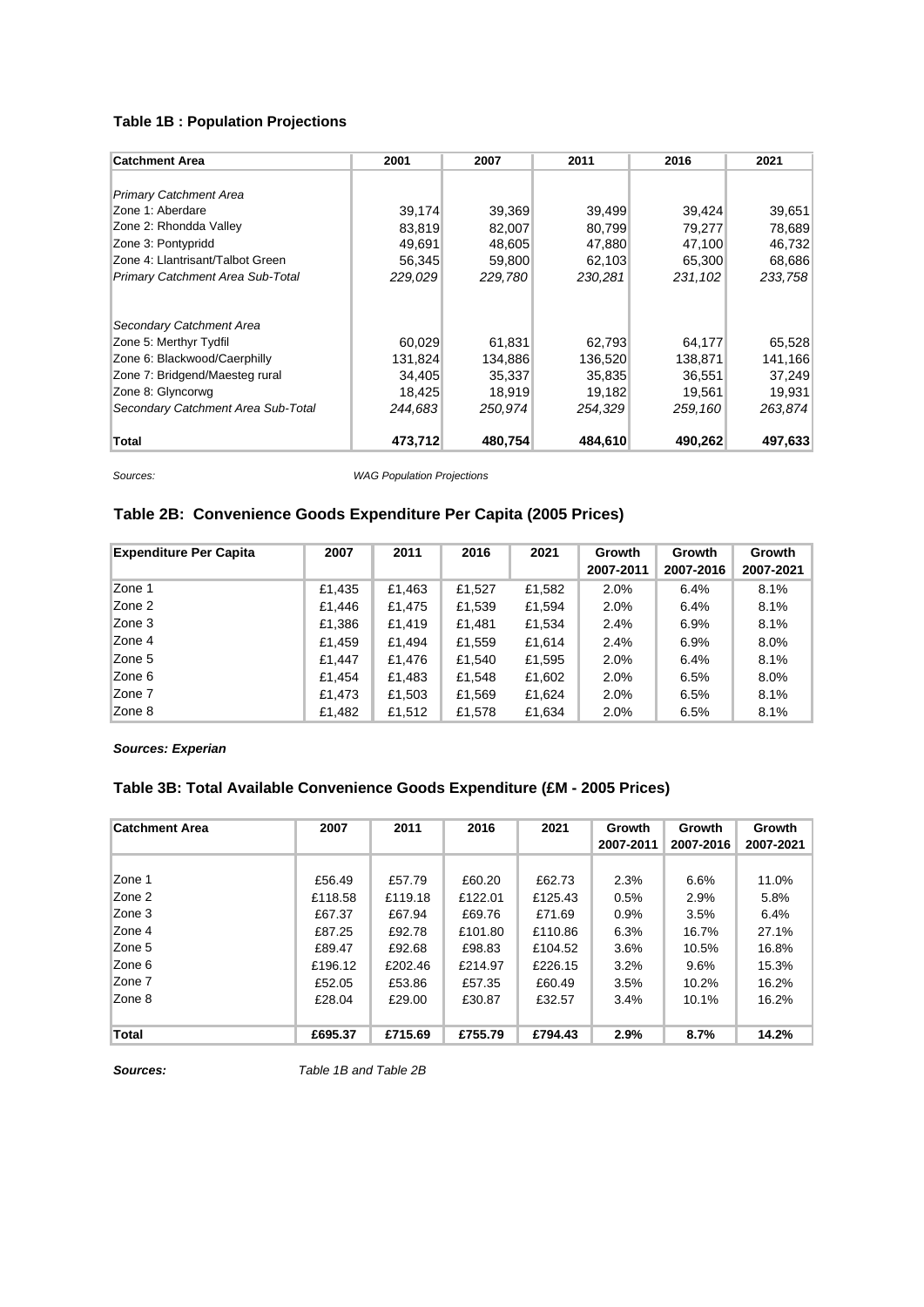# **Table 4B: Existing Convenience Shopping Penetration Rates 2007**

| <b>Centre/Facilities</b>                       |         | Zone 1   Zone 2   Zone 3   Zone 4   Zone 5   Zone 6   Zone 7   Zone 8   Inflow |                                  |          |    |          |                                                                                                       |                |
|------------------------------------------------|---------|--------------------------------------------------------------------------------|----------------------------------|----------|----|----------|-------------------------------------------------------------------------------------------------------|----------------|
| Zone 1                                         |         |                                                                                |                                  |          |    |          |                                                                                                       |                |
|                                                |         | 40% 11% 18% 0% 1% 0% 0%                                                        |                                  |          |    |          | 5%                                                                                                    | 5%             |
| Asda, Aberdare<br>Tesco, Aberdare              |         | $38\%$ 3%                                                                      | $\blacksquare$ 4% $\blacksquare$ |          |    |          | 0%   1%   0%   0%   2%                                                                                | 5%             |
| Other Local Convenience                        |         |                                                                                |                                  |          |    |          |                                                                                                       |                |
| Shops                                          | 13%     | $1\%$                                                                          | $1\%$                            |          |    |          |                                                                                                       |                |
| Sub-total                                      |         | 91% 15% 23% 0% 2% 0% 0% 7% n/a                                                 |                                  |          |    |          |                                                                                                       |                |
| Zone 2                                         |         |                                                                                |                                  |          |    |          |                                                                                                       |                |
| Porth                                          | $0\%$   |                                                                                |                                  |          |    |          | 7% 3% 1% 0% 0% 0% 0% 0%                                                                               | 0%             |
| Tonypandy<br>Tonyrefail/Ferndale/Treorchy      | 0%      | $13\%$                                                                         | 0%                               | 0% 0%    |    | 0%<br>0% | 0%                                                                                                    | 0%             |
| Other Local Convenience                        | $-10\%$ | 14%   0%   0%   0%   0%   0%   0%   0%                                         |                                  |          |    |          |                                                                                                       |                |
| shops                                          |         | 0%   11%   1%   0%   1%   0%   0%   1%   0%                                    |                                  |          |    |          |                                                                                                       |                |
| Sub-total                                      |         | 0% 45% 4% 1% 1% 0% 0% 1% n/a                                                   |                                  |          |    |          |                                                                                                       |                |
| Zone 3                                         |         |                                                                                |                                  |          |    |          |                                                                                                       |                |
| Mountain Ash<br>Pontypridd                     |         | 1% 0% 7% 0% 0% 0% 0% 0% 0%                                                     |                                  |          |    |          |                                                                                                       | $\parallel$ 0% |
|                                                | $1\%$   | $1\%$                                                                          | 12%                              | $3\%$ 0% |    | 0%       | $\begin{array}{ c c c c c } \hline \rule{0.2cm}{0.2cm} & 0\% & \quad \rule{0.2cm}{0.2cm} \end{array}$ | 5%             |
| Tesco, Upper Boat                              | 0%      | $3\%$                                                                          | 25%                              |          |    |          | 15%   2%   2%   0%   1%   5%                                                                          |                |
| Local Convenience shops                        | $0\%$   | $0\%$                                                                          |                                  |          |    |          | 11% 3% 0% 0% 0% 0% 0% 0%                                                                              |                |
| Sub-total                                      |         | 2% 4% 55% 21% 2% 2% 0% 1% n/a                                                  |                                  |          |    |          |                                                                                                       |                |
| Zone 4                                         |         |                                                                                |                                  |          |    |          |                                                                                                       |                |
| Tesco, Talbot Green<br>Other Local Convenience |         | 0%   23%   2%   40%   0%   0%   1%   2%   5%                                   |                                  |          |    |          |                                                                                                       |                |
| shops                                          |         | 0%   1%   2%   24%   0%   0%   1%   0%   0%                                    |                                  |          |    |          |                                                                                                       |                |
| Sub-total                                      | $0\%$   |                                                                                |                                  |          |    |          | 24% 4% 64% 0% 0% 2% 2% n/a                                                                            |                |
| Rhondda Cynon Taf Total                        |         | <b>93% 88% 86% 86% 5% 2% 2% 11% n/a</b>                                        |                                  |          |    |          |                                                                                                       |                |
| Zone 5                                         |         |                                                                                |                                  |          |    |          |                                                                                                       |                |
|                                                |         |                                                                                |                                  |          |    |          |                                                                                                       |                |
| Merthyr Tydfil and other shops 3%              |         | 1%   1%                                                                        |                                  |          |    |          | 0%   85%   3%   0%   3%   n/a                                                                         |                |
| Sub-total                                      |         | 3% 1% 1% 1% 0% 85% 3% 0% 3% n/a                                                |                                  |          |    |          |                                                                                                       |                |
| Zone 6<br>Caerphilly/Blackwood and             |         |                                                                                |                                  |          |    |          |                                                                                                       |                |
| other local shops                              |         |                                                                                |                                  |          |    |          |                                                                                                       |                |
| Sub-total                                      |         | 0%   0%   5%   1%   6%   81%   2%   1%   n/a<br>0% 0% 5% 1% 6% 81% 2% 1% n/a   |                                  |          |    |          |                                                                                                       |                |
| Zone 7                                         |         |                                                                                |                                  |          |    |          |                                                                                                       |                |
| Maesteg and other local                        |         |                                                                                |                                  |          |    |          |                                                                                                       |                |
| shops                                          |         | 0%   0%                                                                        | $0\%$                            |          |    |          | 0%   0%   0%   20%   5%   n/a                                                                         |                |
| Sub-total                                      |         | 0% 0% 0% 0% 0% 0% 0% 0% 20% 5% n/a                                             |                                  |          |    |          |                                                                                                       |                |
| Zone 8                                         |         |                                                                                |                                  |          |    |          |                                                                                                       |                |
| Glyn Neath and other local                     |         |                                                                                |                                  |          |    |          |                                                                                                       |                |
| shops                                          | 0%      | 0%                                                                             | 0%                               | 0%       | 0% | 0%       | $0\%$ 20%                                                                                             | ∥ n/a          |
| Sub-total                                      | $0\%$   | $\mathbf{0\%}$                                                                 | $\mathbf{0\%}$                   |          |    |          | 0% 0% 0% 0% 0% 20% n/a                                                                                |                |
| Outflow                                        |         | 4% 11% 8% 13% 4% 14% 76% 60%                                                   |                                  |          |    |          |                                                                                                       | ∥ n/a          |
| Total                                          |         |                                                                                |                                  |          |    |          |                                                                                                       |                |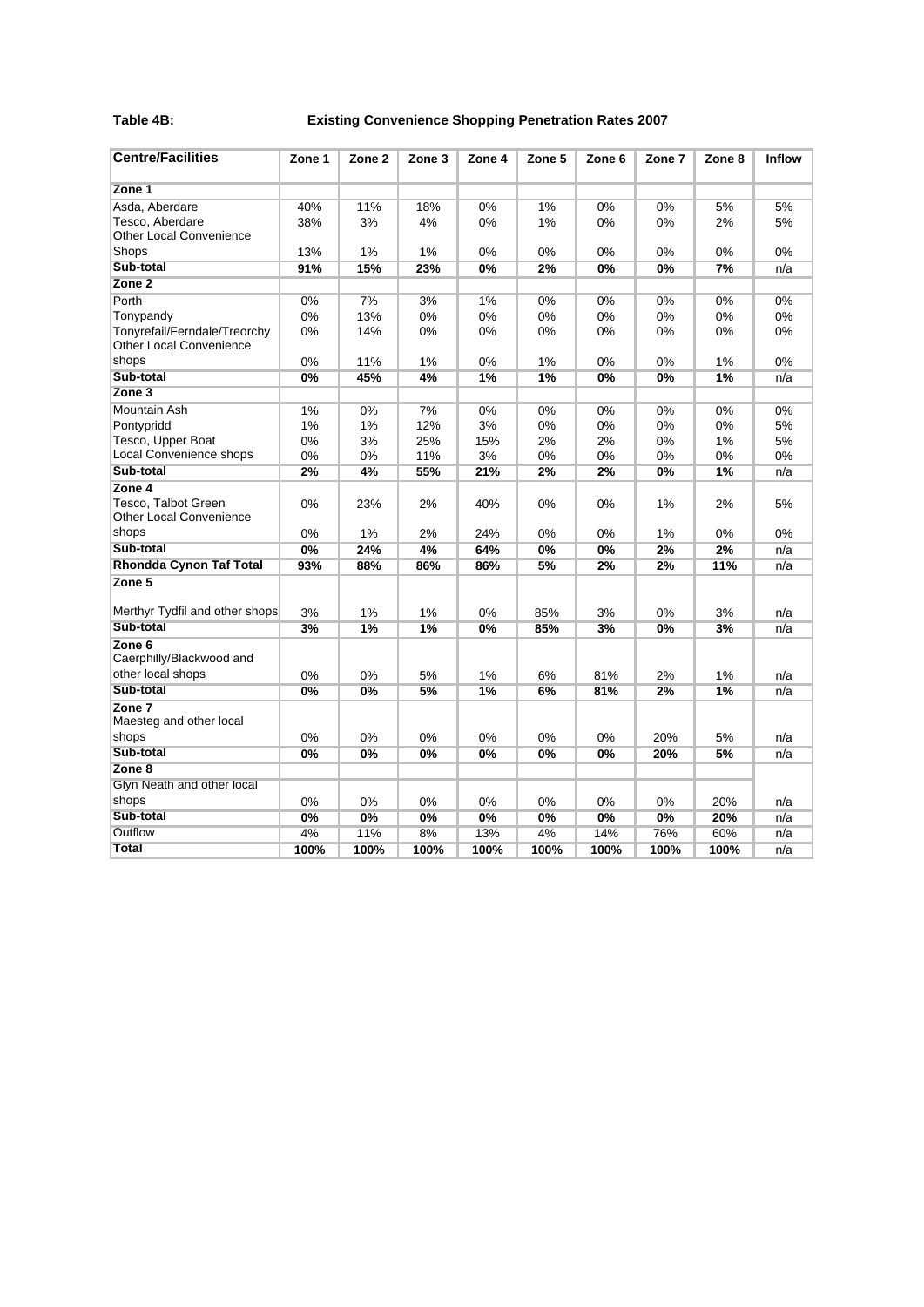| Table 5B: | <b>Convenience Expenditure 2007 £Million</b> |  |
|-----------|----------------------------------------------|--|
|           |                                              |  |

| <b>Centre/Facilities</b>                                                                                       |       | Zone 1   Zone 2   Zone 3   Zone 4   Zone 5   Zone 6   Zone 7   Zone 8   Inflow   Total                                                        |                                         |                 |       |                                     |                |                                           |                  | Expend                          |
|----------------------------------------------------------------------------------------------------------------|-------|-----------------------------------------------------------------------------------------------------------------------------------------------|-----------------------------------------|-----------------|-------|-------------------------------------|----------------|-------------------------------------------|------------------|---------------------------------|
| <b>Expenditure 2007</b>                                                                                        |       | £56.49 £118.58 £67.37 £87.25 £89.47 £196.12 £52.05 £28.04 n/a                                                                                 |                                         |                 |       |                                     |                |                                           |                  |                                 |
| Zone 1                                                                                                         |       |                                                                                                                                               |                                         |                 |       |                                     |                |                                           |                  |                                 |
| Asda, Aberdare                                                                                                 |       | £22.60 £13.04 £12.13 £0.00 £0.89 £0.00 £0.00 £1.40 £2.63 £52.70                                                                               |                                         |                 |       |                                     |                |                                           |                  |                                 |
| Tesco, Aberdare<br>Other Local Convenience                                                                     |       | $E21.47$ $E3.56$ $E2.69$ $E0.00$ $E0.89$ $E0.00$ $E0.00$ $E0.56$ $E1.54$ $E30.71$                                                             |                                         |                 |       |                                     |                |                                           |                  |                                 |
| Shops                                                                                                          |       | £7.34   £1.19   £0.67   £0.00   £0.00   £0.00   £0.00   £0.00   £0.00   £9.20                                                                 |                                         |                 |       |                                     |                |                                           |                  |                                 |
| Sub-total                                                                                                      |       | £51.41 £17.79 £15.49 £0.00 £1.79 £0.00 £0.00 £1.96 £0.00 £88.44                                                                               |                                         |                 |       |                                     |                |                                           |                  |                                 |
| Zone 2                                                                                                         |       |                                                                                                                                               |                                         |                 |       |                                     |                |                                           |                  |                                 |
| Porth                                                                                                          |       | $E0.00$ $E8.30$ $E2.02$ $E0.87$ $E0.00$ $E0.00$ $E0.00$ $E0.00$ $E0.00$ $E0.00$ $E11.19$                                                      |                                         |                 |       |                                     |                |                                           |                  |                                 |
| Tonypandy                                                                                                      |       | $E0.00$ $E15.42$ $E0.00$ $E0.00$ $E0.00$ $E0.00$ $E0.00$ $E0.00$ $E0.00$ $E0.00$ $E15.42$                                                     |                                         |                 |       |                                     |                |                                           |                  |                                 |
| Tonyrefail/Ferndale/Treorchy                                                                                   |       | $E0.00$ $E16.60$ $E0.00$ $E0.00$ $E0.00$ $E0.00$ $E0.00$ $E0.00$ $E0.00$ $E0.00$ $E16.60$                                                     |                                         |                 |       |                                     |                |                                           |                  |                                 |
| Other Local Convenience                                                                                        |       |                                                                                                                                               |                                         |                 |       |                                     |                |                                           |                  |                                 |
| shops                                                                                                          |       | $E0.00$ $E13.04$ $E0.67$ $E0.00$ $E0.89$ $E0.00$ $E0.00$ $E0.28$ $E0.00$ $E14.89$                                                             |                                         |                 |       |                                     |                |                                           |                  |                                 |
| Sub-total                                                                                                      | £0.00 | $\vert$ £53.36   £2.69   £0.87   £0.89   £0.00   £0.00   £0.28   £0.00   £58.10                                                               |                                         |                 |       |                                     |                |                                           |                  |                                 |
| Zone 3                                                                                                         |       |                                                                                                                                               |                                         |                 |       |                                     |                |                                           |                  |                                 |
| Mountain Ash<br>Pontypridd                                                                                     | £0.56 | £0.56 E0.00<br>  £1.19   £8.08   £2.62   £0.00                                                                                                | £4.72                                   | £0.00           | £0.00 | £0.00<br>$\vert$ £0.00 $\vert$      | £0.00<br>£0.00 | £0.00<br>£0.00                            | £0.00<br>£0.66   | $\Big $ £5.28<br>$\vert$ £13.11 |
| Tesco, Upper Boat                                                                                              |       | £0.00 E3.56                                                                                                                                   | £16.84   £13.09   £1.79   £3.92   £0.00 |                 |       |                                     |                | $\vert$ £0.28                             | $E2.08$ $E41.56$ |                                 |
| Local Convenience shops                                                                                        |       | £0.00   £0.00   £7.41   £2.62   £0.00   £0.00   £0.00                                                                                         |                                         |                 |       |                                     |                | $E0.00$ $E0.00$ $E10.03$                  |                  |                                 |
| Sub-total                                                                                                      |       | £1.13   £4.74   £37.05   £18.32   £1.79   £3.92   £0.00   £0.28   £0.00   £67.24                                                              |                                         |                 |       |                                     |                |                                           |                  |                                 |
| Zone 4                                                                                                         |       |                                                                                                                                               |                                         |                 |       |                                     |                |                                           |                  |                                 |
| Tesco, Talbot Green<br>Other Local Convenience                                                                 |       | $E0.00$ $E27.27$ $E1.35$ $E34.90$ $E0.00$ $E0.00$ $E0.52$ $E0.56$ $E3.40$ $E68.00$                                                            |                                         |                 |       |                                     |                |                                           |                  |                                 |
| shops                                                                                                          |       | $E0.00$ $E1.19$ $E1.35$ $E20.94$ $E0.00$ $E0.00$ $E0.52$ $E0.00$ $E0.00$ $E23.99$                                                             |                                         |                 |       |                                     |                |                                           |                  |                                 |
| Sub-total                                                                                                      |       | £0.00 £28.46 £2.69 £55.84 £0.00 £0.00 £1.04 £0.56 £0.00 £88.59                                                                                |                                         |                 |       |                                     |                |                                           |                  |                                 |
|                                                                                                                |       |                                                                                                                                               |                                         |                 |       |                                     |                |                                           |                  |                                 |
| Rhondda Cynon Taf Total   £52.54   £104.35   £57.93   £75.03   £4.47   £3.92   £1.04   £3.08   £0.00   £302.38 |       |                                                                                                                                               |                                         |                 |       |                                     |                |                                           |                  |                                 |
| Zone 5<br>Merthyr Tydfil and other                                                                             |       |                                                                                                                                               |                                         |                 |       |                                     |                |                                           |                  |                                 |
| shops                                                                                                          |       | £1.69 $\vert$ £1.19 $\vert$ £0.67 $\vert$ £0.00 $\vert$ £76.05 $\vert$ £5.88 $\vert$ £0.00 $\vert$ £0.84 $\vert$ £0.00 $\vert$ £86.33         |                                         |                 |       |                                     |                |                                           |                  |                                 |
| Sub-total                                                                                                      |       | £1.69   £1.19   £0.67   £0.00   £76.05   £5.88   £0.00   £0.84   £0.00   £86.33                                                               |                                         |                 |       |                                     |                |                                           |                  |                                 |
| Zone 6<br>Caerphilly/Blackwood and                                                                             |       |                                                                                                                                               |                                         |                 |       |                                     |                |                                           |                  |                                 |
|                                                                                                                |       |                                                                                                                                               |                                         |                 |       |                                     |                |                                           |                  |                                 |
| other local shops<br>Sub-total                                                                                 |       | $E0.00$ $E0.00$ $E3.37$ $E0.87$ $E5.37$ $E158.86$ $E1.04$ $E0.28$ $E0.00$ $E169.79$                                                           |                                         |                 |       |                                     |                |                                           |                  |                                 |
| Zone 7                                                                                                         |       |                                                                                                                                               |                                         |                 |       |                                     |                |                                           |                  |                                 |
| Maesteg and other local                                                                                        |       |                                                                                                                                               |                                         |                 |       |                                     |                |                                           |                  |                                 |
| shops                                                                                                          |       | $E0.00$ $E0.00$ $E0.00$ $E0.00$ $E0.00$ $E0.00$ $E0.00$ $E10.41$ $E1.40$ $E0.00$ $E11.81$                                                     |                                         |                 |       |                                     |                |                                           |                  |                                 |
| Sub-total                                                                                                      |       |                                                                                                                                               |                                         |                 |       |                                     |                |                                           |                  |                                 |
| Zone 8                                                                                                         |       |                                                                                                                                               |                                         |                 |       |                                     |                |                                           |                  |                                 |
| shops                                                                                                          | £0.00 | £0.00                                                                                                                                         | £0.00                                   | $£0.00$ $£0.00$ |       | $\vert$ £0.00 $\vert$               | £0.00          | $\parallel$ £5.61   £0.00   £5.61         |                  |                                 |
| Sub-total                                                                                                      | £0.00 | £0.00                                                                                                                                         |                                         |                 |       | $£0.00$ $£0.00$ $£0.00$ $£0.00$ $]$ | $\vert$ £0.00  | $\vert$ £5.61 $\vert$ £0.00 $\vert$ £5.61 |                  |                                 |
| Outflow<br>Total                                                                                               |       | £2.26 £13.04 £5.39 £11.34 £3.58 £27.46 £39.56 £16.82 £0.00 £119.45<br>£56.49 £118.58 £67.37 £87.25 £89.47 £196.12 £52.05 £28.04 £0.00 £695.37 |                                         |                 |       |                                     |                |                                           |                  |                                 |
|                                                                                                                |       |                                                                                                                                               |                                         |                 |       |                                     |                |                                           |                  |                                 |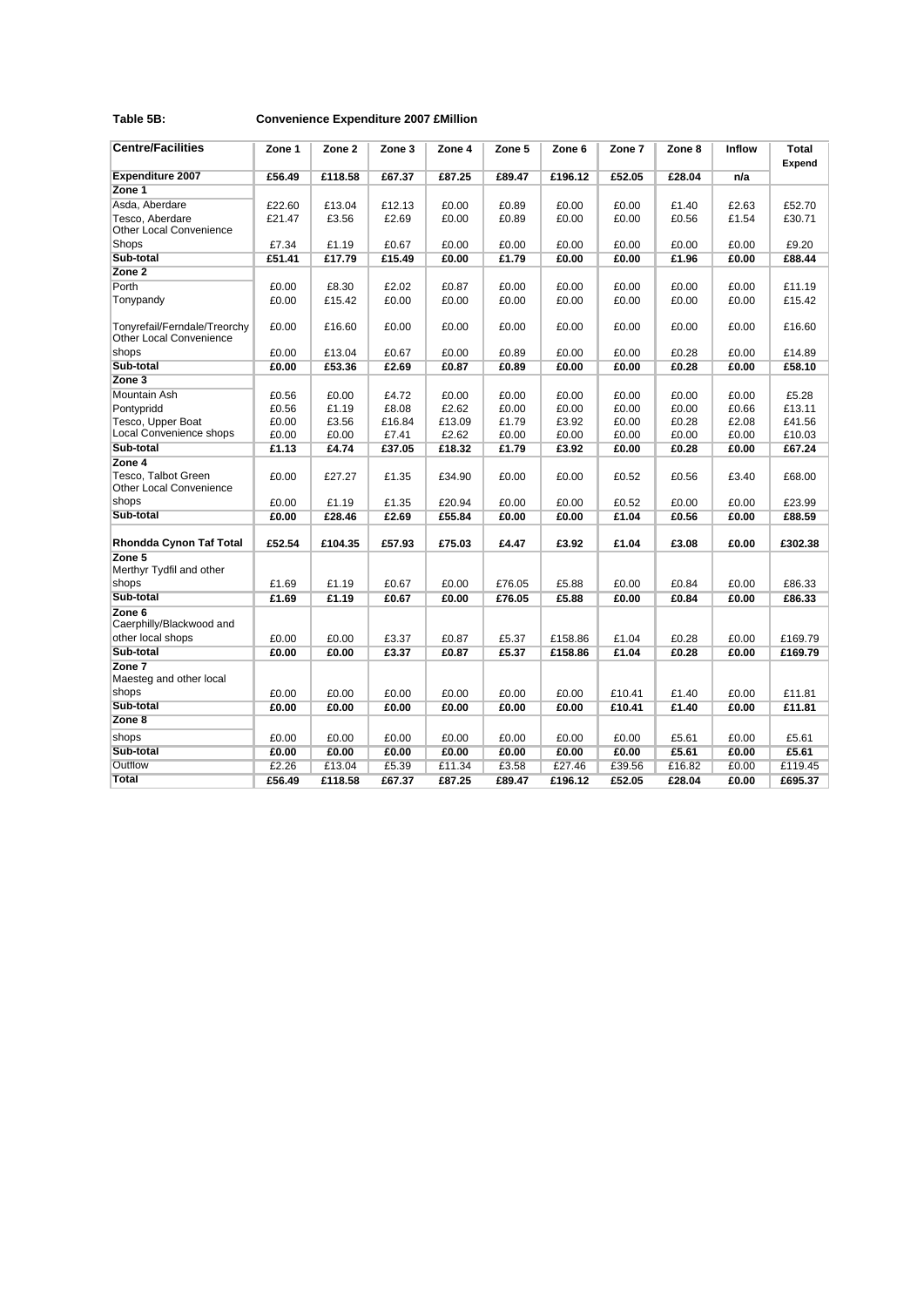| Zone              | <b>Centre/Facilities</b>                                                                                                                         |             |          |      | Zone 1   Zone 2   Zone 3   Zone 4   Zone 5   Zone 6   Zone 7   Zone 8   Inflow |     |       |              |        |     |
|-------------------|--------------------------------------------------------------------------------------------------------------------------------------------------|-------------|----------|------|--------------------------------------------------------------------------------|-----|-------|--------------|--------|-----|
|                   |                                                                                                                                                  |             |          |      |                                                                                |     |       |              |        |     |
| Zone 1<br>Zone 2  | <b>I</b> Aberdare                                                                                                                                | 92%         | − 07'د ا | ାଠ″⊘ | U%                                                                             |     | $U\%$ |              | 170    |     |
|                   |                                                                                                                                                  |             |          |      |                                                                                |     | U70   |              |        |     |
|                   | onypano                                                                                                                                          |             |          | U%   | U%                                                                             |     | U70   | $\mathsf{v}$ | U 70   |     |
|                   | Tonyrefail/Ferndale/Treorchy                                                                                                                     | <b>U</b> 70 | 15%      | 0%   | 0%                                                                             |     | U%    | U%           | 170    |     |
| Zone <sub>3</sub> | Mountain Ash/Yns y Bwl                                                                                                                           |             |          |      | U%                                                                             |     |       |              |        |     |
|                   | Pontypridd/Upper Boat                                                                                                                            |             | $4\%$    | 62%  | 30%                                                                            |     |       |              |        |     |
|                   |                                                                                                                                                  |             |          |      | 55%                                                                            |     | U%    |              | Z 70   |     |
|                   |                                                                                                                                                  |             |          |      | U%                                                                             | ്ഗ് |       |              | 70 - ت |     |
|                   | Caerphilly/Blackwood                                                                                                                             |             |          |      |                                                                                |     |       |              | 1%     |     |
|                   |                                                                                                                                                  |             |          |      | U%                                                                             |     | . U%  | ້⊷           |        |     |
|                   | <b>Zone 4</b> Talbot Green<br><b>Zone 5</b> Merthyr Tydfil<br><b>Zone 6</b> Caerphilly/Blac<br><b>Zone 7</b> Maesteg<br><b>Zone 8</b> Glyn Neath |             |          |      | U%                                                                             |     |       |              | 20%    | n/a |
|                   |                                                                                                                                                  |             |          |      |                                                                                |     | 14%   |              | ഒറ%    |     |
|                   |                                                                                                                                                  |             |          |      | 100%   100%   100%   100%   100%   100%   100%   n/a                           |     |       |              |        |     |

**Table 6 B Future Convenience Shopping Penetration Rates 2011 Allowing for Commitments**

**Table 7B 2011 Expenditure With Adjusted Market Shares**

| Zone                                        | <b>Centre/Facilities</b>                                                                                                                             | Zone 1                                                                        |                  | Zone 2   Zone 3   Zone 4   Zone 5   Zone 6   Zone 7   Zone 8   Inflow                                                                                                                                                                                                                                                                                 |       |        |                              |        |          |                                                | Total   |
|---------------------------------------------|------------------------------------------------------------------------------------------------------------------------------------------------------|-------------------------------------------------------------------------------|------------------|-------------------------------------------------------------------------------------------------------------------------------------------------------------------------------------------------------------------------------------------------------------------------------------------------------------------------------------------------------|-------|--------|------------------------------|--------|----------|------------------------------------------------|---------|
|                                             |                                                                                                                                                      |                                                                               |                  |                                                                                                                                                                                                                                                                                                                                                       |       |        |                              |        |          |                                                |         |
|                                             | <b>Available Expenditure</b>                                                                                                                         | £57.79                                                                        | $\sqrt{2119.18}$ | £67.94 £92.78                                                                                                                                                                                                                                                                                                                                         |       |        | £92.68 £202.46 £53.86 £29.00 |        |          |                                                |         |
| <b>Zone 1</b> Aberda<br><b>Zone 2</b> Porth | <b>Aberdare</b>                                                                                                                                      | $\vert$ £53.16   £15.49                                                       |                  | £10.87                                                                                                                                                                                                                                                                                                                                                |       | £1.85  | $\mathsf{L}$ £0.00           | £0.00  | £2.03    | E4.39                                          | £87.80  |
|                                             |                                                                                                                                                      | £0.00                                                                         |                  |                                                                                                                                                                                                                                                                                                                                                       |       |        |                              |        |          |                                                | £14.88  |
|                                             | Tonypandy                                                                                                                                            | £0.00                                                                         |                  |                                                                                                                                                                                                                                                                                                                                                       |       |        |                              |        |          |                                                | £45.02  |
|                                             | Tonyrefail/Ferndale/Treorchy                                                                                                                         | E0.00                                                                         |                  | $\begin{array}{ c c c c c c c c c c } \hline \texttt{£11.92} & \texttt{£2.04} & \texttt{£0.93} & \texttt{£0.00} & \texttt{£0.00} & \texttt{£0.00} & \texttt{£0.00} & \texttt{£0.00} & \texttt{£0.00} & \texttt{£0.00} & \texttt{£0.00} & \texttt{£0.00} & \texttt{£0.00} & \texttt{£0.00} & \texttt{£0.00} & \texttt{£0.00} & \texttt{£0.00} & \text$ |       |        |                              |        |          |                                                | £18.17  |
|                                             | Zone 3 Mountain Ash/Yns y Bwl                                                                                                                        | £0.58                                                                         | £0.00            | $\begin{array}{c} \text{E3.40} \\ \end{array}$                                                                                                                                                                                                                                                                                                        | LU.UU |        | £0.00 £0.00                  | £0.00  | £0.00    | E0.00                                          | £3.97   |
|                                             | Pontypridd/Upper Boat                                                                                                                                | £0.58                                                                         |                  | £4.77 £42.12 £27.83                                                                                                                                                                                                                                                                                                                                   |       |        | £1.85 £4.05                  | £0.00  |          | £0.29 £4.29                                    | £85.79  |
|                                             |                                                                                                                                                      |                                                                               |                  | £2.04                                                                                                                                                                                                                                                                                                                                                 |       | £0.00  |                              |        | £0.58    | $\begin{array}{c} \text{E3.82} \\ \end{array}$ | £76.42  |
|                                             |                                                                                                                                                      | £1.73                                                                         |                  | £0.68                                                                                                                                                                                                                                                                                                                                                 |       | £78.78 | £6.07                        | £0.00  | £0.87    | n/a                                            | £89.33  |
|                                             |                                                                                                                                                      | LU.UU                                                                         |                  | £3.40                                                                                                                                                                                                                                                                                                                                                 |       | LO.OD  |                              |        | £0.29    | n/a                                            | £175.24 |
|                                             |                                                                                                                                                      | <b>LU.UU</b>                                                                  |                  |                                                                                                                                                                                                                                                                                                                                                       |       | £0.00  | £0.00                        | £10.77 | £1.45    | n/a                                            | £12.22  |
|                                             | <b>Zone 4 Talbot Green</b><br><b>Zone 5 Merthyr Tydfil<br/> <b>Zone 6 Caerphilly/Blackwood</b><br/> <b>Zone 7 Maesteg<br/> Zone 8 Glyn Neath</b></b> | £0.00                                                                         |                  |                                                                                                                                                                                                                                                                                                                                                       | LU.UU | £0.00  | £0.00                        | £0.00  | £5.80    | n/a                                            | £5.80   |
|                                             | <b>Outflow</b>                                                                                                                                       | £1.7                                                                          |                  | £3.40                                                                                                                                                                                                                                                                                                                                                 |       | £3.71  |                              | £40.93 | £17.40 I | n/a                                            | £113.54 |
|                                             |                                                                                                                                                      | £57.79   £119.18   £67.94   £92.78   £92.68   £202.46   £53.86   £29.00   n/a |                  |                                                                                                                                                                                                                                                                                                                                                       |       |        |                              |        |          |                                                | £728.19 |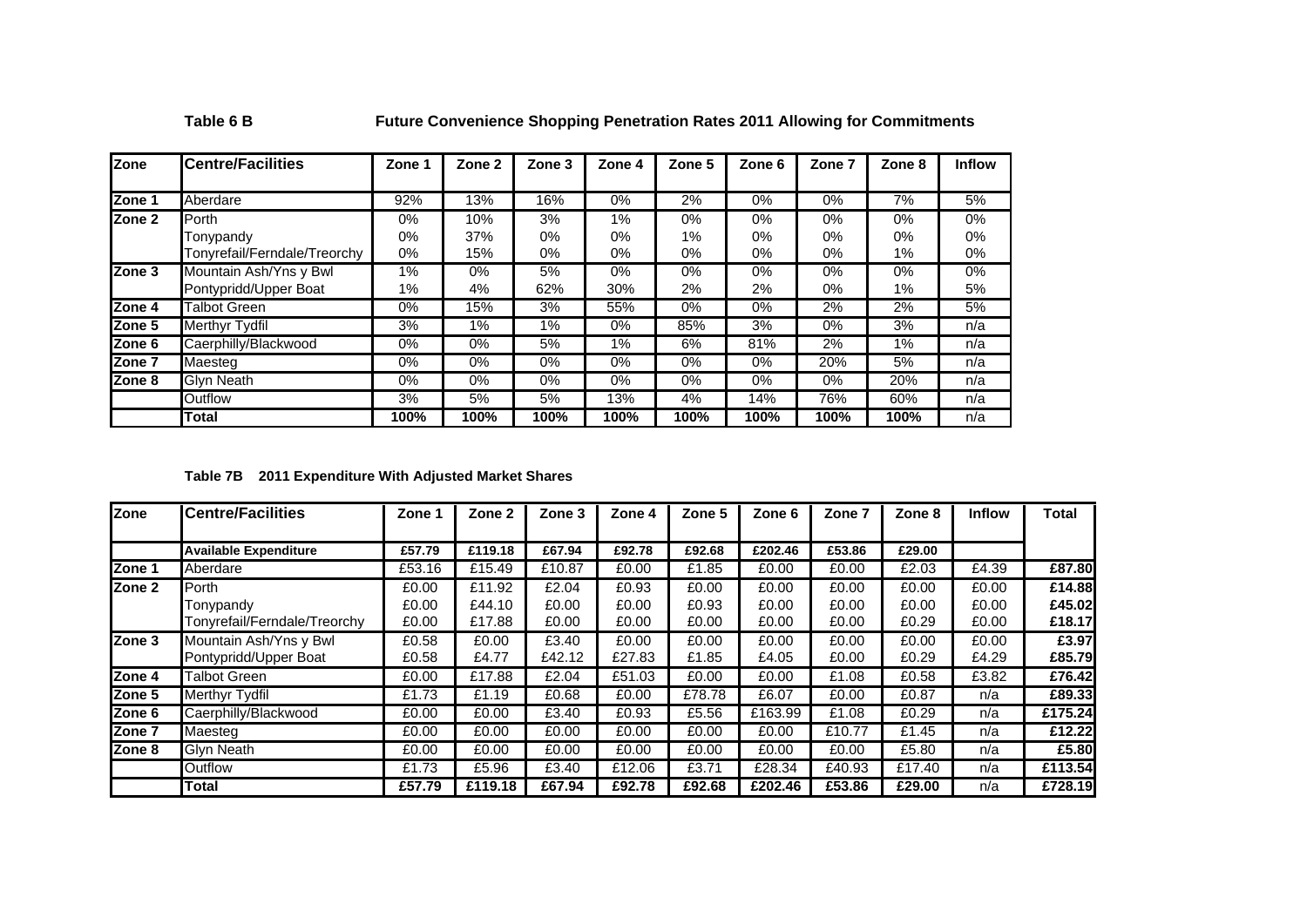| Zone             | <b>Centre/Facilities</b>                                                                                                                              |                                                                                 |       |       |         |        |                |                 |        | Zone 1   Zone 2   Zone 3   Zone 4   Zone 5   Zone 6   Zone 7   Zone 8   Inflow | <b>Total</b>                                                                                         |
|------------------|-------------------------------------------------------------------------------------------------------------------------------------------------------|---------------------------------------------------------------------------------|-------|-------|---------|--------|----------------|-----------------|--------|--------------------------------------------------------------------------------|------------------------------------------------------------------------------------------------------|
|                  |                                                                                                                                                       |                                                                                 |       |       |         |        |                |                 |        |                                                                                |                                                                                                      |
|                  | <b>Available Expenditure</b>                                                                                                                          | $\mid$ £60.20   £122.01   £69.76   £101.80   £98.83   £214.97   £57.35   £30.87 |       |       |         |        |                |                 |        |                                                                                |                                                                                                      |
| Zone 1<br>Zone 2 | Aberdare                                                                                                                                              | £55.38                                                                          |       |       |         |        | £0.00 ∎        | £0.00           |        |                                                                                | £2.16    E4.55    E91.10                                                                             |
|                  | <b>Porth</b>                                                                                                                                          |                                                                                 |       |       |         |        |                |                 |        |                                                                                | $E0.00$ $E12.20$ $E2.09$ $E1.02$ $E0.00$ $E0.00$ $E0.00$ $E0.00$ $E0.00$ $E15.31$                    |
|                  | Tonypandy                                                                                                                                             |                                                                                 |       |       |         |        |                |                 |        |                                                                                |                                                                                                      |
|                  | Tonyrefail/Ferndale/Treorchy                                                                                                                          |                                                                                 |       |       |         |        |                |                 |        |                                                                                |                                                                                                      |
| Zone 3           | Mountain Ash/Yns y Bwl                                                                                                                                |                                                                                 |       |       |         | £0.00  |                | $E0.00$ $E0.00$ | £0.00  | E0.00                                                                          | £4.09                                                                                                |
|                  | Pontypridd/Upper Boat                                                                                                                                 | £0.60                                                                           | £4.88 |       |         |        |                |                 |        |                                                                                |                                                                                                      |
|                  |                                                                                                                                                       | £0.00                                                                           |       | £2.09 | LE55.99 | £0.00  | £0.00          | £1.15           | £0.62  | E4.11                                                                          | £82.26                                                                                               |
|                  |                                                                                                                                                       |                                                                                 |       |       |         | £84.01 |                |                 | £0.93  | n/a                                                                            | £95.11                                                                                               |
|                  |                                                                                                                                                       | £0.00                                                                           |       | £3.49 | LI.UZ   | LO.YJ  | E174.13        | £1.15           | £0.31  |                                                                                | $n/a$ £186.02                                                                                        |
|                  |                                                                                                                                                       | £0.00                                                                           |       | £0.00 | £0.00   | £0.00  |                | £0.00 E11.47    | £1.54  |                                                                                | $n/a$ £13.01                                                                                         |
|                  | <b>Zone 4</b> Talbot Green<br><b>Zone 5</b> Merthyr Tydfil<br><b>Zone 6</b> Caerphilly/Blackwood<br><b>Zone 7</b> Maesteg<br><b>Zone 8</b> Glyn Neath |                                                                                 |       |       |         |        |                |                 | £6.17  | n/a                                                                            | £6.17                                                                                                |
|                  |                                                                                                                                                       |                                                                                 |       | £3.49 | E13.23  | £3.95  | $\vert$ £30.10 | £43.58          | £18.52 |                                                                                | $n/a$ £120.78                                                                                        |
|                  | ITotal                                                                                                                                                |                                                                                 |       |       |         |        |                |                 |        |                                                                                | $\lceil$ £60.20   £122.01   £69.76   £101.80   £98.83   £214.97   £57.35   £30.87   £13.19   £768.97 |

**Table 8B 2016 Available Expenditure with Adjusted Market Shares**

**Table 9B 2021 Available Expenditure with Adjusted Market Shares**

| Zone             | <b>Centre/Facilities</b>                                                                                                                  | Zone 1 I |        |                                                                    |                       |         |           |                         |       | Zone 2   Zone 3   Zone 4   Zone 5   Zone 6   Zone 7   Zone 8   Inflow | Total                                                                                                                                                                                        |
|------------------|-------------------------------------------------------------------------------------------------------------------------------------------|----------|--------|--------------------------------------------------------------------|-----------------------|---------|-----------|-------------------------|-------|-----------------------------------------------------------------------|----------------------------------------------------------------------------------------------------------------------------------------------------------------------------------------------|
|                  |                                                                                                                                           |          |        |                                                                    |                       |         |           |                         |       |                                                                       |                                                                                                                                                                                              |
|                  | <b>Available Expenditure</b>                                                                                                              | £62.73   |        | $£125.43$ $£71.69$ $£110.86$ $£104.52$ $£226.15$ $£60.49$ $£32.57$ |                       |         |           |                         |       |                                                                       |                                                                                                                                                                                              |
| Zone 1<br>Zone 2 | Aberdare                                                                                                                                  | £57.71   |        | $\sqrt{211.47}$                                                    | $\vert$ £0.00 $\vert$ | £2.09 l | £0.00     |                         |       |                                                                       | £2.28 £4.73 <b>£94.58</b>                                                                                                                                                                    |
|                  | <b>Porth</b>                                                                                                                              | £0.00    |        |                                                                    |                       | £0.00   | £0.00     |                         |       |                                                                       | E15.80                                                                                                                                                                                       |
|                  | Tonypand                                                                                                                                  | £0.00    | £46.41 | E0.00 E0.00 E1.05 E0.00 E0.00                                      |                       |         |           |                         |       |                                                                       | $\begin{array}{ c c c c c }\n\hline\n\text{E0.00} & \text{E0.00} & \text{E15.80} \\ \text{E0.00} & \text{E0.00} & \text{E47.45} \\ \text{E0.33} & \text{E0.00} & \text{E19.14}\n\end{array}$ |
|                  | Tonyrefail/Ferndale/Treorchy                                                                                                              | £0.00    | £18.81 | £0.00 £0.00                                                        |                       |         |           | $E0.00$ $E0.00$ $E0.00$ |       |                                                                       |                                                                                                                                                                                              |
| Zone 3           | Mountain Ash/Yns y Bwl                                                                                                                    | £0.63    |        | £0.00   £3.58   £0.00   £0.00   £0.00   £0.00   £0.00              |                       |         |           |                         |       |                                                                       | <b>ED.00</b> EQ.00 <b>E4.21</b>                                                                                                                                                              |
|                  | Pontypridd/Upper Boat                                                                                                                     | £0.63    |        |                                                                    |                       |         |           |                         |       |                                                                       | £0.33 £4.75 <b>£95.04</b>                                                                                                                                                                    |
|                  | <b>Talbot Green</b>                                                                                                                       | £0.00    |        | LZ.IO                                                              | $\vert$ £60.97        | £0.00   | £0.00     | E1.21                   | £0.65 |                                                                       | $\left  \right $ £4.41 <b>£88.21</b>                                                                                                                                                         |
|                  | <b>Merthyr Tydfil</b>                                                                                                                     |          |        |                                                                    |                       |         | £6.78     |                         |       | n/a                                                                   | £100.45                                                                                                                                                                                      |
|                  | Caerphilly/Blackwood                                                                                                                      | £0.00    |        |                                                                    |                       | £6.27   | ¶ £183.18 | £1.21                   | £0.33 |                                                                       | n/a <b>£195.68</b>                                                                                                                                                                           |
|                  | <b>Zone 4</b> Talbot Gree<br><b>Zone 5</b> Merthyr Tyd<br><b>Zone 6</b> Caerphilly/E<br><b>Zone 7</b> Maesteg<br><b>Zone 8</b> Glyn Neath | £0.00    |        |                                                                    |                       |         |           |                         |       | n/a                                                                   | £13.73                                                                                                                                                                                       |
|                  |                                                                                                                                           | £0.00    |        |                                                                    |                       |         |           |                         | £6.51 | n/a                                                                   | £6.51                                                                                                                                                                                        |
|                  | Outflow                                                                                                                                   | £1.88    | £6.27  | £3.58   £14.41                                                     |                       |         |           | $£4.18$ £31.66 £45.97   |       |                                                                       | £19.54 $n/a$ £127.51                                                                                                                                                                         |
|                  |                                                                                                                                           |          |        |                                                                    |                       |         |           |                         |       |                                                                       | E62.73 E125.43 E71.69 E110.86 E104.52 E226.15 E60.49 E32.57 E13.89 E808.32                                                                                                                   |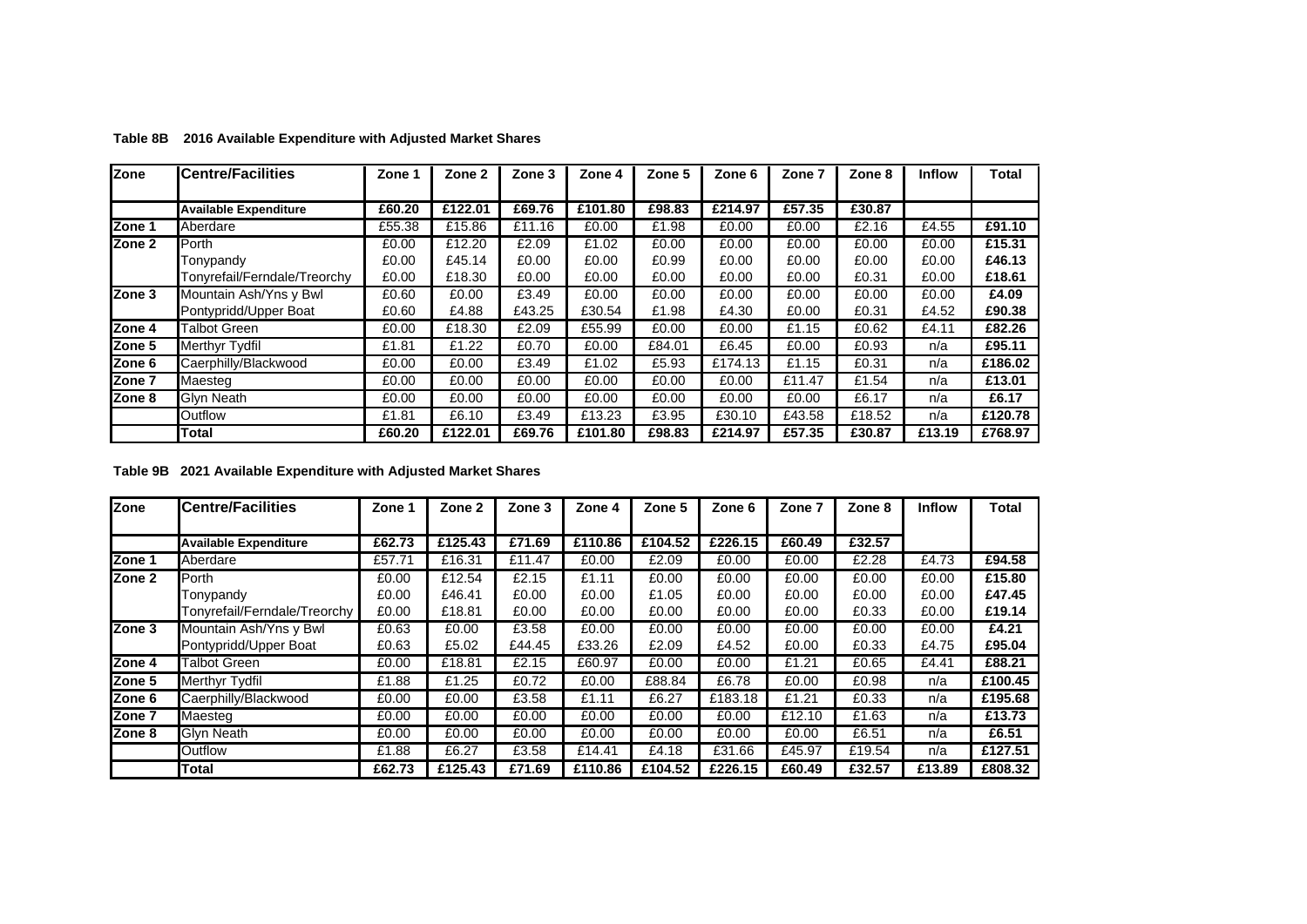# **Table 10B Summary of Convenience Turnover 2007**

| <b>Town</b>                                  | Available                        | <b>Benchmark</b>   | <b>Surplus</b>   |
|----------------------------------------------|----------------------------------|--------------------|------------------|
|                                              |                                  |                    |                  |
|                                              | Expenditure $\mathbf{\pounds}$ M | <b>Turnover £M</b> | Expenditure $EM$ |
| Zone 1                                       |                                  |                    |                  |
| Asda, Aberdare                               | £52.70                           | £40.44             | £12.26           |
| Tesco, Aberdare                              | £30.71                           | £26.70             | £4.02            |
| Other Local Convenience Shops                | £9.20                            | £6.67              | £2.53            |
| Sub-total                                    | £88.44                           | £73.80             | £14.64           |
| Zone 2                                       |                                  |                    |                  |
|                                              |                                  |                    |                  |
| Porth                                        | £11.19                           | £13.76             | $-E2.57$         |
| Tonypandy                                    | £15.42                           | £9.78              | £5.64            |
| Tonyrefail/Ferndale/Treorchy                 | £16.60                           | £15.37             | £1.23            |
| Other Local Convenience shops                | £14.89                           | £10.15             | £4.74            |
| Sub-total                                    | £58.10                           | £49.06             | £9.04            |
| Zone 3                                       |                                  |                    |                  |
| Mountain Ash                                 | £5.28                            | £3.74              | £1.54            |
|                                              |                                  |                    |                  |
| Pontypridd                                   | £13.11                           | £12.53             | £0.58            |
| Tesco, Upper Boat<br>Local Convenience shops | £41.56                           | £33.15             | £8.41            |
|                                              | £10.03                           | £6.67              | £3.36            |
| Sub-total                                    | £67.24                           | £56.09             | £11.15           |
| Zone 4                                       |                                  |                    |                  |
| Tesco, Talbot Green                          | £68.00                           | £44.17             | £23.83           |
| Other Local Convenience shops                | £23.99                           | £16.32             | £7.67            |
| Sub-total                                    |                                  |                    |                  |
|                                              | £88.59                           | £60.49             | £28.11           |
| Rhondda Cynon Taf Total                      | £302.38                          | £239.44            | £62.95           |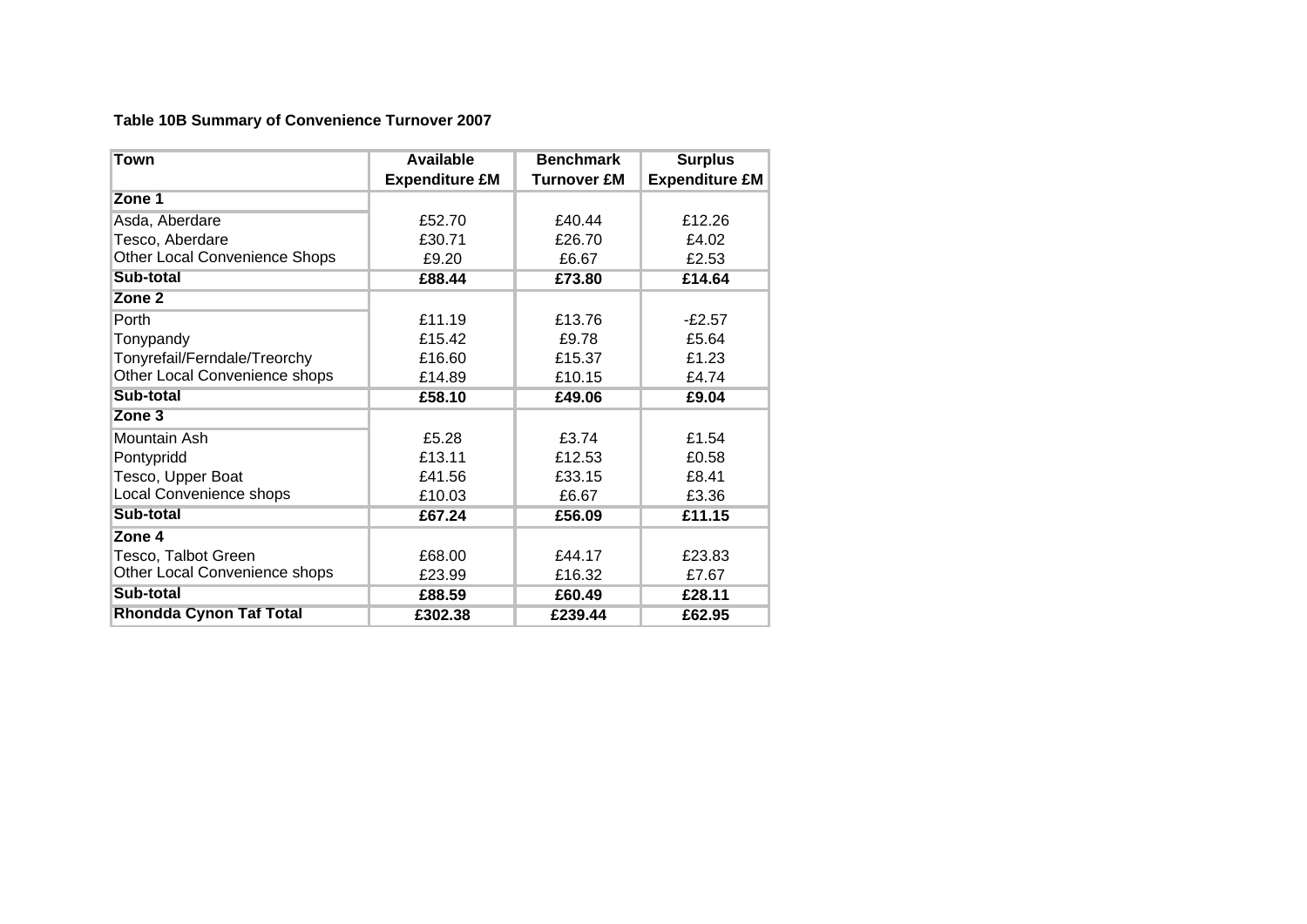| <b>Town</b>                                                                       | 2011     | 2016     | 2021     |
|-----------------------------------------------------------------------------------|----------|----------|----------|
| <b>Available Expenditure</b>                                                      |          |          |          |
| Zone 1                                                                            | £87.80   | £91.10   | £94.58   |
| Zone 2                                                                            | £78.07   | £80.05   | £82.40   |
| Zone 3                                                                            | £89.76   | £94.47   | £99.25   |
| Zone 4                                                                            | £76.42   | £82.26   | £88.21   |
| Sub-total                                                                         | £332.06  | £347.88  | £364.44  |
| <b>Benchmark Turnover</b>                                                         |          |          |          |
| Zone <sup>1</sup>                                                                 | £85.16   | £86.45   | £87.75   |
|                                                                                   | £83.47   | £84.73   | £86.01   |
|                                                                                   | £96.26   | £97.72   | £99.19   |
|                                                                                   | £58.03   | £58.90   | £59.79   |
|                                                                                   | £322.92  | £327.80  | £332.74  |
|                                                                                   |          |          |          |
| Zone 2<br>Zone 3<br>Zone 4<br><b>Sub-total<br/> Surplus Expenditure</b><br>Zone 1 | £2.64    | £4.65    | £6.83    |
| Zone 2                                                                            | $-£5.40$ | $-£4.68$ | $-£3.61$ |
| Zone 3                                                                            | $-£6.50$ | $-£3.25$ | £0.06    |
| Zone 4<br>Sub-total                                                               | £18.40   | £23.36   | £28.42   |
|                                                                                   | £9.14    | £20.08   | £31.70   |

**Table 11B Summary of Convenience Turnover with Adjusted Market Shares**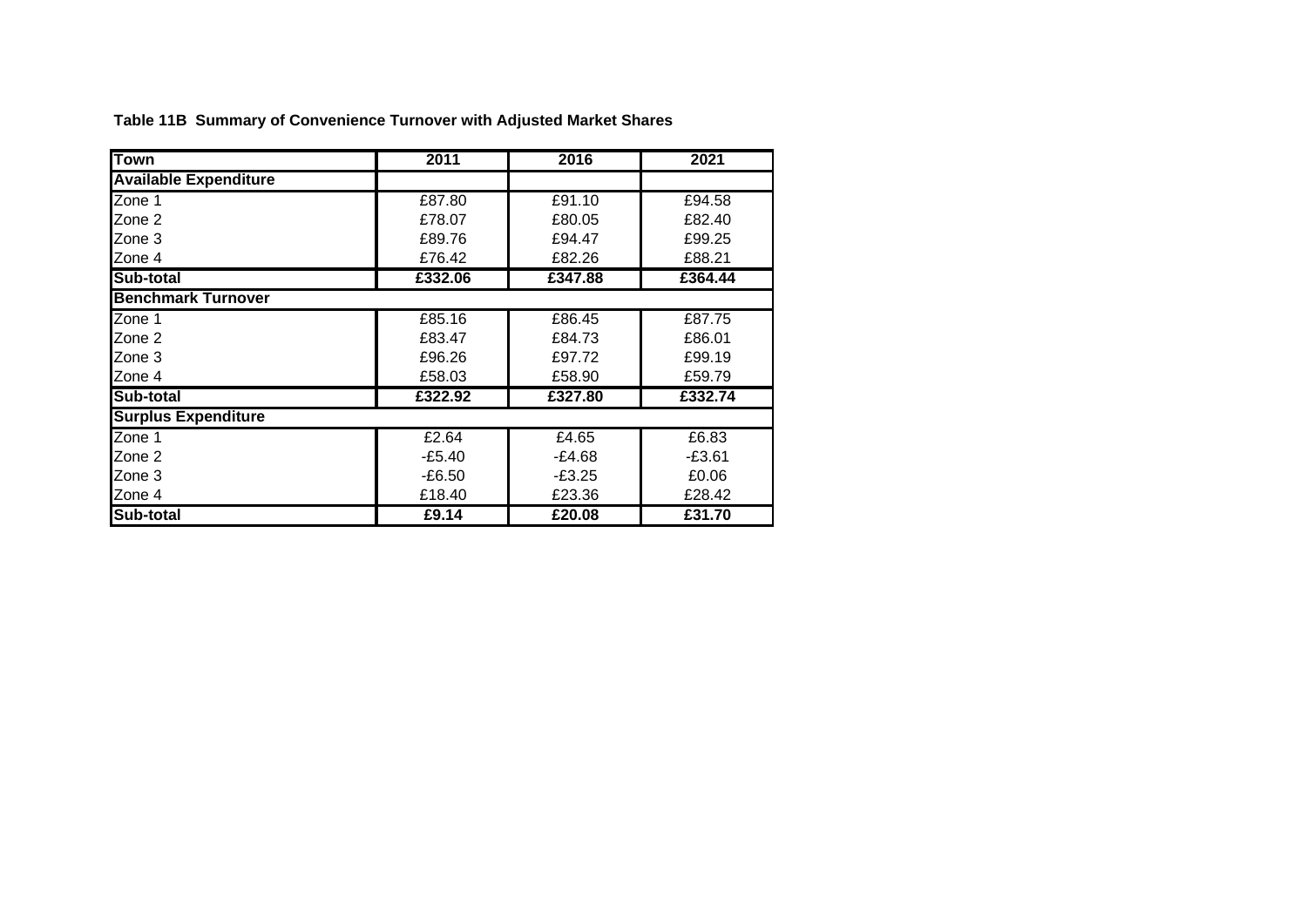# **Appendix C**

**Comparison Goods Expenditure**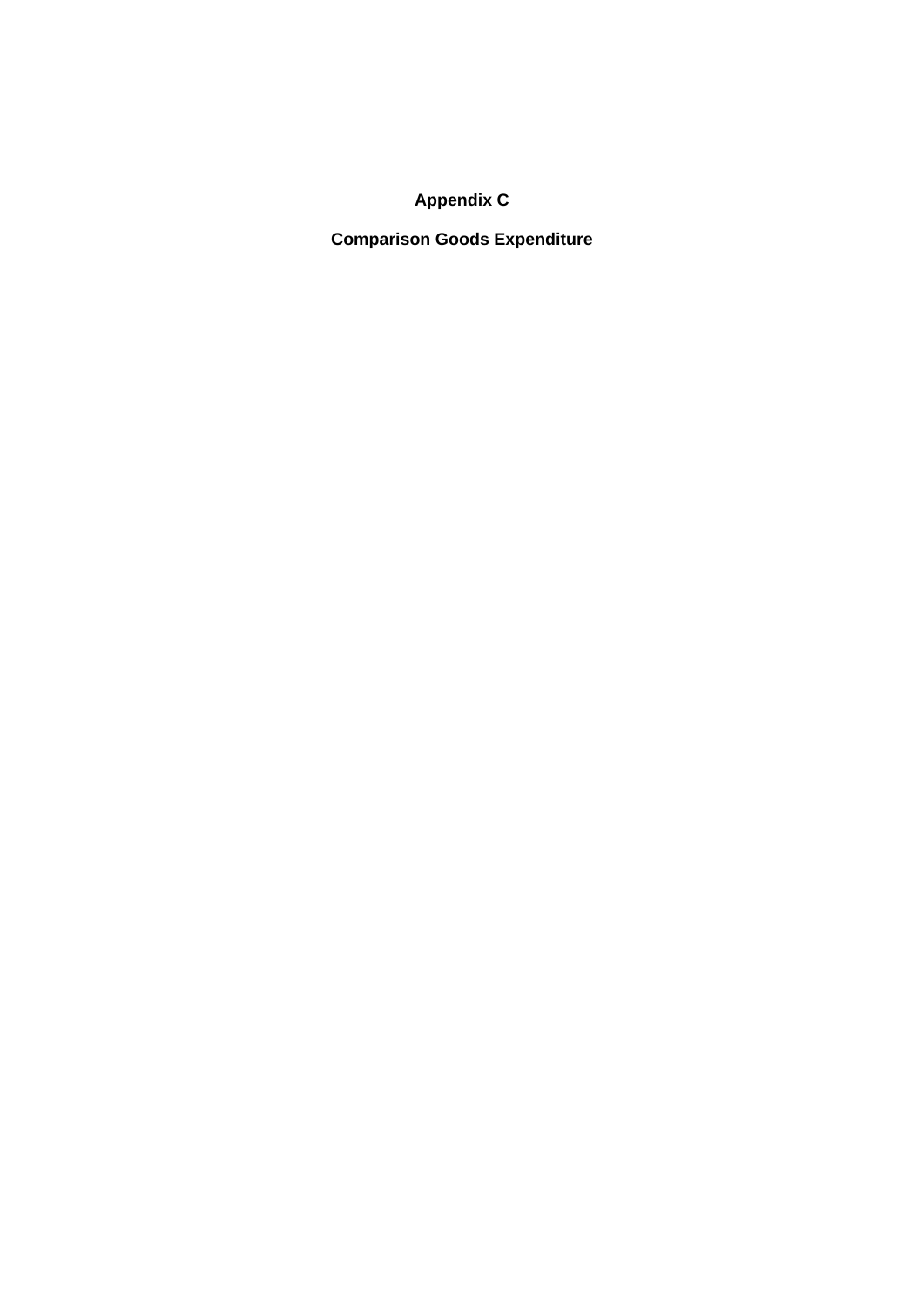| <b>Expenditure Per Capita</b> | 2007 |                                     | 2011 2016 | 2021   | Growth Growth Growth |                                               |
|-------------------------------|------|-------------------------------------|-----------|--------|----------------------|-----------------------------------------------|
|                               |      |                                     |           |        |                      | 2006-2011 2006-2016 2006-2021                 |
| Zone 1                        |      | $E2,309$ $E2,669$ $E3,151$          |           | £3,797 |                      | 15.6% 36.5% 64.4%                             |
| Zone 2                        |      |                                     |           |        |                      | E2,242 E2,591 E3,059 E3,686 15.6% 36.4% 64.4% |
| Zone 3                        |      |                                     |           |        |                      | £2,271 £2,625 £3,099 £3,735 15.6% 36.5% 64.5% |
| Zone 4                        |      |                                     |           |        |                      | £2,562 £2,961 £3,496 £4,213 15.6% 36.5% 64.4% |
| Zone 5                        |      |                                     |           |        |                      | £2,282 £2,638 £3,115 £3,753 15.6% 36.5% 64.5% |
| Zone 6                        |      |                                     |           |        |                      | £2,376 £2,746 £3,242 £3,907 15.6% 36.4% 64.4% |
| Zone 7                        |      |                                     |           |        |                      | £2,367 £2,736 £3,230 £3,892 15.6% 36.5% 64.4% |
| Zone 8                        |      | $E2,232$ $E2,579$ $E3,045$ $E3,669$ |           |        | 15.5% 36.4% 64.4%    |                                               |

**Table 1C: Comparison Goods Expenditure Per Capita (2005 Prices)** 

**Sources: Experian**

# **Table 2C: Total Available Comparison Goods Expenditure (£M - 2005 Prices)**

| <b>Catchment Area</b> | 2007                  | 2011                                                                                                                                                                                                                                                                                                  | 2016 | 2021 | Growth <i>I</i> | Growth      | Growth                        |
|-----------------------|-----------------------|-------------------------------------------------------------------------------------------------------------------------------------------------------------------------------------------------------------------------------------------------------------------------------------------------------|------|------|-----------------|-------------|-------------------------------|
|                       |                       |                                                                                                                                                                                                                                                                                                       |      |      |                 |             | 2005-2011 2005-2016 2005-2021 |
|                       |                       |                                                                                                                                                                                                                                                                                                       |      |      |                 |             |                               |
| Zone 1                |                       | E90.90 E105.42 E124.22 E150.55 16.0% 36.7% 65.6%                                                                                                                                                                                                                                                      |      |      |                 |             |                               |
| Zone 2                |                       | £183.86 £209.35 £242.51 £290.05 13.9% 31.9% 57.8%                                                                                                                                                                                                                                                     |      |      |                 |             |                               |
| Zone 3                |                       | £110.38 £125.69 £145.96 £174.54 13.9% 32.2% 58.1%                                                                                                                                                                                                                                                     |      |      |                 |             |                               |
| Zone 4                |                       | E153.21 E183.89 E228.29 E289.37 20.0% 49.0% 88.9%                                                                                                                                                                                                                                                     |      |      |                 |             |                               |
| Zone 5                |                       | £136.99 £163.11 £195.60 £240.86                                                                                                                                                                                                                                                                       |      |      |                 |             | 19.1% 42.8% 75.8%             |
|                       |                       | £313.21 £370.40 £442.60 £542.57                                                                                                                                                                                                                                                                       |      |      |                 |             | 18.3% 41.3% 73.2%             |
| Zone 6<br>Zone 7      |                       | E81.44 E96.68 E115.75 E142.25                                                                                                                                                                                                                                                                         |      |      |                 |             | 18.7% 42.1% 74.7%             |
| Zone 8                | £41.12 $\blacksquare$ | $E48.79$ $E58.41$ $E71.77$                                                                                                                                                                                                                                                                            |      |      | $18.6\%$        |             | 42.0% 74.5%                   |
|                       |                       |                                                                                                                                                                                                                                                                                                       |      |      |                 |             |                               |
| Total                 |                       | $\left  \begin{array}{c} \text{\textsterling}1,111.11 \end{array} \right  \left  \begin{array}{c} \text{\textsterling}1,303.33 \end{array} \right  \left  \begin{array}{c} \text{\textsterling}1,553.34 \end{array} \right  \left  \begin{array}{c} \text{\textsterling}1,901.97 \end{array} \right $ |      |      |                 | 17.3% 39.8% | 171.2%                        |

**Sources:** Table 1B and Table 1C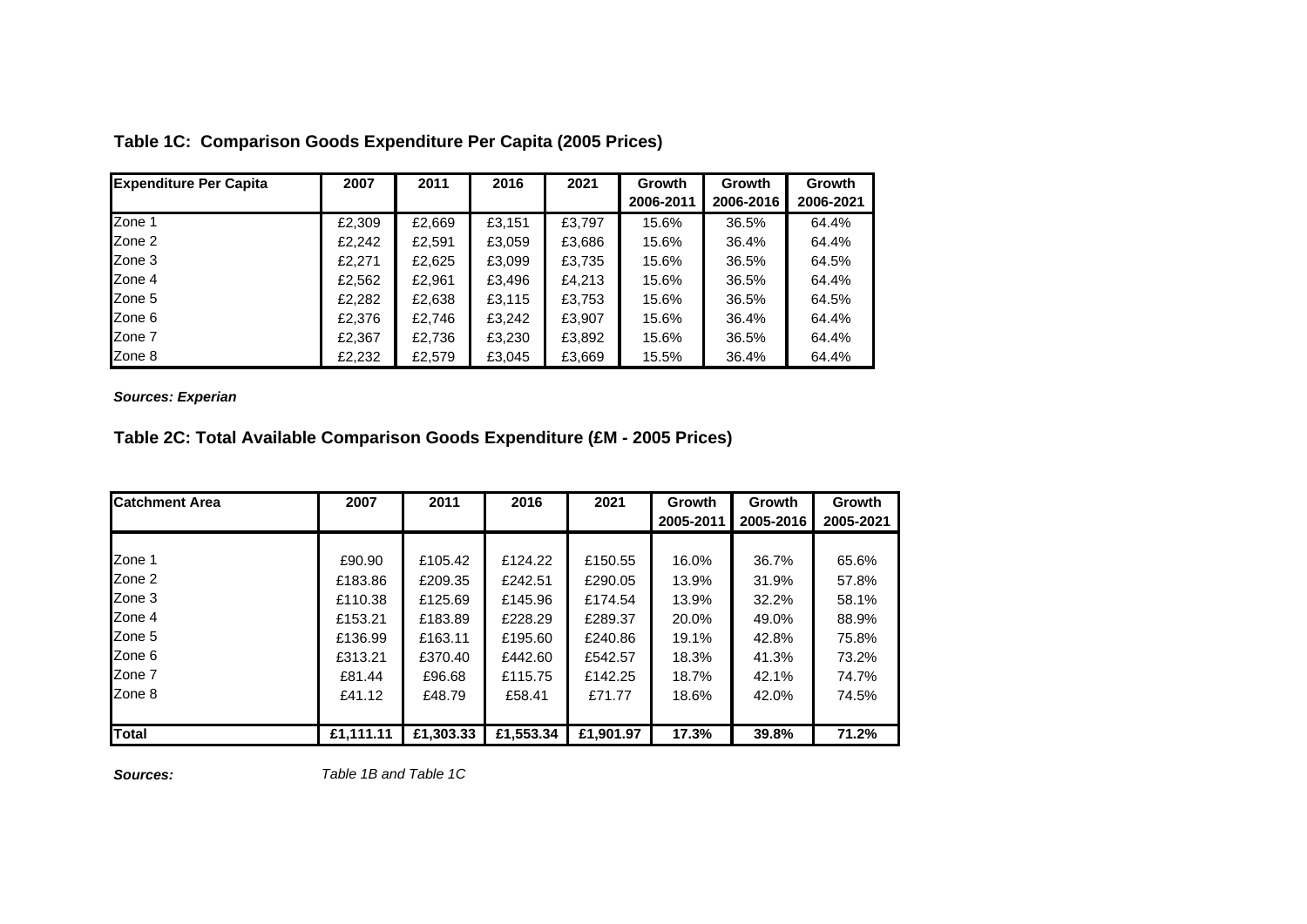| Table 3C: |  |
|-----------|--|
|-----------|--|

# **Table 3C: Comparison Shopping Penetration Rates 2007**

| <b>Centre/Facilities</b>                                                                              | Zone 1 | Zone 2 Zone 3 |      |      | Zone 4 Zone 5 Zone 6 Zone 7 |       |       | Zone8 | <b>Inflow</b> |
|-------------------------------------------------------------------------------------------------------|--------|---------------|------|------|-----------------------------|-------|-------|-------|---------------|
|                                                                                                       |        |               |      |      |                             |       |       |       |               |
| <b>Market Share</b>                                                                                   |        |               |      |      |                             |       |       |       |               |
| Aberdare                                                                                              | - 32%  | .o%           | 9%   |      |                             | 0%    |       | $2\%$ | 5%            |
| Pontypridd/Upper Boat<br>Talbot Green                                                                 | 4%     | 19%           | 39%  | 20%  | 6%                          | 2%    | 170   | 0%    | 10%           |
|                                                                                                       | 1%     | 23%           | 5%   | 27%  | 1%                          | 1%    | 4%    | 2%    | 20%           |
|                                                                                                       | 0%     | 9%            | 0%   | 0%   | 0%                          | 0%    | 0%    | 0%    | 0%            |
| Tonypandy<br>Mountain Ash<br>Porth                                                                    | 0%     | 0%            | 2%   | 0%   | 0%                          | 0%    | 0%    | 0%    | 5%            |
|                                                                                                       | 0%     | 3%            | 1%   | 0%   | 0%                          | $0\%$ | 0%    | 0%    | 0%            |
| Treorchy                                                                                              | 0%     | 3%            | 0%   | 0%   | 0%                          | 0%    | $0\%$ | 0%    | 0%            |
|                                                                                                       | 0%     | 0%            | 0%   | 4%   | 0%                          | $0\%$ | 0%    | 0%    | 5%            |
|                                                                                                       | $0\%$  | 2%            | 1%   | 1%   | 0%                          | 0%    | 0%    | $0\%$ | $0\%$         |
|                                                                                                       | 28%    | 2%            | 10%  | 0%   | 55%                         | 4%    | $0\%$ | 2%    | n/a           |
|                                                                                                       | 0%     | 0%            | 1%   | 1%   | 2%                          | 32%   | 0%    | 0%    | n/a           |
| Llantrisant<br>RCT Local Centres<br>Merthyr Tydfil<br>Caerphilly<br>Bridgend/McArthur Glen<br>Cardiff | $1\%$  | 5%            | 1%   | 11%  | 1%                          | 1%    | 51%   | 8%    | n/a           |
|                                                                                                       | 19%    | 19%           | 23%  | 27%  | 20%                         | 28%   | 18%   | 3%    | n/a           |
| Swansea                                                                                               | 9%     | $1\%$         | 0%   |      | 2%                          | 0%    | 13%   | 31%   | n/a           |
|                                                                                                       | 6%     | 8%            | 8%   | 8%   | 12%                         | 32%   | 13%   | 52%   | n/a           |
| Other outflow<br>Market Share Total                                                                   | 100%   | 100%          | 100% | 100% | 100% 100%                   |       | 100%  | 100%  | n/a           |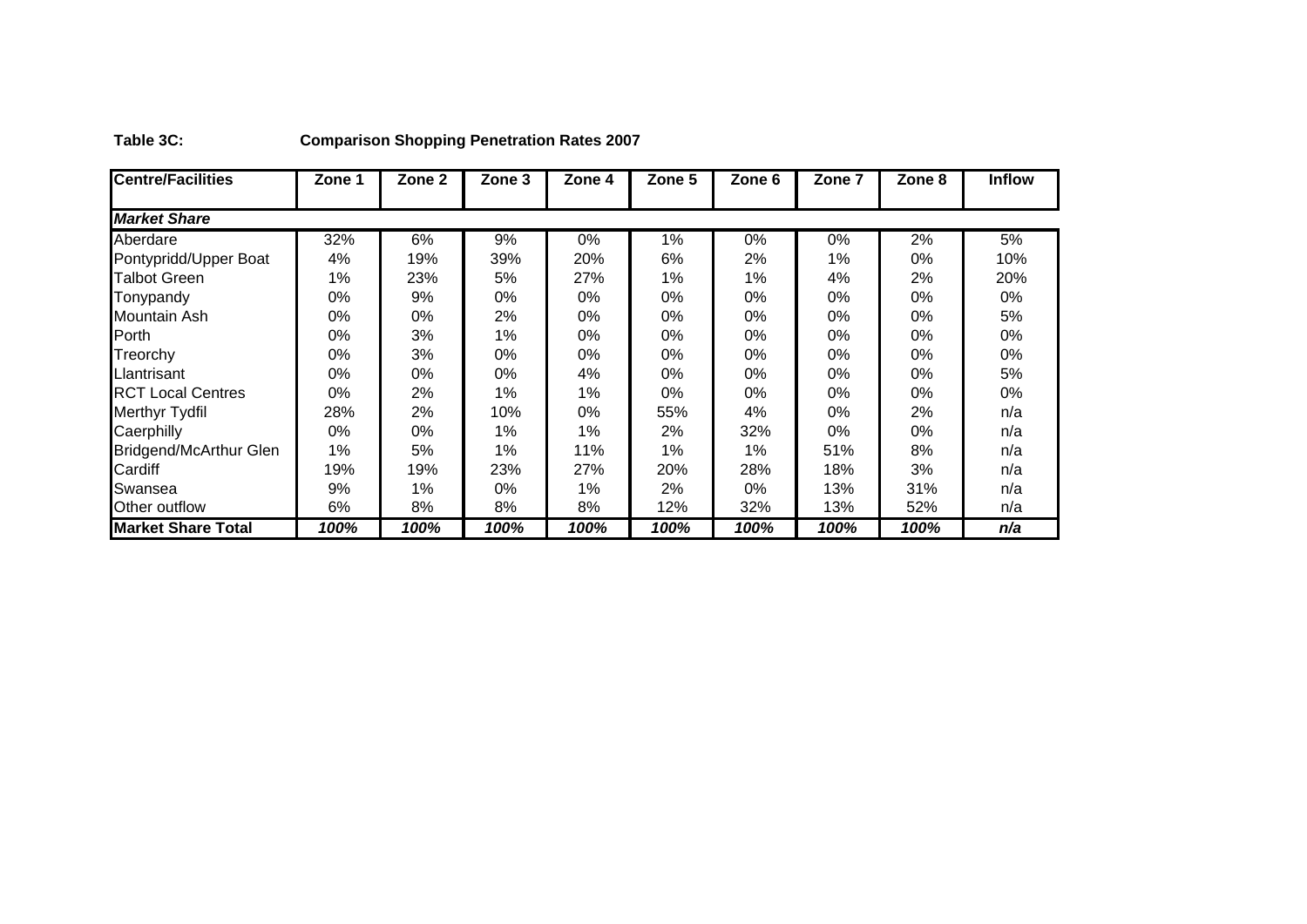| <b>Centre/Facilities</b>                                                                                          | Zone   | Zone 2         | <b>Zone ?</b>   | Zone 4         | Zone 5  | <b>Zone 6</b> | Zone 7                                                                                                | <b>Zone 8</b>                                              | Inflow | <b>Total</b>       |
|-------------------------------------------------------------------------------------------------------------------|--------|----------------|-----------------|----------------|---------|---------------|-------------------------------------------------------------------------------------------------------|------------------------------------------------------------|--------|--------------------|
|                                                                                                                   |        |                |                 |                |         |               |                                                                                                       |                                                            |        | <b>Expenditure</b> |
| <b>Turnover £M</b>                                                                                                | £90.90 | £183.86        | £110.38 £153.21 |                | £136.99 | E313.21       | £81.44                                                                                                | E41.12                                                     | n/a    | £1,111.11          |
| Aberdare                                                                                                          | £29.09 | £11.03         | £9.93           |                | £1.92   | £0.00         | £0.00                                                                                                 | £0.82                                                      |        | £55.57             |
| Pontypridd/Upper Boa<br>Talbot Green                                                                              | £3.64  | £34.93         | £43.05 £30.64   |                | £8.22   | £6.26         | £0.81                                                                                                 | £0.00                                                      | £14.17 | £141.73            |
|                                                                                                                   | £0.91  | £42.29         | £5.52           | £41.37         | £1.37   | £3.13         | £3.26                                                                                                 | £0.82                                                      | £24.67 | £123.33            |
|                                                                                                                   | £0.00  | £16.55         | £0.00           | £0.00          | £0.00   | £0.00         | £0.00                                                                                                 | £0.00                                                      | £0.00  | £16.55             |
|                                                                                                                   | £0.00  | £0.00          | £2.21           | £0.00          | £0.00   | £0.00         | £0.00                                                                                                 | £0.00                                                      | LU. IZ | £2.32              |
| Tonypandy<br>Mountain Ash<br>Porth                                                                                | £0.00  | £5.52          | £1.10           | £0.00          | £0.00   | £0.00         | £0.00                                                                                                 | £0.00                                                      | £0.00  | £6.62              |
|                                                                                                                   | £0.00  | £5.52          | £0.00           | £0.00          | £0.00   | £0.00         | £0.00                                                                                                 | £0.00                                                      | £0.00  | £5.52              |
|                                                                                                                   | £0.00  | £0.00          | £0.00           | £6.13          | £0.00   | £0.00         | £0.00                                                                                                 | £0.00                                                      | £0.32  | £6.45              |
|                                                                                                                   | £0.00  | £3.68          | £1.10           | £1.53          | £0.00   | £0.00         | £0.00                                                                                                 | £0.00                                                      |        | £6.31              |
|                                                                                                                   | £25.45 | £3.68          | £11.04          | £0.00          | £75.34  | £12.53        | £0.00                                                                                                 | £0.82                                                      |        | £128.86            |
|                                                                                                                   | £0.00  | £0.00          | £1.10           | £1.53          | £2.74   | £100.23       | £0.00                                                                                                 | £0.00                                                      |        | £105.60            |
|                                                                                                                   | £0.91  | £9.19          | £1.10           | £16.85         | £1.37   | £3.13         | £41.53                                                                                                | £3.29                                                      |        | £77.38             |
| Treorchy<br>Llantrisant<br>RCT Local Centres<br>Merthyr Tydfil<br>Caerphilly<br>Bridgend/McArthur Glen<br>Cardiff | £17.27 | £34.93         | £25.39 £41.37   |                | £27.40  | £87.70        | £14.66 $\vert$                                                                                        | £1.23                                                      | £0.00  | £249.95            |
| Swansea                                                                                                           | £8.18  | £1.84          | £0.00           | £1.53          | £2.74   | £0.00         | £10.59                                                                                                | $E12.75$                                                   |        | £37.63             |
|                                                                                                                   | £5.45  | £14.71         | £8.83           | £12.26 $\vert$ | £16.44  | £100.23       | £10.59                                                                                                | $\begin{array}{ c c }\n\hline\n\text{£}21.38\n\end{array}$ | £0.00  | £189.89            |
| Other outflow<br>Total Turnover                                                                                   |        | £90.90 £183.86 |                 |                |         |               | $\vert$ £110.38 $\vert$ £153.21 $\vert$ £137.53 $\vert$ £313.21 $\vert$ £81.44 $\vert$ £41.12 $\vert$ |                                                            | n/a    | £346.12            |

**Table 4C: Comparison Shopping Available Expenditure 2007**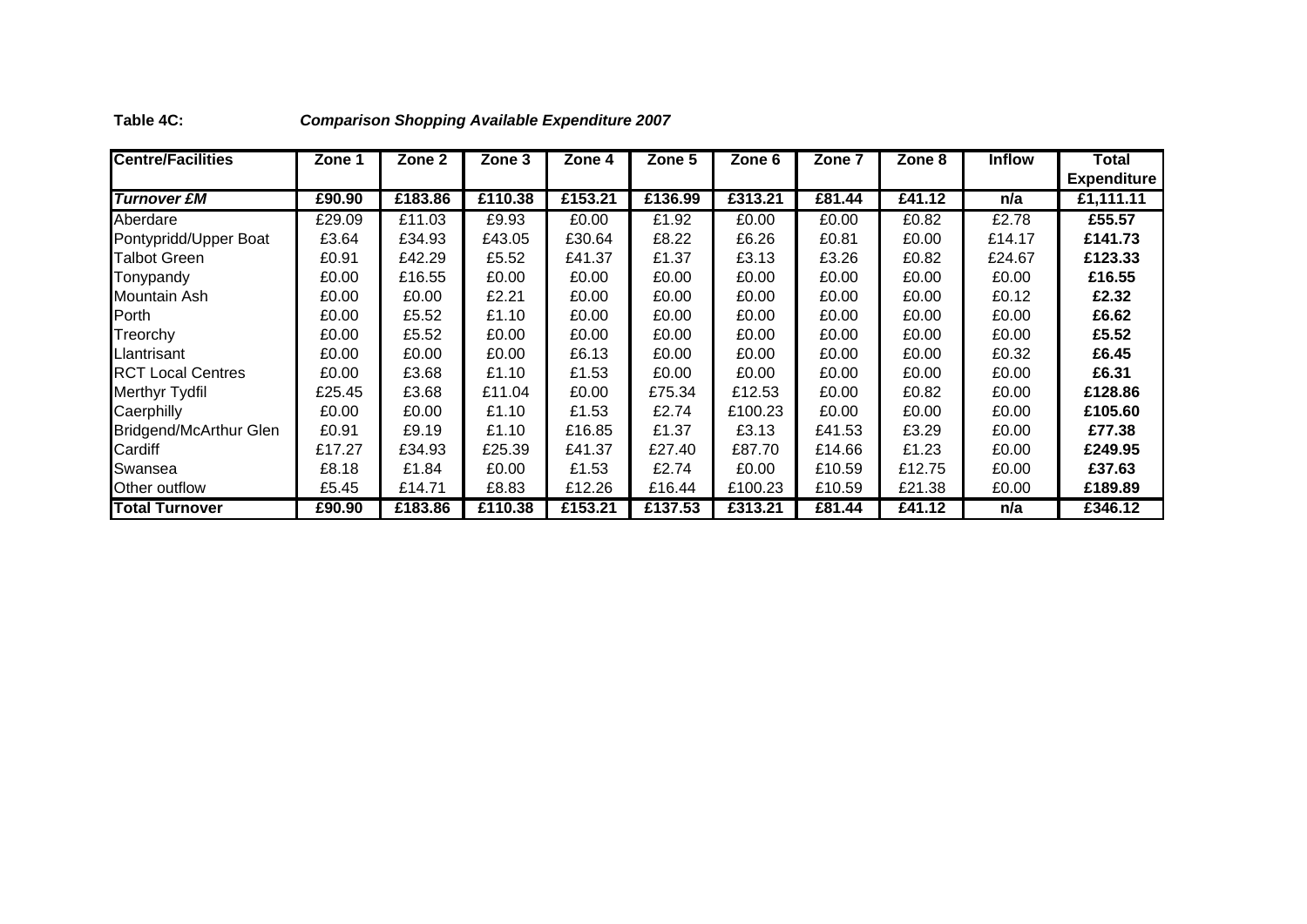| <b>Centre/Facilities</b>                           | Zone 1 | Zone 2 Zone 3 |           | Zone 4          | Zone 5 Zone 6 Zone 7 |                 |                |             | Zone 8 Inflow |
|----------------------------------------------------|--------|---------------|-----------|-----------------|----------------------|-----------------|----------------|-------------|---------------|
| <b>Market Share</b>                                |        |               |           |                 |                      |                 |                |             |               |
| Aberdare                                           | 40%    |               |           |                 |                      |                 |                |             |               |
|                                                    | 4%     | 19%           | EEO/      |                 | 6%                   | $2\%$           |                | 0%          | 10%           |
| Pontypridd/Upper Boat<br>Talbot Green              | 1%     | 22%           | 470       | 27%             | 1%                   | 1%              | 4%             | 2%          | 20%           |
|                                                    | 0%     | 10%           |           | U70             | U%                   | 0%              |                | 0%          | 0%            |
| Tonypandy<br>Mountain Ash                          | 0%     | 0%            | $\sim$ 70 | <b>U70</b>      | U%                   | 0%              |                | 0%          | 5%            |
|                                                    | 0%     | 3%            |           | $\cup$ /0       | U 70                 | U70             |                | 0%          | $0\%$         |
| <sup>-</sup> reorchy                               | $0\%$  | 3%            |           | $\mathsf{U}$ /0 | $U$ /0               | $\mathsf{U}$ /0 |                | $0\%$       | $0\%$         |
|                                                    | $0\%$  | 0%            |           | 4%              | 0/0                  | 0%              |                | 0%          | 5%            |
|                                                    | 0%     | 2%            |           |                 | U%                   | 0%              |                | 0%          | 0%            |
| Llantrisant<br>RCT Local Centres<br>Merthyr Tydfil | 24%    | 2%            | O70       | $U$ 70          | 55%                  | 4%              |                | $\angle$ /0 | n/a           |
|                                                    | 0%     | 0%            |           |                 | 270                  | 32%             |                | 0%          | n/a           |
| Caerphilly<br>Bridgend/McArthur Glen               | 1%     | 5%            |           |                 | 1%                   | 1%              |                | 8%          | n/a           |
|                                                    | 18%    | 19%           | 15%       | 21/0            | 20%                  | 28%             |                | -570        | n/a           |
| ຣwansea                                            | 8%     | 170           |           |                 |                      | $\Omega$        |                | 31%         | n/a           |
| Other outflow                                      | 4%     |               |           |                 | 100/                 | 32%             |                | 52%         | n/a           |
| <b>Market Share Total</b>                          | 100%   | 100%          | 100%      | 100%            | 100%                 |                 | 100% 100% 100% |             | n/a           |

**Table 5C: Comparison Shopping Penetration Rates 2011 - 2021 with Adjusted Market Shares to Take Account of Commitments**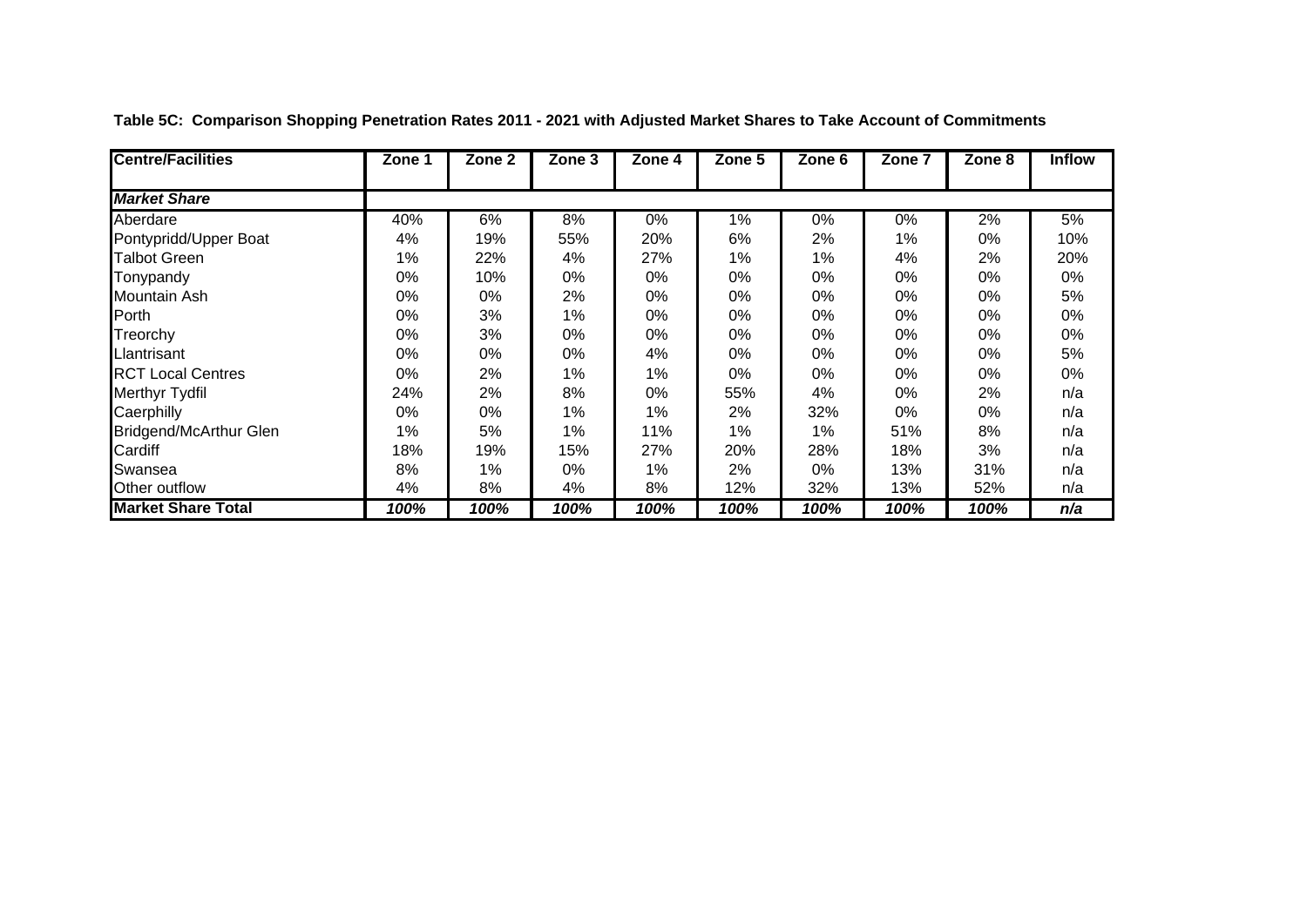| Table 6C: |  |
|-----------|--|
|-----------|--|

**Table 6C: Comparison Shopping Available Expenditure 2011**

| <b>Centre/Facilities</b>                                                                                                                                                                                                                | Zone 1               | Zone 2                                                                                                                                                               | <b>Zone 3</b>                                                                                                                                       | <b>Zone 4</b> | $\vert$ Zone 5 |                                                                                                              | Zone 6 Zone 7   | <b>Zone 8</b> | Inflow                          | <b>Total</b>       |
|-----------------------------------------------------------------------------------------------------------------------------------------------------------------------------------------------------------------------------------------|----------------------|----------------------------------------------------------------------------------------------------------------------------------------------------------------------|-----------------------------------------------------------------------------------------------------------------------------------------------------|---------------|----------------|--------------------------------------------------------------------------------------------------------------|-----------------|---------------|---------------------------------|--------------------|
|                                                                                                                                                                                                                                         |                      |                                                                                                                                                                      |                                                                                                                                                     |               |                |                                                                                                              |                 |               |                                 | <b>Expenditure</b> |
| <b>Turnover £M</b>                                                                                                                                                                                                                      | £105.42              |                                                                                                                                                                      | $\begin{array}{ c c c c c c c c c } \hline \text{\textsterling}209.35 & \text{\textsterling}125.69 & \text{\textsterling}183.89 \hline \end{array}$ |               |                | $\vert$ £163.11   £370.40                                                                                    | £96.68          | £48.79        | n/a                             | £1,303.33          |
|                                                                                                                                                                                                                                         | £42.17               | £12.56 $\vert$                                                                                                                                                       | £10.05                                                                                                                                              | £0.00         | £2.28          | £0.00                                                                                                        | £0.00           | £0.98         | £3.58                           | £71.63             |
|                                                                                                                                                                                                                                         | £4.22                |                                                                                                                                                                      |                                                                                                                                                     |               |                | £7.41                                                                                                        | £0.97           | £0.00         | E0.00 E18.67<br>E0.98 E27.99    | £186.73            |
|                                                                                                                                                                                                                                         | £1.05                |                                                                                                                                                                      |                                                                                                                                                     |               |                |                                                                                                              | £3.70 £3.87     |               |                                 | £139.96            |
|                                                                                                                                                                                                                                         | £0.00                |                                                                                                                                                                      |                                                                                                                                                     |               |                | $E0.00$ $E0.00$ $E0.00$ $E0.00$                                                                              |                 |               |                                 | £20.93             |
|                                                                                                                                                                                                                                         | £0.00                |                                                                                                                                                                      |                                                                                                                                                     |               |                |                                                                                                              | £0.00 £0.00     | E0.00         | E0.13                           | £2.65              |
|                                                                                                                                                                                                                                         | £0.00                |                                                                                                                                                                      |                                                                                                                                                     |               |                |                                                                                                              |                 |               | $E0.00$ $E0.00$ $E0.00$ $E0.00$ | £7.54              |
|                                                                                                                                                                                                                                         | £0.00                | E39.78 E69.13 E36.78 E9.79<br>E46.06 E5.03 E49.65 E1.63<br>E20.93 E0.00 E0.00 E0.00<br>E6.28 E1.26 E0.00 E0.00<br>E6.28 E1.26 E0.00 E0.00<br>E6.28 E0.00 E0.00 E0.00 |                                                                                                                                                     |               |                | £0.00                                                                                                        | £0.00           | £0.00         | E0.00                           | £6.28              |
|                                                                                                                                                                                                                                         | £0.00                | £0.00                                                                                                                                                                | £0.00                                                                                                                                               | £7.36 £0.00   |                | £0.00                                                                                                        | £0.00           | £0.00         | E0.39                           | £7.74              |
| Tamover 2. M<br>Aberdare<br>Pontypridd/Upper Boat<br>Talbot Green<br>Tonypandy<br>Mountain Ash<br>Porth<br>Treorchy<br>Llantrisant<br>RCT Local Centres<br>Merthyr Tydfil<br>Caerphilly<br>Bridgend/McArthur Glen<br>Cardiff<br>Cardiff | £0.00                | £4.19 $\blacksquare$                                                                                                                                                 | £1.26 $\blacksquare$                                                                                                                                | £1.84         | £0.00          | £0.00                                                                                                        | £0.00           | £0.00         | E0.00                           | £7.28              |
|                                                                                                                                                                                                                                         | £25.30               | £4.19 $\blacksquare$                                                                                                                                                 | £10.05                                                                                                                                              | £0.00         | E89.71         |                                                                                                              | £14.82    £0.00 | £0.98         | $\left  \right $ £0.00          | £145.05            |
|                                                                                                                                                                                                                                         | £0.00                | £0.00                                                                                                                                                                | £1.26                                                                                                                                               |               |                |                                                                                                              |                 | £0.00         | E0.00                           | £124.89            |
|                                                                                                                                                                                                                                         | £1.05                |                                                                                                                                                                      |                                                                                                                                                     |               |                | E10.47 E1.26 E20.23 E1.63 E3.70 E49.31 E3.90 E0.00<br>E39.78 E18.85 E49.65 E32.62 E103.71 E17.40 E1.46 E0.00 |                 |               |                                 | £91.55             |
|                                                                                                                                                                                                                                         | £18.98               |                                                                                                                                                                      |                                                                                                                                                     |               |                |                                                                                                              |                 |               |                                 | £282.46            |
|                                                                                                                                                                                                                                         | £8.43                |                                                                                                                                                                      |                                                                                                                                                     |               |                |                                                                                                              |                 |               |                                 | £43.32             |
| Swansea<br>Other outflow                                                                                                                                                                                                                | £4.22                |                                                                                                                                                                      |                                                                                                                                                     |               |                | E2.09 E0.00 E1.84 E3.26 E0.00 E12.57 E15.13 E0.00<br>E16.75 E5.03 E14.71 E19.57 E118.53 E12.57 E25.37 E0.00  |                 |               |                                 | £216.74            |
| <b>Total Turnover</b>                                                                                                                                                                                                                   | $\sqrt{2105.42}$ $f$ |                                                                                                                                                                      |                                                                                                                                                     |               |                | £209.35   £125.69   £183.89   £163.76   £370.40   £96.68   £48.79   n/a                                      |                 |               |                                 | £429.43            |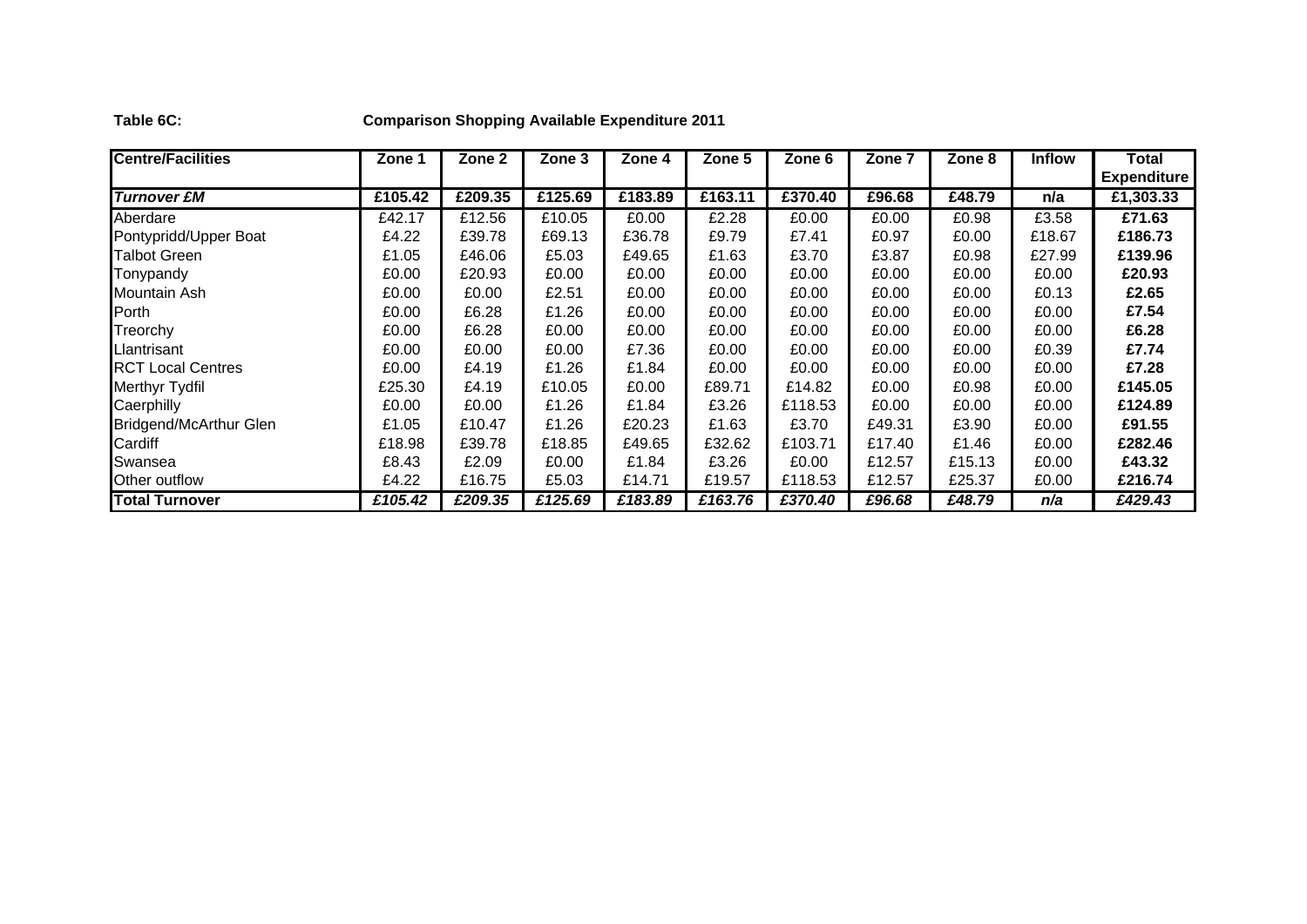| <b>Centre/Facilities</b>                       | Zone 1               | Zone 2  | Zone 3 |        |                                                                                      |         |         |        |               |               |
|------------------------------------------------|----------------------|---------|--------|--------|--------------------------------------------------------------------------------------|---------|---------|--------|---------------|---------------|
|                                                |                      |         |        | Zone 4 | Zone 5                                                                               | Zone 6  | Zone 7  | Zone 8 | <b>Inflow</b> | <b>Total</b>  |
|                                                |                      |         |        |        |                                                                                      |         |         |        |               | <b>Expend</b> |
| Available Expenditure 2016   £124.22   £242.51 |                      |         |        |        | $£145.96$ £228.29 £195.60                                                            | £442.60 | E115.75 | £58.41 |               | £1,553.34     |
| <b>Turnover £M</b>                             |                      |         |        |        |                                                                                      |         |         |        |               |               |
| Aberdare                                       | £49.69               |         |        |        |                                                                                      |         |         |        | £4.20         | £84.03        |
| Pontypridd/Upper Boat                          | £4.97                | £46.08  | £80.28 | £45.66 | £11.74                                                                               | £8.85   | £1.16   | £0.00  | £22.08        | £220.81       |
| <b>Talbot Green</b>                            | £1.24                | £53.35  | £5.84  | £61.64 | £1.96                                                                                | £4.43   | £4.63   | £1.17  | £33.56        | £167.81       |
|                                                | £0.00                | £24.25  | £0.00  | £0.00  | £0.00                                                                                | £0.00   | £0.00   | £0.00  | £0.00         | £24.25        |
| Tonypandy<br>Mountain Ash                      | £0.00                | £0.00   | £2.92  | £0.00  | £0.00                                                                                | £0.00   | £0.00   | £0.00  | £0.15         | £3.07         |
| Porth                                          | £0.00                | £7.28   | £1.46  | £0.00  | £0.00                                                                                | £0.00   | £0.00   | £0.00  | £0.00         | £8.73         |
| Treorchy                                       | £0.00                | £7.28   | £0.00  | £0.00  | £0.00                                                                                | £0.00   | £0.00   | £0.00  | £0.00         | £7.28         |
| Llantrisant                                    | £0.00                | £0.00   | £0.00  | £9.13  | £0.00                                                                                | £0.00   | £0.00   | £0.00  | £0.48         | £9.61         |
| <b>RCT Local Centres</b>                       | £0.00                | £4.85   | £1.46  | £2.28  | £0.00                                                                                | £0.00   | £0.00   | £0.00  | £0.00         | £8.59         |
| Merthyr Tydfil                                 | £29.81               | £4.85   | £11.68 | £0.00  | £107.58                                                                              | £17.70  | £0.00   | £1.17  | £0.00         | £172.79       |
| Caerphilly                                     | £0.00                | £0.00   | £1.46  | £2.28  | £3.91                                                                                | £141.63 | £0.00   | £0.00  | £0.00         | £149.29       |
| Bridgend/McArthur Glen                         | £1.24                |         | £1.46  | £25.11 | £1.96                                                                                | £4.43   | £59.03  | £4.67  | £0.00         | £110.02       |
| Cardiff                                        | £22.36               | £46.08  | £21.89 | £61.64 | £39.12                                                                               | £123.93 | £20.83  | £1.75  | £0.00         | £337.60       |
|                                                | £9.94                | £2.43   | £0.00  | £2.28  | £3.91                                                                                | £0.00   | £15.05  | £18.11 | £0.00         | £51.71        |
| Swansea<br>Other outflow                       | £4.97                | £19.40  | £5.84  | £18.26 | £23.47                                                                               | £141.63 | £15.05  | £30.37 | £0.00         | £258.99       |
| <b>Total Turnover</b>                          | $\overline{£124.22}$ | £242.51 |        |        | $\lceil$ £145.96 $\lceil$ £228.29 $\lceil$ £196.38 $\lceil$ £442.60 $\lceil$ £115.75 |         |         | £58.41 | n/a           | £1,614.60     |

# **Table 7C: Comparison Shopping Available Expenditure 2016**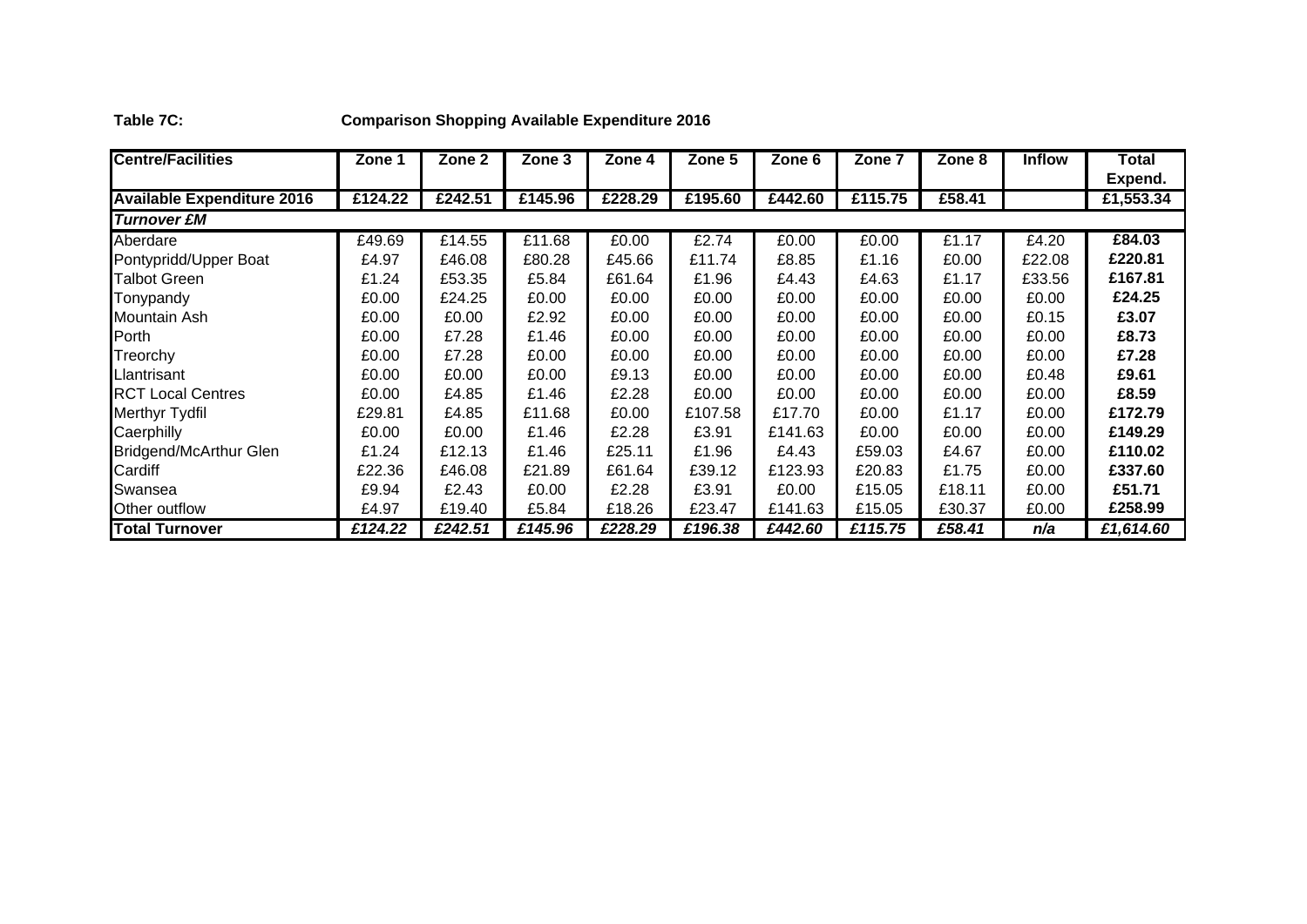# **Table 8C Comparison Shopping Available Expenditure 2021**

| <b>Centre/Facilities</b>                                                                                          |                                                                              | Zone 1 $\vert$ Zone 2 | <b>Zone 3</b>               | Zone 4 | <b>Zone 5</b>                                           | $\mathsf{Zone}\,6$                                                   | $\overline{Z}$ One 7 | Zone 8                                                                       | Infiow | <b>Total</b>          |
|-------------------------------------------------------------------------------------------------------------------|------------------------------------------------------------------------------|-----------------------|-----------------------------|--------|---------------------------------------------------------|----------------------------------------------------------------------|----------------------|------------------------------------------------------------------------------|--------|-----------------------|
|                                                                                                                   |                                                                              |                       |                             |        |                                                         |                                                                      |                      |                                                                              |        | Expend.               |
| <b>Available Expenditure 2021</b>                                                                                 | E150.55   E290.05   E174.54   E289.37   E240.86   E542.57   E142.25   E71.77 |                       |                             |        |                                                         |                                                                      |                      |                                                                              |        | £1,901.97             |
| <b>Turnover £M</b>                                                                                                |                                                                              |                       |                             |        |                                                         |                                                                      |                      |                                                                              |        |                       |
| Aberdare                                                                                                          | £60.22                                                                       |                       |                             | £0.00  |                                                         | £0.00                                                                |                      | £1.44                                                                        | £5.07  | £101.47               |
|                                                                                                                   | £6.02 $\blacksquare$                                                         |                       | £55.11   £96.00   £57.87    |        | £14.45 £10.85                                           |                                                                      | £1.42                | £0.00                                                                        |        | £26.86 <b>£268.59</b> |
| Pontypridd/Upper Boat<br>Talbot Green                                                                             | £1.51 $\blacksquare$                                                         | £63.81                | £6.98    £78.13             |        |                                                         | £2.41 <b>£5.43</b>                                                   | E5.69                | £1.44                                                                        |        | £41.35 <b>£206.74</b> |
|                                                                                                                   |                                                                              | £0.00 £29.00          | $E0.00$ $E0.00$             |        | £0.00                                                   | £0.00                                                                | £0.00                | £0.00                                                                        | £0.00  | £29.00                |
| Tonypandy<br>Mountain Ash                                                                                         | £0.00                                                                        |                       | £0.00 £3.49 £0.00           |        | £0.00                                                   | £0.00                                                                | £0.00                | £0.00                                                                        | £0.18  | £3.67                 |
| Porth                                                                                                             | £0.00                                                                        | £8.70                 | £1.75 £0.00                 |        |                                                         | £0.00 £0.00                                                          | £0.00                | £0.00                                                                        | £0.00  | £10.45                |
|                                                                                                                   | £0.00                                                                        | £8.70                 | £0.00 £0.00                 |        | £0.00                                                   | £0.00                                                                | £0.00                | £0.00                                                                        | £0.00  | £8.70                 |
|                                                                                                                   | £0.00                                                                        | £0.00                 | £0.00 £11.57                |        | £0.00                                                   | £0.00                                                                | £0.00                | £0.00                                                                        | £0.61  | £12.18                |
|                                                                                                                   | £0.00                                                                        | £5.80                 | £1.75 £2.89                 |        | £0.00                                                   | £0.00                                                                | £0.00                | £0.00                                                                        | £0.00  | £10.44                |
| Treorchy<br>Llantrisant<br>RCT Local Centres<br>Merthyr Tydfil<br>Caerphilly<br>Bridgend/McArthur Glen<br>Cardiff |                                                                              |                       |                             |        | £36.13    E5.80    E13.96    E0.00    E132.47    E21.70 |                                                                      | £0.00                | £1.44                                                                        | n/a    | £211.51               |
|                                                                                                                   | £0.00                                                                        |                       | £0.00 £1.75 £2.89           |        |                                                         | £4.82    £173.62    £0.00                                            |                      | £0.00                                                                        | n/a    | £183.08               |
|                                                                                                                   | £1.51 $\blacksquare$                                                         |                       | £14.50 £1.75 £31.83         |        |                                                         | £2.41    E5.43    E72.55                                             |                      | £5.74                                                                        | n/a    | £135.71               |
|                                                                                                                   |                                                                              |                       | £27.10 £55.11 £26.18 £78.13 |        | £48.17 £151.92 £25.61                                   |                                                                      |                      | £2.15                                                                        | n/a    | £414.37               |
| Swansea                                                                                                           | £12.04   £2.90                                                               |                       | £0.00 £2.89                 |        |                                                         | £4.82 $\begin{array}{ c c c c c } \hline \text{£0.00} & \end{array}$ | £18.49               | £22.25                                                                       | n/a    | £63.40                |
| Other outflow                                                                                                     | £6.02                                                                        |                       | £23.20 £6.98 £23.15         |        | £28.90 £173.62 £18.49                                   |                                                                      |                      | £37.32                                                                       | n/a    | £317.70               |
| <b>Total Turnover</b>                                                                                             |                                                                              |                       |                             |        |                                                         |                                                                      |                      | £150.55   £290.05   £174.54   £289.37   £241.82   £542.57   £142.25   £71.77 |        | $n/a$ £1,977.01       |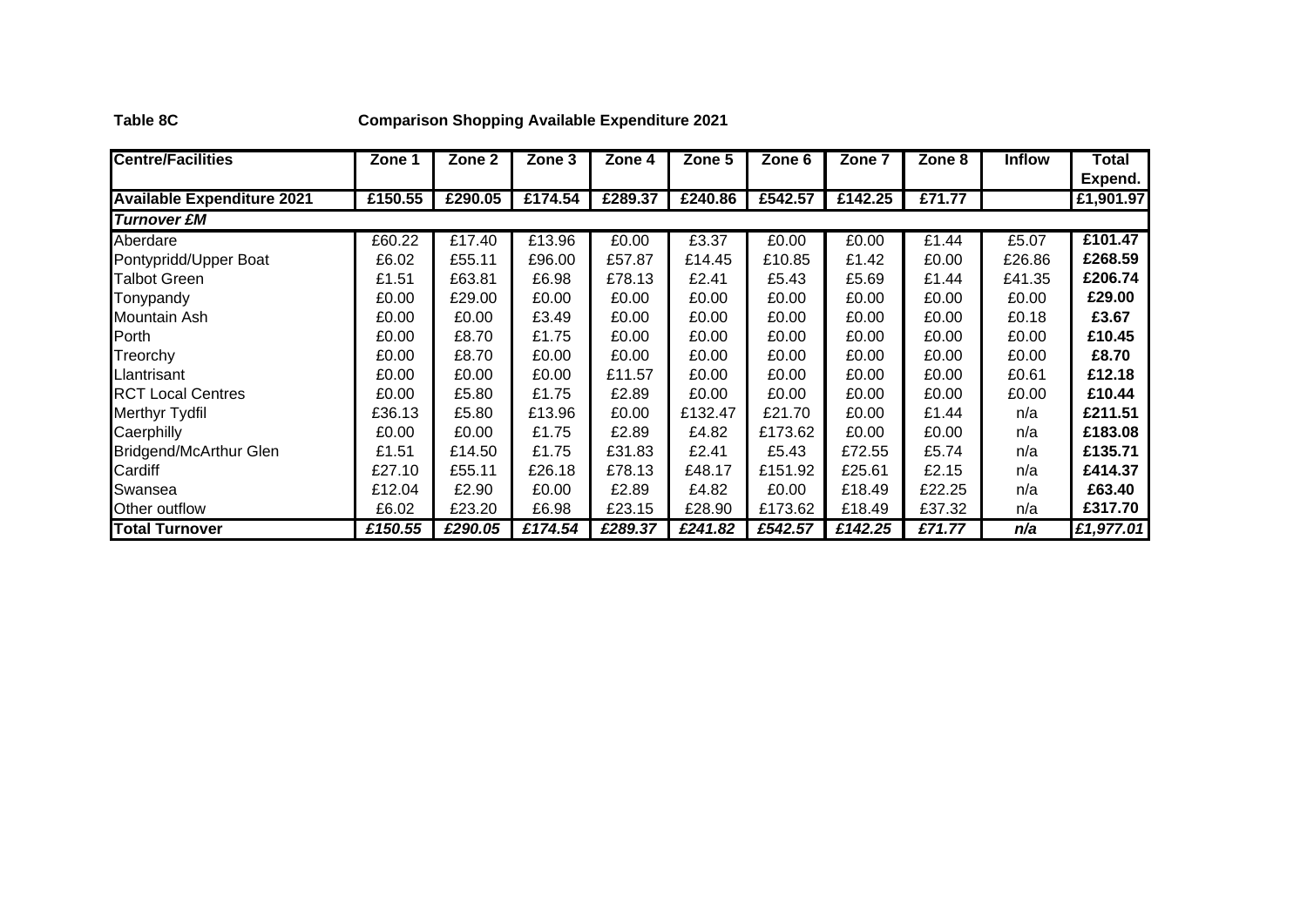| <b>Centre</b>                                       | 2007    | 2011      | 2016     | 2021    |
|-----------------------------------------------------|---------|-----------|----------|---------|
| <b>Available Expenditure</b>                        |         |           |          |         |
| Zone <sup>-</sup>                                   | £55.57  | £71.63    | £84.03   | £101.47 |
| Zone 2                                              | £28.68  | £34.75    | £40.26   | £48.15  |
| Zone 3                                              | £144.05 | £189.38   | £223.88  | £272.26 |
| Zone 4                                              | £129.78 | £147.70   | £177.43  | £218.92 |
|                                                     | £6.31   | £7.28     | £8.59    | £10.44  |
|                                                     | £364.40 | £450.74   | £534.19  | £651.25 |
| Local Centres<br>Subtotal<br>Turnover of Floorspace |         |           |          |         |
| Zone <sup>-</sup>                                   | £55.57  | £58.98    | £63.54   | £64.62  |
| Zone 2                                              | £28.68  | £30.44    | £32.80   | £33.87  |
| Zone 3                                              | £144.05 | £152.89   | £164.71  | £165.79 |
| Zone 4                                              | £129.78 | £137.74   | £148.39  | £149.47 |
|                                                     | £6.31   | £6.70     | £7.22    | £8.30   |
| Local Centres<br>Subtotal                           | £364.40 | £386.77   | £416.66  | £422.04 |
| <b>Turnover of Commitments</b>                      |         |           |          |         |
|                                                     |         | £34.08    | £36.71   | £39.55  |
| Zone 1<br>Zone 2                                    |         | £14.51    | £15.63   | £16.84  |
| Zone 3                                              |         | £61.83    | £66.61   | £71.76  |
| Zone 4                                              |         | £0.00     | £0.00    | £0.00   |
| <b>Local Centres</b>                                |         | £0.00     | £0.00    | £0.00   |
| Subtotal                                            |         | £110.42   | £118.95  | £128.15 |
| Surplus Expenditure                                 |         |           |          |         |
| <b>RCT</b>                                          | n/a     | $-£46.44$ | $-E1.42$ | £101.06 |

**Table 9C: Summary of Comparison Expenditure/Turnover 2007 to 2021 £M (With adjusted market shares and commitments)**